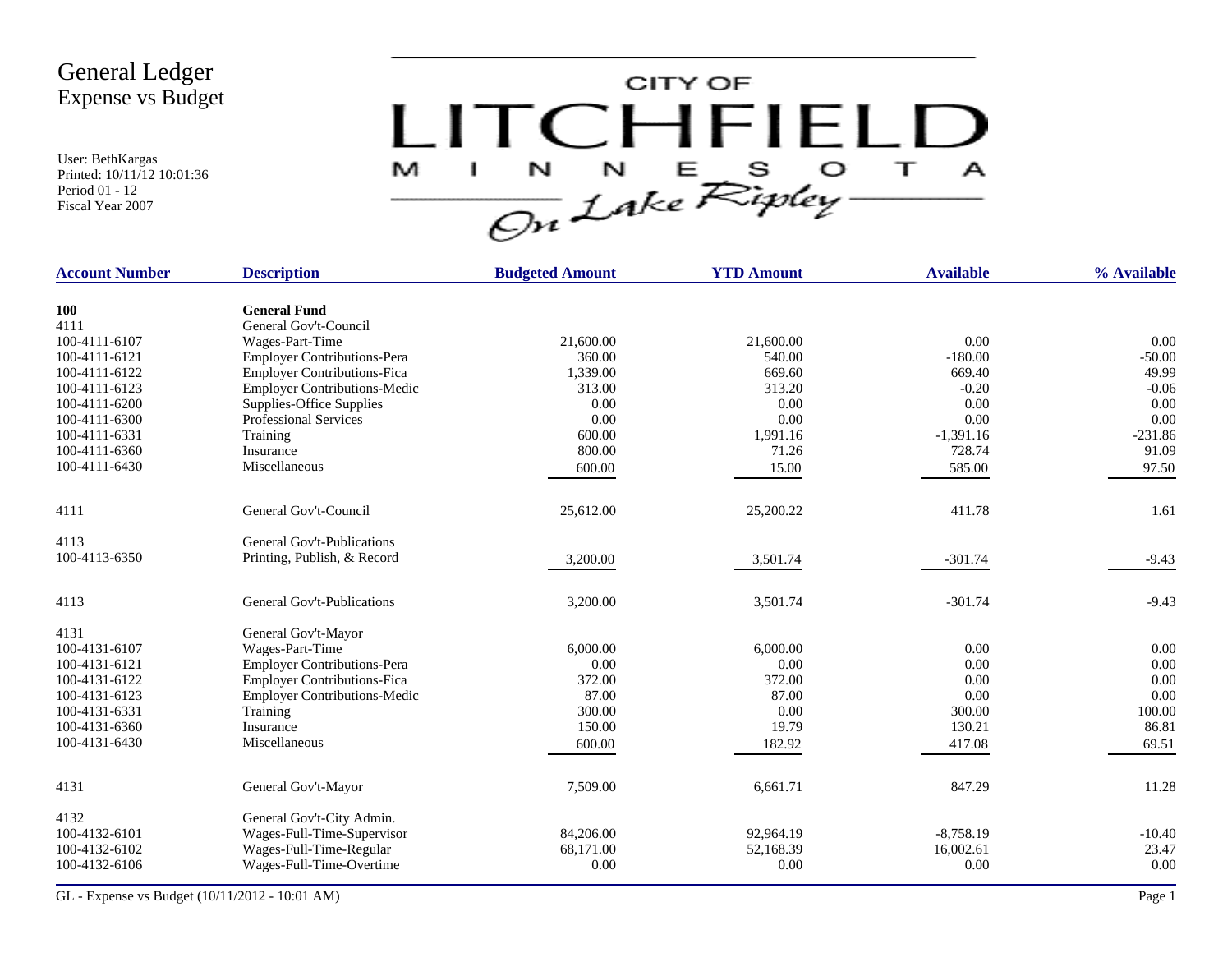| <b>Account Number</b> | <b>Description</b>                                             | <b>Budgeted Amount</b> | <b>YTD Amount</b> | <b>Available</b> | % Available |
|-----------------------|----------------------------------------------------------------|------------------------|-------------------|------------------|-------------|
| 100-4132-6112         |                                                                | 1,513.00               | 3,348.24          | $-1,835.24$      | $-121.30$   |
| 100-4132-6121         | Other Pay-Sick Leave Pay<br><b>Employer Contributions-Pera</b> | 4,181.00               | 4,343.33          | $-162.33$        | $-3.88$     |
| 100-4132-6122         | <b>Employer Contributions-Fica</b>                             | 9,541.00               | 8,552.67          | 988.33           | 10.36       |
| 100-4132-6123         | Employer Contributions-Medic                                   | 2,231.00               | 2,000.23          | 230.77           | 10.34       |
| 100-4132-6125         | Employer Contributions-Indv.                                   | 5,052.00               | 4,601.14          | 450.86           | 8.92        |
| 100-4132-6131         | Employer Paid Ins.-Health                                      | 22,539.00              | 21,548.69         | 990.31           | 4.39        |
| 100-4132-6132         | Employer Paid Ins.-Dental                                      | 2,059.00               | 1,997.75          | 61.25            | 2.97        |
| 100-4132-6133         | Employer Paid Ins.-Life                                        | 288.00                 | 264.00            | 24.00            | 8.33        |
| 100-4132-6134         | <b>Employer Paid Ins-Disability</b>                            | 731.00                 | 659.59            | 71.41            | 9.77        |
| 100-4132-6148         | Cafeteria Plan Service Chgs.                                   | 108.00                 | 54.00             | 54.00            | 50.00       |
| 100-4132-6220         | Supplies-RepairMaintenance                                     | 300.00                 | 60.80             | 239.20           | 79.73       |
| 100-4132-6331         | Training                                                       | 1,600.00               | 0.00              | 1,600.00         | 100.00      |
| 100-4132-6360         | Insurance                                                      | 1,000.00               | 844.11            | 155.89           | 15.59       |
| 100-4132-6430         | Miscellaneous                                                  | 275.00                 | 259.00            | 16.00            | 5.82        |
| 100-4132-6433         | Misc.-Dues & Subscriptions                                     | 500.00                 | 0.00              | 500.00           | 100.00      |
|                       |                                                                |                        |                   |                  |             |
| 4132                  | General Gov't-City Admin.                                      | 204,295.00             | 193,666.13        | 10,628.87        | 5.20        |
| 4133                  | General Gov't-Commissions                                      |                        |                   |                  |             |
| 100-4133-6360         | Insurance                                                      | 30.00                  | 0.00              | 30.00            | 100.00      |
| 100-4133-6430         | Miscellaneous                                                  | 100.00                 | 1,271.29          | $-1,171.29$      | $-1,171.29$ |
| 100-4133-6432         | Misc.-Elected Or Appointed                                     | 4,000.00               | 3,800.00          | 200.00           | 5.00        |
|                       |                                                                |                        |                   |                  |             |
| 4133                  | General Gov't-Commissions                                      | 4,130.00               | 5,071.29          | $-941.29$        | $-22.79$    |
| 4141                  | <b>General Gov't-Elections</b>                                 |                        |                   |                  |             |
| 100-4141-6106         | Wages-Full-Time-Overtime                                       | 0.00                   | 0.00              | 0.00             | 0.00        |
| 100-4141-6107         | Wages-Part-Time                                                | 0.00                   | 0.00              | 0.00             | 0.00        |
| 100-4141-6121         | Employer Contributions-Pera                                    | 0.00                   | 0.00              | 0.00             | 0.00        |
| 100-4141-6122         | <b>Employer Contributions-Fica</b>                             | 0.00                   | 0.00              | 0.00             | 0.00        |
| 100-4141-6123         | <b>Employer Contributions-Medic</b>                            | 0.00                   | 0.00              | 0.00             | 0.00        |
| 100-4141-6200         | Supplies-Office Supplies                                       | 0.00                   | 0.00              | 0.00             | 0.00        |
| 100-4141-6210         | <b>Supplies-Operating Supplies</b>                             | 0.00                   | 0.00              | 0.00             | 0.00        |
| 100-4141-6220         | Supplies-RepairMaintenance                                     | 0.00                   | 0.00              | 0.00             | 0.00        |
| 100-4141-6350         | Printing, Publish, & Record                                    | 0.00                   | 0.00              | 0.00             | 0.00        |
| 100-4141-6360         | Insurance                                                      | 0.00                   | 0.00              | $0.00\,$         | 0.00        |
| 100-4141-6430         | Miscellaneous                                                  | 0.00                   | 60.00             | $-60.00$         | 0.00        |
| 4141                  | <b>General Gov't-Elections</b>                                 | 0.00                   | 60.00             | $-60.00$         | 0.00        |
| 4143                  | General Gov't-Clerk-Treas.                                     |                        |                   |                  |             |
| 100-4143-6101         | Wages-Full-Time-Supervisor                                     | 0.00                   | 0.00              | 0.00             | 0.00        |
| 100-4143-6102         | Wages-Full-Time-Regular                                        | 80,390.00              | 80,459.95         | $-69.95$         | $-0.09$     |
| 100-4143-6106         | Wages-Full-Time-Overtime                                       | 500.00                 | 28.82             | 471.18           | 94.24       |
| 100-4143-6107         | Wages-Part-Time                                                | 15,000.00              | 11,880.52         | 3,119.48         | 20.80       |
| 100-4143-6108         | Wages-Part-Time-Overtime                                       | 0.00                   | 0.00              | 0.00             | 0.00        |
|                       |                                                                |                        |                   |                  |             |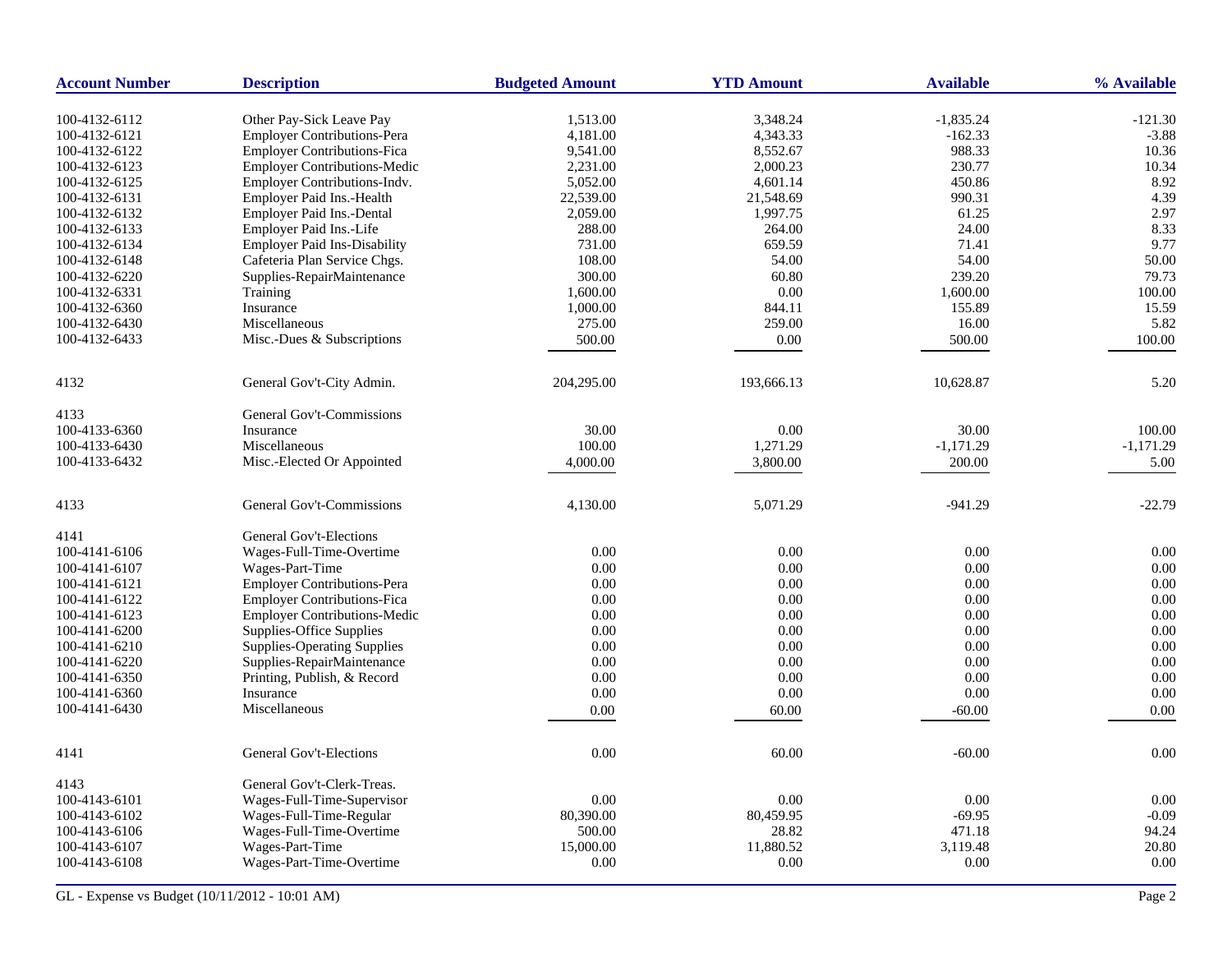| <b>Account Number</b>          | <b>Description</b>                          | <b>Budgeted Amount</b> | <b>YTD Amount</b> | <b>Available</b> | % Available   |
|--------------------------------|---------------------------------------------|------------------------|-------------------|------------------|---------------|
| 100-4143-6111                  | Other Pay-Severance Pay                     | 0.00                   | 0.00              | 0.00             | 0.00          |
| 100-4143-6112                  | Other Pay-Sick Leave Pay                    | 861.00                 | 410.65            | 450.35           | 52.31         |
| 100-4143-6121                  | <b>Employer Contributions-Pera</b>          | 4,875.00               | 5,756.38          | $-881.38$        | $-18.08$      |
| 100-4143-6122                  | <b>Employer Contributions-Fica</b>          | 5,038.00               | 5,727.75          | $-689.75$        | $-13.69$      |
| 100-4143-6123                  | <b>Employer Contributions-Medic</b>         | 1,178.00               | 1,339.50          | $-161.50$        | $-13.71$      |
| 100-4143-6131                  | Employer Paid Ins.-Health                   | 9,268.00               | 9,267.84          | 0.16             | 0.00          |
|                                |                                             | 1,253.00               | 1,258.55          | $-5.55$          | $-0.44$       |
| 100-4143-6132                  | Employer Paid Ins.-Dental                   | 288.00                 | 288.00            | 0.00             | 0.00          |
| 100-4143-6133                  | Employer Paid Ins.-Life                     |                        |                   |                  |               |
| 100-4143-6134                  | <b>Employer Paid Ins-Disability</b>         | 386.00                 | 385.87            | 0.13             | 0.03          |
| 100-4143-6148                  | Cafeteria Plan Service Chgs.                | 200.00                 | 54.00             | 146.00           | 73.00         |
| 100-4143-6200                  | Supplies-Office Supplies                    | 500.00                 | 27.06             | 472.94           | 94.59         |
| 100-4143-6220                  | Supplies-RepairMaintenance                  | 200.00                 | 0.00              | 200.00           | 100.00        |
| 100-4143-6240                  | Small Tools & Minor Equip.                  | 300.00                 | 0.00              | 300.00           | 100.00        |
| 100-4143-6307                  | <b>Professional Services</b>                | 500.00                 | 2,850.00          | $-2,350.00$      | $-470.00$     |
| 100-4143-6331                  | Training                                    | 600.00                 | 0.00              | 600.00           | 100.00        |
| 100-4143-6360                  | Insurance                                   | 800.00                 | 697.10            | 102.90           | 12.86         |
| 100-4143-6430                  | Miscellaneous                               | 700.00                 | 3,089.90          | $-2,389.90$      | -341.41       |
| 100-4143-6433                  | Misc.-Dues & Subscriptions                  | 300.00                 | 35.00             | 265.00           | 88.33         |
| 100-4143-6455                  | Misc.-New Employee Costs                    | 0.00                   | 0.00              | 0.00             | 0.00          |
| 4143                           | General Gov't-Clerk-Treas.                  | 123,137.00             | 123,556.89        | $-419.89$        | $-0.34$       |
| 4155                           | General Gov't-Assessing                     |                        |                   |                  |               |
| 100-4155-6101                  | Wages-Full-Time-Supervisor                  | 53,669.00              | 53,875.63         | $-206.63$        | $-0.39$       |
| 100-4155-6102                  | Wages-Full-Time-Regular                     | 0.00                   | 0.00              | 0.00             | 0.00          |
| 100-4155-6106                  | Wages-Full-Time-Overtime                    | 0.00                   | 0.00              | 0.00             | 0.00          |
| 100-4155-6107                  | Wages-Part-Time                             | 4,000.00               | 0.00              | 4,000.00         | 100.00        |
| 100-4155-6108                  | Wages-Part-Time-Overtime                    | 0.00                   | 0.00              | 0.00             | 0.00          |
| 100-4155-6112                  | Other Pay-Sick Leave Pay                    | 844.00                 | 980.50            | $-136.50$        | $-16.17$      |
| 100-4155-6114                  | Auto Allowance                              | 0.00                   | 0.00              | 0.00             | 0.00          |
| 100-4155-6121                  | Employer Contributions-Pera                 | 3,271.00               | 3,346.82          | $-75.82$         | $-2.32$       |
| 100-4155-6122                  | <b>Employer Contributions-Fica</b>          | 3,380.00               | 3,340.14          | 39.86            | 1.18          |
| 100-4155-6123                  | <b>Employer Contributions-Medic</b>         | 790.00                 | 781.17            | 8.83             | 1.12          |
| 100-4155-6131                  | Employer Paid Ins.-Health                   | 4,634.00               | 4,633.92          | 0.08             | 0.00          |
| 100-4155-6132                  | Employer Paid Ins.-Dental                   | 851.00                 | 854.70            | $-3.70$          | $-0.43$       |
| 100-4155-6133                  | Employer Paid Ins.-Life                     | 144.00                 | 144.00            | 0.00             | 0.00          |
| 100-4155-6134                  | <b>Employer Paid Ins-Disability</b>         | 258.00                 | 257.64            | 0.36             | 0.14          |
| 100-4155-6148                  | Cafeteria Plan Service Chgs.                | 54.00                  | 54.00             | 0.00             | 0.00          |
| 100-4155-6200                  | Supplies-Office Supplies                    | 200.00                 | 232.05            | $-32.05$         | $-16.03$      |
| 100-4155-6220                  | Supplies-RepairMaintenance                  | 400.00                 | 412.20            | $-12.20$         | $-3.05$       |
| 100-4155-6240                  | Small Tools & Minor Equip.                  | 150.00                 | 0.00              | 150.00           | 100.00        |
| 100-4155-6300                  | Professional Services                       | 0.00                   | 0.00              | 0.00             | 0.00          |
| 100-4155-6331                  | Training                                    | 800.00                 | 1,249.67          | $-449.67$        | $-56.21$      |
|                                |                                             | 500.00                 | 443.83            | 56.17            | 11.23         |
| 100-4155-6360                  | Insurance<br><b>Repairs And Maintenance</b> | 0.00                   | 0.00              | 0.00             | 0.00          |
| 100-4155-6400<br>100-4155-6404 |                                             | 0.00                   | 0.00              | 0.00             | 0.00          |
|                                | Repairs & Maint.-Mach.Equip                 |                        |                   |                  |               |
| 100-4155-6430<br>100-4155-6462 | Miscellaneous<br>Misc.-Severance Pay        | 700.00<br>0.00         | 209.20<br>0.00    | 490.80<br>0.00   | 70.11<br>0.00 |
|                                |                                             |                        |                   |                  |               |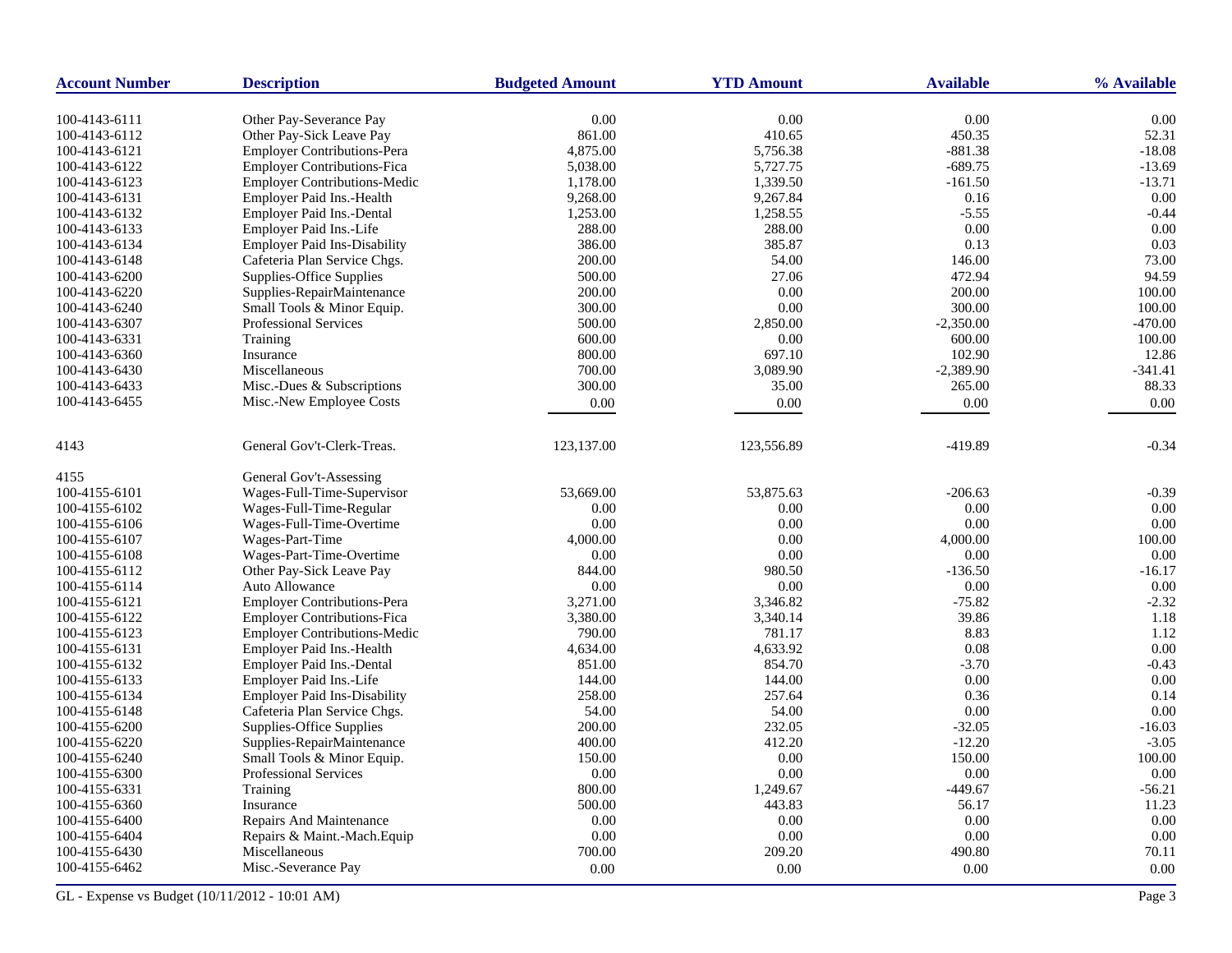| <b>Account Number</b> | <b>Description</b>                      | <b>Budgeted Amount</b> | <b>YTD Amount</b> | <b>Available</b> | % Available |
|-----------------------|-----------------------------------------|------------------------|-------------------|------------------|-------------|
|                       |                                         |                        |                   |                  |             |
| 4155                  | General Gov't-Assessing                 | 74,645.00              | 70,815.47         | 3,829.53         | 5.13        |
|                       |                                         |                        |                   |                  |             |
| 4157                  | General Gov't-Purchasing                |                        |                   |                  |             |
| 100-4157-6200         | Supplies-Office Supplies                | 10,000.00              | 13,312.01         | $-3,312.01$      | $-33.12$    |
| 100-4157-6210         | <b>Supplies-Operating Supplies</b>      | 0.00                   | 0.00              | 0.00             | 0.00        |
| 100-4157-6212         | Supplies-Operating-Fuel                 | 500.00                 | 66.30             | 433.70           | 86.74       |
| 100-4157-6220         | Supplies-RepairMaintenance              | 4,700.00               | 157.76            | 4,542.24         | 96.64       |
| 100-4157-6228         | Supplies-R & M-Vehicle                  | 400.00                 | 0.00              | 400.00           | 100.00      |
| 100-4157-6240         | Small Tools & Minor Equip.              | 500.00                 | 3,147.30          | $-2,647.30$      | $-529.46$   |
| 100-4157-6300         | Professional Services                   | 0.00                   | 7,160.21          | $-7,160.21$      | 0.00        |
| 100-4157-6322         | Communication - Postage                 | 5,500.00               | 9,661.22          | $-4,161.22$      | $-75.66$    |
| 100-4157-6360         | Insurance                               | 25,000.00              | 255.25            | 24,744.75        | 98.98       |
| 100-4157-6400         | Repairs And Maintenance                 | 0.00                   | 6,083.26          | $-6,083.26$      | 0.00        |
| 100-4157-6404         | Repairs & Maint.-Mach.Equip             | 6,000.00               | 1,704.00          | 4,296.00         | 71.60       |
| 100-4157-6406         | Repairs & Maint.-Communicate            | 0.00                   | 0.00              | 0.00             | 0.00        |
| 100-4157-6413         | Rentals - Office Equipment              | 6,000.00               | 5,708.94          | 291.06           | 4.85        |
| 100-4157-6418         | Rentals - Revolving -2007               | 0.00                   | 0.00              | 0.00             | 0.00        |
| 100-4157-6419         | Rentals-Revolving-2000                  | 0.00                   | 0.00              | 0.00             | $0.00\,$    |
| 100-4157-6421         | Rentals-Revolving-2003                  | 0.00                   | 0.00              | 0.00             | 0.00        |
| 100-4157-6422         | Rentals-Revolving-2004                  | 26,330.00              | 26,330.00         | 0.00             | 0.00        |
| 100-4157-6423         | Rentals-Revolving-2001                  | 0.00                   | 0.00              | 0.00             | $0.00\,$    |
| 100-4157-6424         | Rentals-Revolving-2002                  | 0.00                   | 0.00              | 0.00             | 0.00        |
| 100-4157-6425         | Rentals-Revolving-2006                  | 0.00                   | 0.00              | 0.00             | 0.00        |
| 100-4157-6427         |                                         | 7,399.00               | 7,399.00          | 0.00             | 0.00        |
| 100-4157-6430         | Rentals-Revolving-2005<br>Miscellaneous |                        | 582.54            |                  |             |
|                       |                                         | 1,600.00               |                   | 1,017.46         | 63.59       |
| 100-4157-6433         | Misc.-Dues & Subscriptions              | 1,000.00               | 0.00              | 1,000.00         | 100.00      |
| 4157                  | General Gov't-Purchasing                | 94,929.00              | 81,567.79         | 13,361.21        | 14.07       |
| 4158                  | General Gov't-Ind. Auditing             |                        |                   |                  |             |
| 100-4158-6300         | <b>Professional Services</b>            | 0.00                   | 0.00              | 0.00             | 0.00        |
| 100-4158-6301         | Professional-Auditing                   | 15,000.00              | 14,000.00         | 1,000.00         | 6.67        |
| 100-4158-6314         | Professional-Budgeting                  | 0.00                   | 0.00              | 0.00             | $0.00\,$    |
| 100-4158-6360         | Insurance                               | 20.00                  | 0.00              | 20.00            | 100.00      |
| 4158                  | General Gov't-Ind. Auditing             | 15,020.00              | 14,000.00         | 1,020.00         | 6.79        |
| 4159                  | General Gov't-Technology Serv.          |                        |                   |                  |             |
| 100-4159-6220         | Supplies-RepairsMaintenance             | 5,000.00               | $0.00\,$          | 5,000.00         | 100.00      |
| 100-4159-6300         | Professional Services                   | 0.00                   | 0.00              | 0.00             | 0.00        |
| 100-4159-6530         | C.O.-Other Imp.                         | 0.00                   | 0.00              | 0.00             | $0.00\,$    |
|                       |                                         |                        |                   |                  |             |
| 4159                  | General Gov't-Technology Serv.          | 5,000.00               | 0.00              | 5,000.00         | 100.00      |
| 4161                  | General Gov't-City Attorney             |                        |                   |                  |             |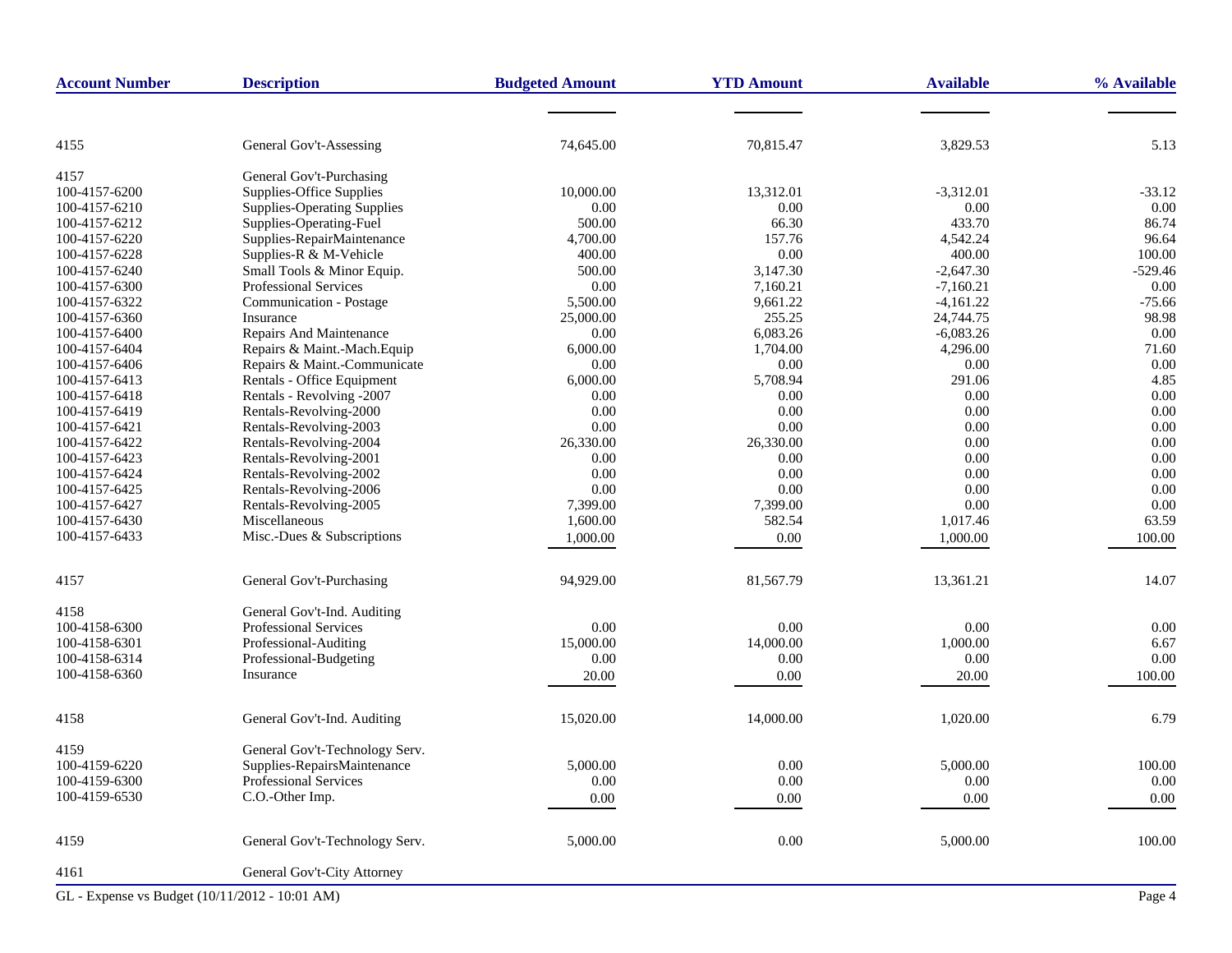| <b>Account Number</b> | <b>Description</b>                 | <b>Budgeted Amount</b> | <b>YTD Amount</b> | <b>Available</b> | % Available |
|-----------------------|------------------------------------|------------------------|-------------------|------------------|-------------|
| 100-4161-6304         | Professional-Legal-Civil           | 12,000.00              | 7,994.29          | 4,005.71         | 33.38       |
| 100-4161-6308         | Professional-Legal-Criminal        | 100,000.00             | 85,630.00         | 14,370.00        | 14.37       |
| 100-4161-6319         | Professional-Retainer Fee          | 9,600.00               | 9,600.00          | 0.00             | 0.00        |
| 100-4161-6360         | Insurance                          | 125.00                 | 0.00              | 125.00           | 100.00      |
| 100-4161-6430         | Miscellaneous                      |                        |                   | 1,000.00         | 100.00      |
|                       |                                    | 1,000.00               | 0.00              |                  |             |
| 4161                  | General Gov't-City Attorney        | 122,725.00             | 103,224.29        | 19,500.71        | 15.89       |
| 4162                  | General Gov't-Other Legal          |                        |                   |                  |             |
| 100-4162-6304         | Professional-Legal-Civil           | 0.00                   | 0.00              | 0.00             | 0.00        |
| 100-4162-6308         | Professional-Legal-Criminal        | 0.00                   | 0.00              | 0.00             | 0.00        |
| 100-4162-6430         | Misc.-Ordinance Codification       | 10,000.00              | 0.00              | 10,000.00        | 100.00      |
| 4162                  | General Gov't-Other Legal          | 10,000.00              | 0.00              | 10,000.00        | 100.00      |
| 4191                  | General Gov't-Plan. & Zoning       |                        |                   |                  |             |
| 100-4191-6220         | Supplies-RepairMaintenance         | 0.00                   | 0.00              | 0.00             | 0.00        |
| 100-4191-6300         | Professional Services              | 10.000.00              | 5,000.00          | 5,000.00         | 50.00       |
| 100-4191-6331         | Training                           | 0.00                   | 0.00              | 0.00             | 0.00        |
| 100-4191-6430         | Miscellaneous                      | 0.00                   | 0.00              | 0.00             | 0.00        |
|                       |                                    |                        |                   |                  |             |
| 4191                  | General Gov't-Plan. & Zoning       | 10,000.00              | 5,000.00          | 5,000.00         | 50.00       |
| 4194                  | General Gov't-City Hall            |                        |                   |                  |             |
| 100-4194-6210         | <b>Supplies-Operating Supplies</b> | 0.00                   | 0.00              | 0.00             | 0.00        |
| 100-4194-6223         | Supplies-RepairMaintenance         | 3,500.00               | 2,227.06          | 1,272.94         | 36.37       |
| 100-4194-6240         | Small Tools & Minor Equip.         | 100.00                 | 0.00              | 100.00           | 100.00      |
| 100-4194-6307         | Professional Services              | 6,000.00               | 1,589.40          | 4,410.60         | 73.51       |
| 100-4194-6321         | Communication - Telephone          | 6,300.00               | 6,772.07          | $-472.07$        | $-7.49$     |
| 100-4194-6360         | Insurance                          | 800.00                 | 3,590.00          | $-2,790.00$      | $-348.75$   |
| 100-4194-6380         | <b>Utility Services</b>            | 5,100.00               | 17,109.51         | $-12,009.51$     | $-235.48$   |
| 100-4194-6401         | Repairs & Maint.-Bldgs             | 2,000.00               | 7,105.27          | $-5,105.27$      | $-255.26$   |
| 100-4194-6407         | Repairs & Maint.-Contractual       | 5,600.00               | 12,500.00         | $-6,900.00$      | $-123.21$   |
| 100-4194-6410         | Rental                             | 0.00                   | 0.00              | 0.00             | 0.00        |
| 100-4194-6430         | Miscellaneous                      | 1,000.00               | 122.44            | 877.56           | 87.76       |
| 100-4194-6530         | C.O.-Other Imp.                    | 1,000.00               | 0.00              | 1,000.00         | 100.00      |
|                       |                                    | 31,400.00              | 51,015.75         | $-19,615.75$     | $-62.47$    |
| 4194                  | General Gov't-City Hall            |                        |                   |                  |             |
| 4195                  | General Gov't-Chamber Bldg.        |                        |                   |                  |             |
| 100-4195-6360         | Insurance                          | 30.00                  | 0.00              | 30.00            | 100.00      |
| 100-4195-6401         | Repairs & Maint.-Bldgs             | 0.00                   | 0.00              | 0.00             | 0.00        |
| 4195                  | General Gov't-Chamber Bldg.        | 30.00                  | 0.00              | 30.00            | 100.00      |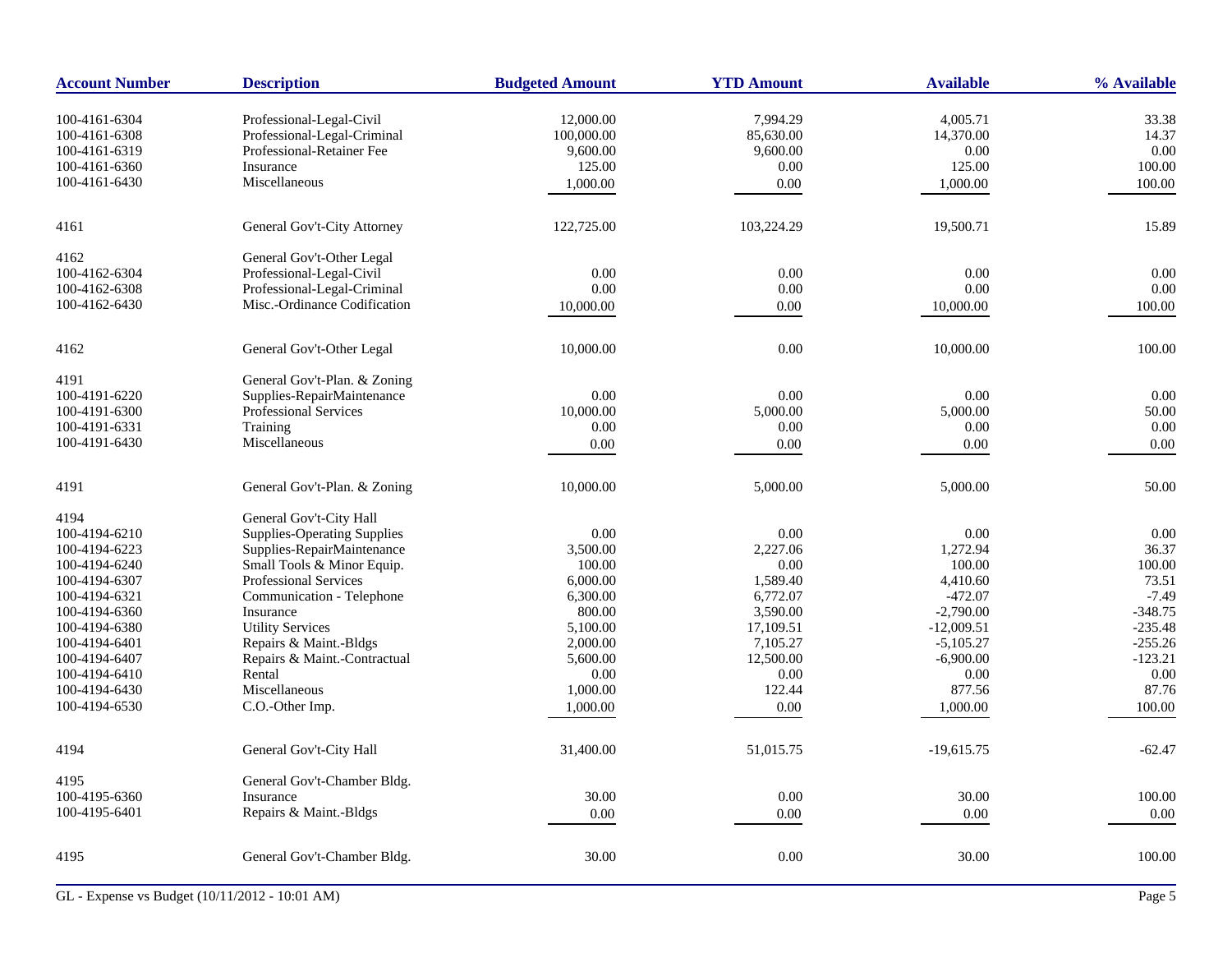| <b>Account Number</b> | <b>Description</b>                                     | <b>Budgeted Amount</b> | <b>YTD Amount</b> | <b>Available</b>      | % Available |
|-----------------------|--------------------------------------------------------|------------------------|-------------------|-----------------------|-------------|
| 4210                  | Public Safety-Police                                   |                        |                   |                       |             |
| 100-4210-6101         | Wages-Full-Time-Supervisor                             | 62,804.00              | 63,045.71         | $-241.71$             | $-0.38$     |
| 100-4210-6102         | Wages-Full Time-Regular                                | 36,541.00              | 39,571.05         | $-3,030.05$           | $-8.29$     |
| 100-4210-6103         | Wages-Full-Time-Maintenance                            | 0.00                   | 0.00              | 0.00                  | 0.00        |
| 100-4210-6104         | Wages-Full Time-Sergeants                              | 53,669.00              | 19,318.59         | 34,350.41             | 64.00       |
| 100-4210-6105         | Wages-Full Time-Officers                               | 343,714.00             | 417,221.08        | $-73,507.08$          | $-21.39$    |
| 100-4210-6106         | Wages-Full Time-Overtime                               | 20,000.00              | 24,837.18         | $-4,837.18$           | $-24.19$    |
| 100-4210-6107         | Wages-Part-Time                                        | 2,000.00               | 0.00              | 2,000.00              | 100.00      |
| 100-4210-6108         | Wages-Part-Time-Overtime                               | 0.00                   | 0.00              | 0.00                  | 0.00        |
| 100-4210-6110         | Overtime-Community Service                             | 0.00                   | 0.00              | $0.00\,$              | 0.00        |
| 100-4210-6111         | Other Pay-Severance Pay                                | 0.00                   | 0.00              | 0.00                  | 0.00        |
| 100-4210-6112         | Other Pay-Sick Leave Pay                               | 3,874.00               | 3,809.03          | 64.97                 | 1.68        |
| 100-4210-6113         | Other Pay-Continuous Train                             | 0.00                   | 0.00              | 0.00                  | 0.00        |
| 100-4210-6115         |                                                        | 18,341.00              | 0.00              | 18,341.00             | 100.00      |
| 100-4210-6116         | <b>Holiday Pay</b><br>Pager Allowance                  | 4,200.00               | 3,937.50          | 262.50                | 6.25        |
| 100-4210-6121         | <b>Employer Contributions-Pera</b>                     | 52,808.00              | 63,081.88         | $-10,273.88$          | $-19.46$    |
| 100-4210-6122         | <b>Employer Contributions-Fica</b>                     | 2,316.00               | 2,410.37          | $-94.37$              | $-4.07$     |
|                       | <b>Employer Contributions-Medic</b>                    |                        | 7,602.63          | $-282.63$             |             |
| 100-4210-6123         |                                                        | 7,320.00               |                   |                       | $-3.86$     |
| 100-4210-6131         | Employer Paid Ins.-Health<br>Employer Paid Ins.-Dental | 90,787.00              | 84,714.10         | 6,072.90<br>$-137.25$ | 6.69        |
| 100-4210-6132         |                                                        | 8,545.00               | 8,682.25          | 252.00                | $-1.61$     |
| 100-4210-6133         | Employer Paid Ins.-Life                                | 1,584.00               | 1,332.00          |                       | 15.91       |
| 100-4210-6134         | Employer Paid Ins-Disability                           | 2,384.00               | 2,181.94          | 202.06                | 8.48        |
| 100-4210-6148         | Cafeteria Plan Service Chgs.                           | 400.00                 | 315.00            | 85.00                 | 21.25       |
| 100-4210-6200         | Supplies-Office Supplies                               | 1,600.00               | 13,456.98         | $-11,856.98$          | $-741.06$   |
| 100-4210-6210         | <b>Supplies-Operating Supplies</b>                     | $0.00\,$               | 0.00              | 0.00                  | 0.00        |
| 100-4210-6212         | Supplies-Operating-Fuel                                | 20,000.00              | 26,773.57         | $-6,773.57$           | $-33.87$    |
| 100-4210-6217         | Supplies-Operating-Uniforms                            | 5,000.00               | 16,176.02         | $-11,176.02$          | $-223.52$   |
| 100-4210-6220         | Supplies-RepairMaintenance                             | 3,300.00               | 2,830.76          | 469.24                | 14.22       |
| 100-4210-6224         | Supplies-Canine                                        | 1,500.00               | 1,236.04          | 263.96                | 17.60       |
| 100-4210-6228         | Supplies-R & M-Vehicle                                 | 3,500.00               | 2,812.65          | 687.35                | 19.64       |
| 100-4210-6240         | Small Tools & Minor Equip.                             | 1,000.00               | 7,197.33          | $-6,197.33$           | $-619.73$   |
| 100-4210-6302         | Legal                                                  | 500.00                 | 0.00              | 500.00                | 100.00      |
| 100-4210-6305         | Professional-Medical                                   | 300.00                 | 110.62            | 189.38                | 63.13       |
| 100-4210-6320         | Communication                                          | 10,000.00              | 10,466.22         | $-466.22$             | $-4.66$     |
| 100-4210-6331         | Training                                               | 8,000.00               | 10,759.56         | $-2,759.56$           | $-34.49$    |
| 100-4210-6350         | Printing, Publish, & Record                            | 1,000.00               | 1,373.44          | $-373.44$             | $-37.34$    |
| 100-4210-6360         | Insurance                                              | 15,000.00              | 23,224.14         | $-8,224.14$           | $-54.83$    |
| 100-4210-6380         | <b>Utility Services</b>                                | 250.00                 | $-18.04$          | 268.04                | 107.22      |
| 100-4210-6400         | <b>Repairs And Maintenance</b>                         | 1,000.00               | 2,765.64          | $-1,765.64$           | $-176.56$   |
| 100-4210-6402         | Repairs & Maint.-Vehicles                              | 7,000.00               | 13,484.86         | $-6,484.86$           | $-92.64$    |
| 100-4210-6406         | Repairs & Maint.-Communicate                           | 2,700.00               | 1,664.31          | 1,035.69              | 38.36       |
| 100-4210-6412         | Rentals - Buildings                                    | 15,000.00              | 15,000.00         | 0.00                  | 0.00        |
| 100-4210-6418         | Rentals-Revolving-2007                                 | 0.00                   | 0.00              | $0.00\,$              | 0.00        |
| 100-4210-6419         | Rentals-Revolving-2000                                 | 0.00                   | 0.00              | 0.00                  | 0.00        |
| 100-4210-6421         | Rentals-Revolving-2003                                 | 4,565.00               | 0.00              | 4,565.00              | 100.00      |
| 100-4210-6422         | Rentals-Revolving-2004                                 | 6,232.00               | 6,232.00          | 0.00                  | 0.00        |
| 100-4210-6423         | Rentals-Revolving-2001                                 | 0.00                   | 0.00              | 0.00                  | 0.00        |
| 100-4210-6424         | Rentals-Revolving-2002                                 | 11,475.00              | 11,475.00         | 0.00                  | 0.00        |
| 100-4210-6425         | Rentals-Revolving-2006                                 | 36,080.00              | 36,080.00         | 0.00                  | 0.00        |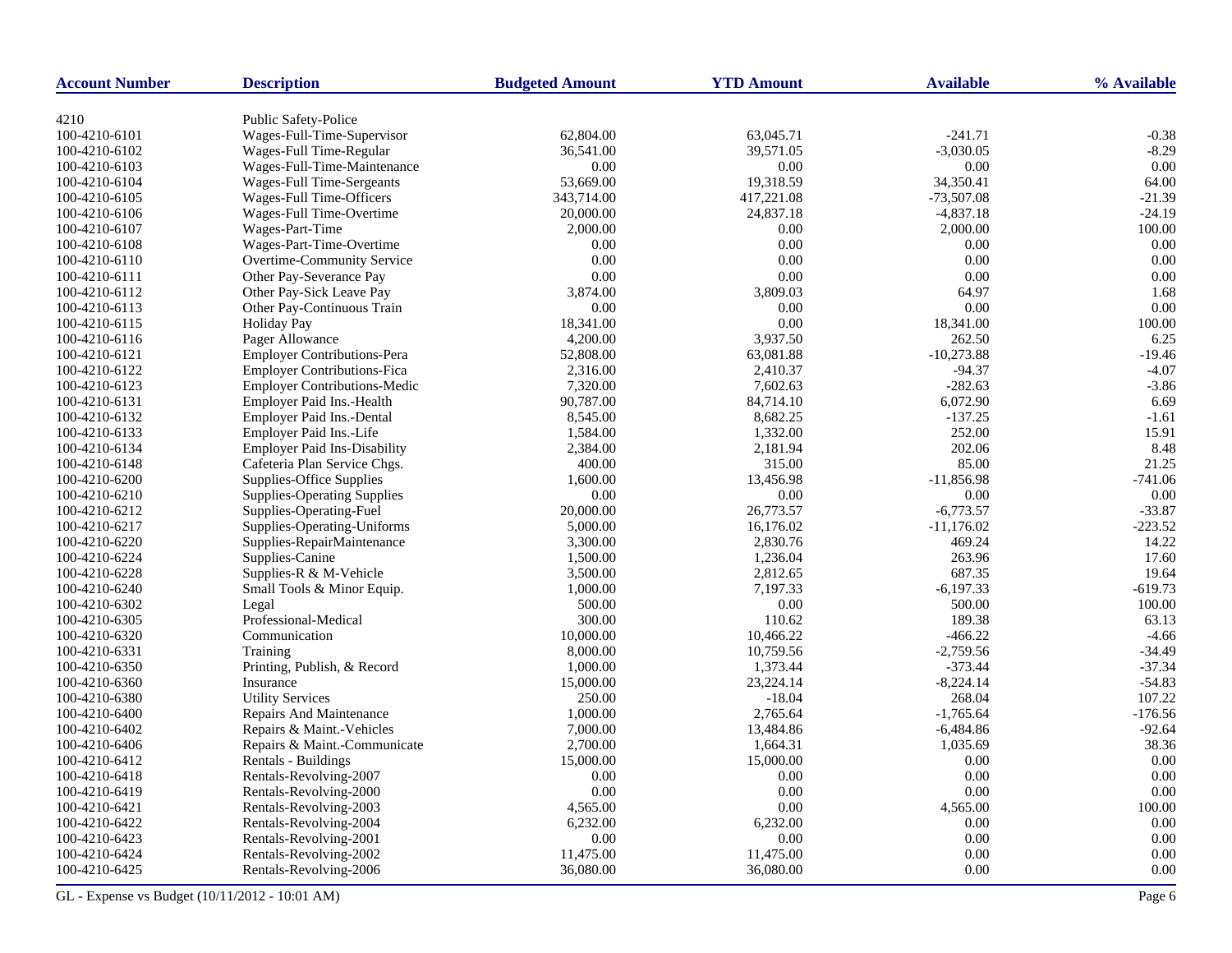| 100-4210-6427 |                                     |              |              |              |           |
|---------------|-------------------------------------|--------------|--------------|--------------|-----------|
|               | Rentals-Revolving-2005              | 28,725.00    | 28,725.00    | 0.00         | 0.00      |
| 100-4210-6430 | Miscellaneous                       | 7,000.00     | 19,071.03    | $-12,071.03$ | $-172.44$ |
| 100-4210-6433 | Misc.-Dues & Subscriptions          | 2,000.00     | 1,027.00     | 973.00       | 48.65     |
| 100-4210-6436 | Misc.-Towing Charges                | 2,000.00     | 271.79       | 1,728.21     | 86.41     |
| 100-4210-6455 | Misc.-New Employee Costs            | 0.00         | 3,020.38     | $-3,020.38$  | 0.00      |
| 100-4210-6731 | Transfers-Gov.-Perm.-Records        | 0.00         | $0.00\,$     | 0.00         | 0.00      |
| 100-4210-6732 | Transfers-Gov.-Perm-Dispatch        | 100,000.00   | 73,933.09    | 26,066.91    | 26.07     |
|               |                                     |              |              |              |           |
| 4210          | Public Safety-Police                | 1,006,014.00 | 1,071,209.70 | $-65,195.70$ | $-6.48$   |
| 4220          | Public Safety-Fire                  |              |              |              |           |
| 100-4220-6107 | Wages-Part-Time                     | 32,000.00    | 35,556.29    | $-3,556.29$  | $-11.11$  |
| 100-4220-6108 | Wages-Part-time-Annual              | 0.00         | 0.00         | 0.00         | 0.00      |
| 100-4220-6109 | Wages-Part Time-Supervisor          | 4,200.00     | 6,000.00     | $-1,800.00$  | $-42.86$  |
| 100-4220-6121 | <b>Employer Contributions-Pera</b>  | 0.00         | 0.00         | 0.00         | 0.00      |
| 100-4220-6122 | <b>Employer Contributions-Fica</b>  | 2,500.00     | 2,832.67     | $-332.67$    | $-13.31$  |
| 100-4220-6123 | <b>Employer Contributions-Medic</b> | 600.00       | 662.83       | $-62.83$     | $-10.47$  |
| 100-4220-6200 | Supplies-Office Supplies            | 400.00       | 84.98        | 315.02       | 78.76     |
| 100-4220-6210 | <b>Supplies-Operating Supplies</b>  | 0.00         | $0.00\,$     | 0.00         | 0.00      |
| 100-4220-6212 | Supplies-Operating-Fuel             | 2,000.00     | 3,124.99     | $-1,124.99$  | $-56.25$  |
| 100-4220-6217 | Supplies-Operating-Uniforms         | 5,500.00     | 378.72       | 5,121.28     | 93.11     |
| 100-4220-6220 | Supplies-RepairMaintenance          | 11,900.00    | 6,054.80     | 5,845.20     | 49.12     |
| 100-4220-6240 | Small Tools & Minor Equip.          | 700.00       | 212.99       | 487.01       | 69.57     |
| 100-4220-6300 | <b>Professional Services</b>        | 11,000.00    | 7,389.00     | 3,611.00     | 32.83     |
| 100-4220-6321 | Communication - Telephone           | 2,300.00     | 2,174.70     | 125.30       | 5.45      |
| 100-4220-6325 | Communication - Alarm System        | 0.00         | $0.00\,$     | 0.00         | 0.00      |
| 100-4220-6331 | Training                            | 5,000.00     | 6,365.80     | $-1,365.80$  | $-27.32$  |
| 100-4220-6350 | Printing, Publish, & Record         | 100.00       | 0.00         | 100.00       | 100.00    |
| 100-4220-6360 | Insurance                           | 12,000.00    | 14,181.19    | $-2,181.19$  | $-18.18$  |
| 100-4220-6380 | <b>Utility Services</b>             | 2,400.00     | 2,495.23     | $-95.23$     | $-3.97$   |
| 100-4220-6383 | <b>Utility Services - Gas</b>       | 4,000.00     | 8,903.83     | $-4,903.83$  | $-122.60$ |
| 100-4220-6400 | Repairs And Maintenance             | 10,000.00    | 10,834.45    | $-834.45$    | $-8.34$   |
| 100-4220-6418 | Rentals-Revolving-2007              | 0.00         | 0.00         | 0.00         | 0.00      |
| 100-4220-6421 | Rentals-Revolving-1996              | 0.00         | 0.00         | 0.00         | 0.00      |
| 100-4220-6422 | Rentals-Revolving-1998              | 0.00         | 0.00         | 0.00         | 0.00      |
| 100-4220-6423 | Rentals-Revolving-1994              | 0.00         | 0.00         | 0.00         | 0.00      |
| 100-4220-6424 | Rentals-Revolving-2002              | 9,880.00     | 9,880.00     | 0.00         | 0.00      |
| 100-4220-6425 | Rentals-Revolving-2006              | 8,961.00     | 8,961.00     | 0.00         | 0.00      |
| 100-4220-6427 | Rentals-Revolving-2005              | 0.00         | 0.00         | 0.00         | 0.00      |
| 100-4220-6430 | Miscellaneous                       | 1,000.00     | 3,136.88     | $-2,136.88$  | $-213.69$ |
| 100-4220-6438 | Misc.-Fire Relief Levy              | 0.00         | 2,527.00     | $-2,527.00$  | 0.00      |
| 100-4220-6520 | C.O.-Buildings                      | 2,000.00     | 0.00         | 2,000.00     | 100.00    |
| 100-4220-6580 | C.O.-Equip.-Other                   | 0.00         | 1,537.92     | $-1,537.92$  | $0.00\,$  |
| 100-4220-6582 | C.O.-Equip.-F.D.-Pagers             | 2,000.00     | 0.00         | 2,000.00     | 100.00    |
| 100-4220-6736 | Transfers-Gov.-Perm-2% St.A.        | 35,000.00    | 48,759.00    | $-13,759.00$ | $-39.31$  |
| 4220          | Public Safety-Fire                  | 165,441.00   | 182,054.27   | $-16,613.27$ | $-10.04$  |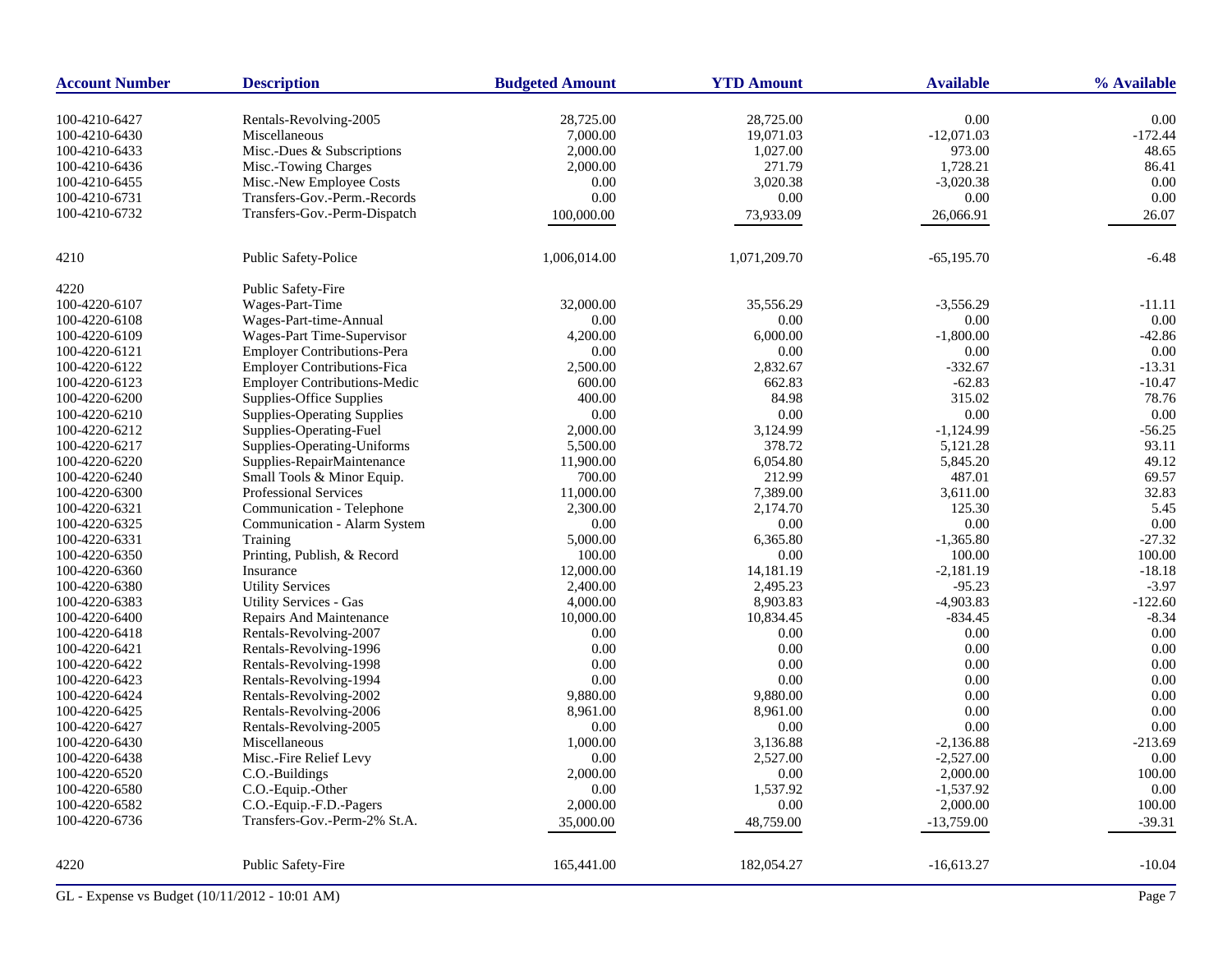| <b>Account Number</b> | <b>Description</b>                  | <b>Budgeted Amount</b> | <b>YTD Amount</b> | <b>Available</b> | % Available |
|-----------------------|-------------------------------------|------------------------|-------------------|------------------|-------------|
|                       |                                     |                        |                   |                  |             |
| 4241                  | Public Safety-Bldg. Insp.           |                        |                   |                  |             |
| 100-4241-6101         | Wages-Full-Time-Supervisor          | 53,669.00              | 53,875.63         | $-206.63$        | $-0.39$     |
| 100-4241-6102         | Wages-Full-Time-Regular             | 0.00                   | 0.00              | 0.00             | 0.00        |
| 100-4241-6103         | Wages-Full-Time-Maintenance         | 0.00                   | 0.00              | 0.00             | 0.00        |
| 100-4241-6107         | Wages-Part-Time                     | 0.00                   | 0.00              | 0.00             | 0.00        |
| 100-4241-6112         | Other Pay-Sick Leave Pay            | 1,092.00               | 0.00              | 1,092.00         | 100.00      |
| 100-4241-6114         | Auto Allowance                      | 0.00                   | 0.00              | 0.00             | 0.00        |
| 100-4241-6121         | <b>Employer Contributions-Pera</b>  | 3,286.00               | 3,346.82          | $-60.82$         | $-1.85$     |
| 100-4241-6122         | <b>Employer Contributions-Fica</b>  | 3,395.00               | 3,196.50          | 198.50           | 5.85        |
| 100-4241-6123         | <b>Employer Contributions-Medic</b> | 794.00                 | 747.60            | 46.40            | 5.84        |
| 100-4241-6131         | Employer Paid Ins.-Health           | 11,270.00              | 11,244.56         | 25.44            | 0.23        |
| 100-4241-6132         | Employer Paid Ins.-Dental           | 1,208.00               | 1,213.95          | $-5.95$          | $-0.49$     |
| 100-4241-6133         | Employer Paid Ins.-Life             | 144.00                 | 144.00            | 0.00             | 0.00        |
| 100-4241-6134         | <b>Employer Paid Ins-Disability</b> | 258.00                 | 257.64            | 0.36             | 0.14        |
| 100-4241-6148         | Cafeteria Plan Service Chgs.        | 248.00                 | 54.00             | 194.00           | 78.23       |
| 100-4241-6200         | Supplies-Office Supplies            | 500.00                 | 169.01            | 330.99           | 66.20       |
| 100-4241-6220         | Supplies-RepairMaintenance          | 300.00                 | 218.43            | 81.57            | 27.19       |
| 100-4241-6300         | Professional Services               | 0.00                   | 0.00              | 0.00             | 0.00        |
| 100-4241-6331         | Training                            | 800.00                 | 130.14            | 669.86           | 83.73       |
| 100-4241-6360         | Insurance                           | 400.00                 | 437.50            | $-37.50$         | $-9.38$     |
| 100-4241-6400         | Repairs And Maintenance             | 400.00                 | 24.59             | 375.41           | 93.85       |
| 100-4241-6423         | Rentals-Revolving-2001              | 0.00                   | 0.00              | 0.00             | 0.00        |
| 100-4241-6424         | Rentals-Revolving-2002              | 0.00                   | 0.00              | 0.00             | 0.00        |
| 100-4241-6425         | Rentals-Revolving-2006              | 790.00                 | 790.00            | 0.00             | 0.00        |
| 100-4241-6427         | Rentals-Revolving-2005              | 4,168.00               | 4,168.00          | 0.00             | 0.00        |
| 100-4241-6430         | Miscellaneous                       | 1,230.00               | 1,069.75          | 160.25           | 13.03       |
| 100-4241-6433         | Misc.-Dues & Subscriptions          | 0.00                   | 0.00              | 0.00             | 0.00        |
| 100-4241-6462         | Misc.-Severance Pay                 | 0.00                   | 0.00              | 0.00             | 0.00        |
| 100-4241-6737         | Transfers-Gov.-Perm-B.P.Surc        | 0.00                   | 0.00              | 0.00             | 0.00        |
|                       |                                     |                        |                   |                  |             |
| 4241                  | Public Safety-Bldg. Insp.           | 83,952.00              | 81,088.12         | 2,863.88         | 3.41        |
| 4250                  | Public Safety-Rescue Squad          |                        |                   |                  |             |
| 100-4250-6107         | Wages-Part-Time                     | 29,000.00              | 26,772.00         | 2,228.00         | 7.68        |
| 100-4250-6108         | Wages-Part-time-Annual              | 0.00                   | 0.00              | 0.00             | 0.00        |
| 100-4250-6109         | Wages-Part-Time-Supervisor          | 3,500.00               | 3,500.00          | 0.00             | 0.00        |
| 100-4250-6121         | <b>Employer Contributions-Pera</b>  | 26,000.00              | 20,048.00         | 5,952.00         | 22.89       |
| 100-4250-6122         | <b>Employer Contributions-Fica</b>  | 500.00                 | 353.40            | 146.60           | 29.32       |
| 100-4250-6123         | <b>Employer Contributions-Medic</b> | 500.00                 | 373.36            | 126.64           | 25.33       |
| 100-4250-6211         | Supplies-Operating-Medical          | 2,000.00               | 2,371.56          | $-371.56$        | $-18.58$    |
| 100-4250-6212         | Supplies-Operating-Fuel             | 750.00                 | 829.07            | $-79.07$         | $-10.54$    |
| 100-4250-6217         | Supplies-Operating-Uniforms         | 250.00                 | 0.00              | 250.00           | 100.00      |
| 100-4250-6220         | Supplies-RepairMaintenance          | 5,000.00               | 5,349.76          | $-349.76$        | $-7.00$     |
| 100-4250-6223         | Supplies-R & M-Building             | 1,000.00               | 0.00              | 1,000.00         | 100.00      |
| 100-4250-6228         | Supplies-R & M-Vehicle              | 1,000.00               | 0.00              | 1,000.00         | 100.00      |
| 100-4250-6240         | Small Tools & Minor Equip.          | 0.00                   | 483.89            | $-483.89$        | 0.00        |
| 100-4250-6300         | <b>Professional Services</b>        | 0.00                   | 0.00              | 0.00             | 0.00        |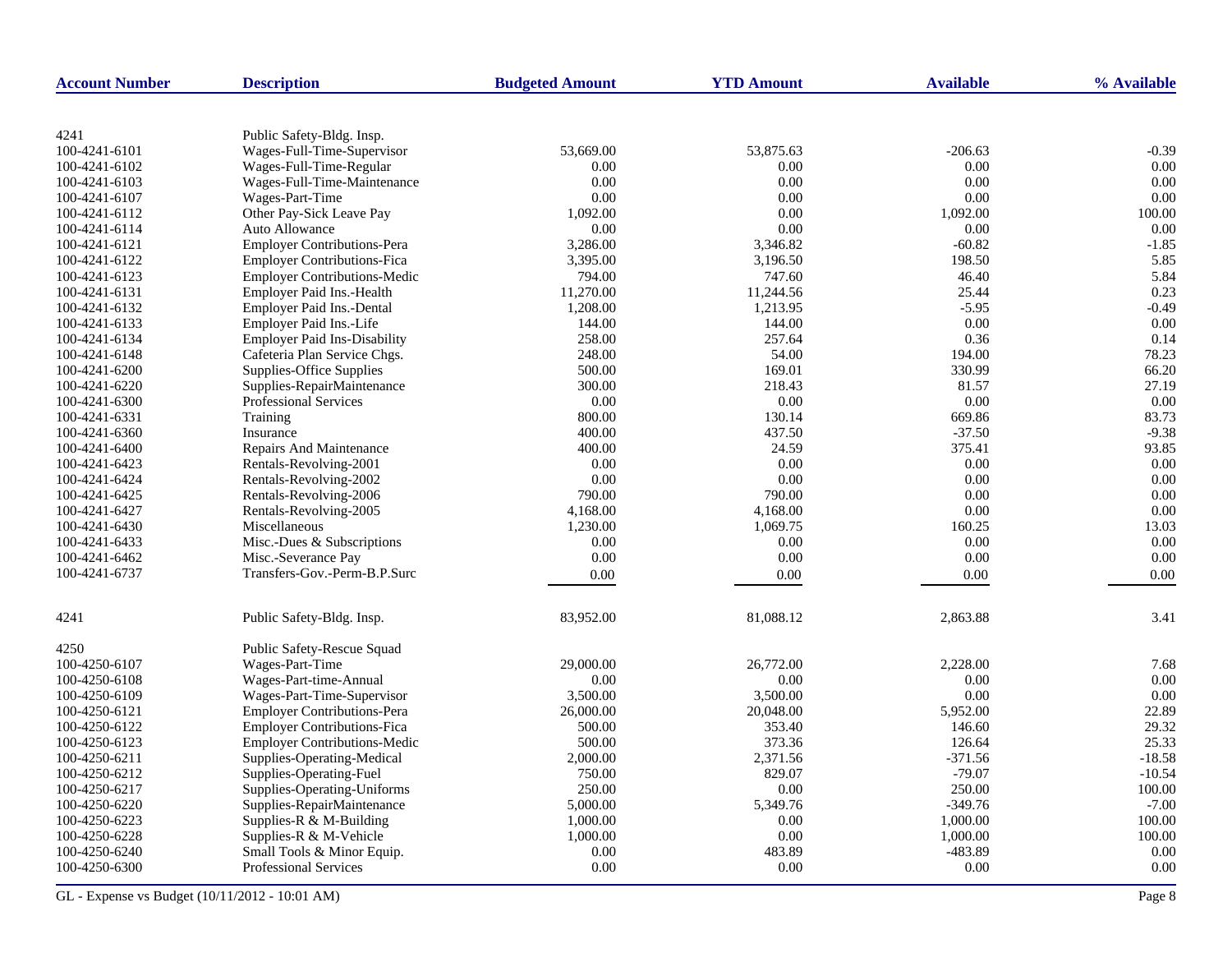| <b>Account Number</b> | <b>Description</b>                 | <b>Budgeted Amount</b> | <b>YTD Amount</b> | <b>Available</b> | % Available |
|-----------------------|------------------------------------|------------------------|-------------------|------------------|-------------|
| 100-4250-6320         | Communication                      | 1,800.00               | 1,802.10          | $-2.10$          | $-0.12$     |
| 100-4250-6325         | Communication - Alarm System       | 0.00                   | 0.00              | 0.00             | 0.00        |
| 100-4250-6331         | Training                           | 5,000.00               | 3,900.09          | 1,099.91         | 22.00       |
| 100-4250-6360         | Insurance                          | 3,800.00               | 4,796.34          | $-996.34$        | $-26.22$    |
| 100-4250-6380         | <b>Utility Services - Electric</b> | 5,000.00               | 6,487.17          | $-1,487.17$      | $-29.74$    |
| 100-4250-6400         | Repairs And Maintenance            | 0.00                   | 3,417.41          | $-3,417.41$      | 0.00        |
| 100-4250-6401         | Repairs & Maint.-Bldgs             | 1,000.00               | 0.00              | 1,000.00         | 100.00      |
| 100-4250-6402         | Repairs & Maint.-Vehicles          | 1,000.00               | $0.00\,$          | 1,000.00         | 100.00      |
| 100-4250-6417         | Repay-Sinking-1990                 | 0.00                   | 0.00              | 0.00             | 0.00        |
| 100-4250-6421         | Rentals-Revolving-1996             | 0.00                   | $0.00\,$          | 0.00             | 0.00        |
| 100-4250-6422         | Rentals-Revolving-1998             | 0.00                   | 0.00              | 0.00             | 0.00        |
|                       | Rentals-Revolving-2006             |                        |                   | 0.00             | 0.00        |
| 100-4250-6425         |                                    | 5,856.00<br>1,500.00   | 5,856.00          |                  |             |
| 100-4250-6430         | Miscellaneous                      |                        | 2,376.47          | $-876.47$        | $-58.43$    |
| 100-4250-6433         | Misc.-Dues & Subscriptions         | 0.00                   | 0.00              | 0.00             | 0.00        |
| 100-4250-6437         | Misc.-Emergency Fund               | 0.00                   | 0.00              | 0.00             | 0.00        |
| 100-4250-6581         | C.O.-Equip.-Other                  | 0.00                   | 0.00              | 0.00             | 0.00        |
| 100-4250-6582         | C.O.-Equip.-Pagers                 | 0.00                   | 3,038.98          | $-3,038.98$      | 0.00        |
| 4250                  | Public Safety-Rescue Squad         | 94,456.00              | 91,755.60         | 2,700.40         | 2.86        |
| 4255                  | Public Safety-Civil Defense        |                        |                   |                  |             |
| 100-4255-6220         | Supplies-RepairMaintenance         | 500.00                 | 407.82            | 92.18            | 18.44       |
| 100-4255-6331         | Training                           | 0.00                   | 0.00              | 0.00             | 0.00        |
| 100-4255-6360         | Insurance                          | 350.00                 | 398.00            | $-48.00$         | $-13.71$    |
| 100-4255-6380         | Utility Services - Electric        | 200.00                 | 230.04            | $-30.04$         | $-15.02$    |
| 100-4255-6400         | <b>Repairs And Maintenance</b>     | 3,000.00               | 4,538.90          | $-1,538.90$      | $-51.30$    |
| 100-4255-6430         | Miscellaneous                      | 0.00                   | $0.00\,$          | 0.00             | 0.00        |
| 100-4255-6433         | Misc.-Dues & Subscriptions         | 1,000.00               | 1,034.55          | $-34.55$         | $-3.46$     |
| 100-4255-6580         | C.O.-Equip.-Other                  | 0.00                   | 1,879.00          | $-1,879.00$      | 0.00        |
|                       |                                    |                        |                   |                  |             |
| 4255                  | Public Safety-Civil Defense        | 5,050.00               | 8,488.31          | $-3,438.31$      | $-68.09$    |
| 4260                  | <b>Public Safety-Traffic Signs</b> |                        |                   |                  |             |
| 100-4260-6220         | Supplies-RepairMaintenance         | 3,000.00               | 5,108.73          | $-2,108.73$      | $-70.29$    |
| 100-4260-6300         | <b>Professional Services</b>       | 0.00                   | $0.00\,$          | 0.00             | $0.00\,$    |
| 100-4260-6360         | Insurance                          | 100.00                 | 396.50            | $-296.50$        | $-296.50$   |
| 100-4260-6380         | <b>Utility Services</b>            | 3,200.00               | 3,557.46          | $-357.46$        | $-11.17$    |
|                       |                                    |                        |                   |                  |             |
| 4260                  | Public Safety-Traffic Signs        | 6,300.00               | 9,062.69          | $-2,762.69$      | $-43.85$    |
| 4270                  | Public Safety-Animal Control       |                        |                   |                  |             |
| 100-4270-6220         | Supplies-RepairMaintenance         | 250.00                 | 248.91            | 1.09             | 0.44        |
| 100-4270-6360         | Insurance                          | 20.00                  | 106.00            | $-86.00$         | $-430.00$   |
| 100-4270-6380         | <b>Utility Services</b>            | 500.00                 | 722.14            | $-222.14$        | $-44.43$    |
| 100-4270-6430         | Miscellaneous                      | 200.00                 | 0.00              | 200.00           | 100.00      |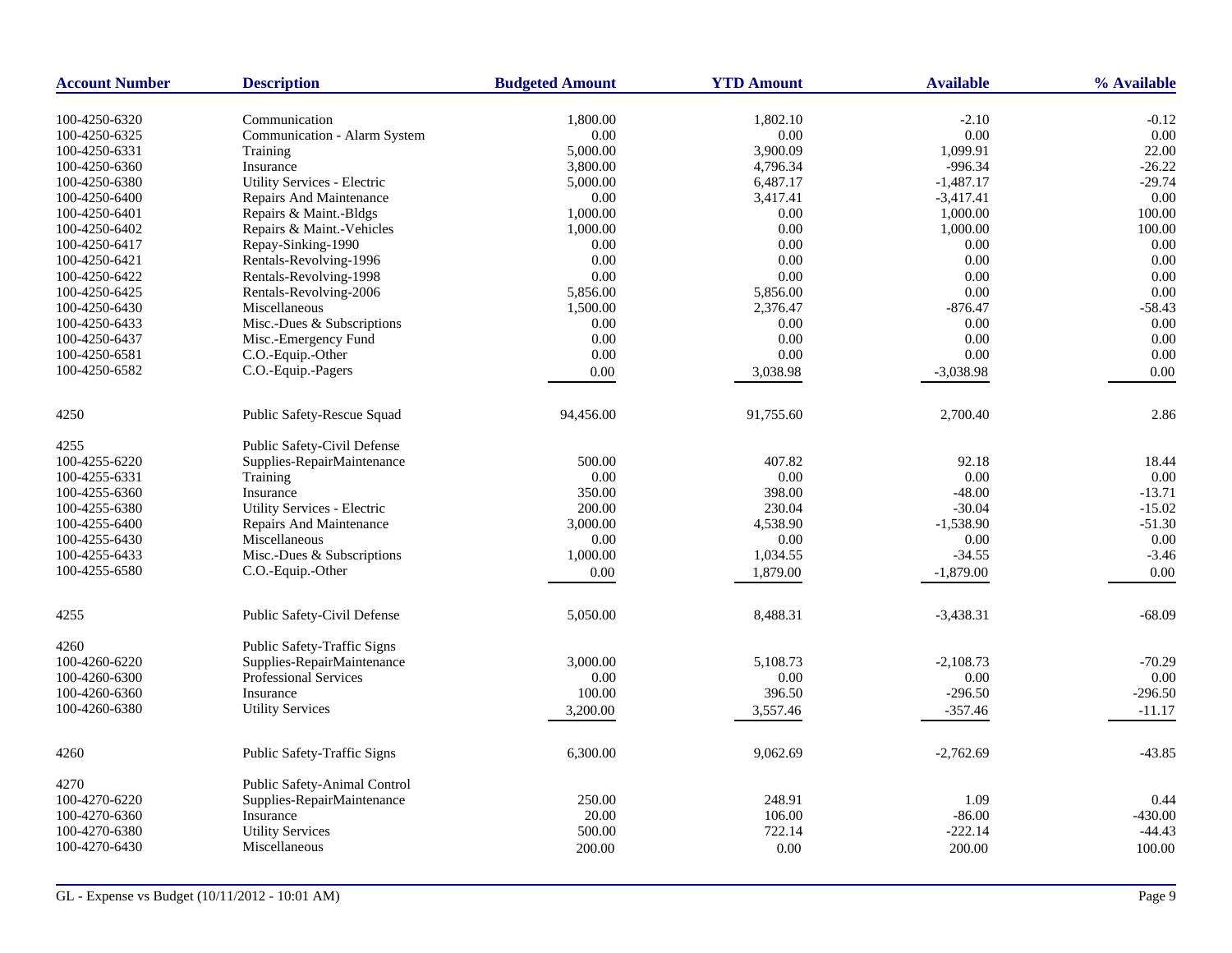| <b>Account Number</b>          | <b>Description</b>                          | <b>Budgeted Amount</b> | <b>YTD Amount</b>       | <b>Available</b> | % Available |
|--------------------------------|---------------------------------------------|------------------------|-------------------------|------------------|-------------|
|                                |                                             |                        |                         |                  |             |
| 4270                           | Public Safety-Animal Control                | 970.00                 | 1,077.05                | $-107.05$        | $-11.04$    |
|                                |                                             |                        |                         |                  |             |
| 4280                           | <b>Safety Program</b>                       |                        |                         |                  |             |
| 100-4280-6300                  | Professional Services                       | 0.00                   | 0.00                    | 0.00             | 0.00        |
| 100-4280-6331                  | Training                                    | 0.00                   | $0.00\,$                | 0.00             | $0.00\,$    |
| 100-4280-6430                  | Miscellaneous                               | 0.00                   | 0.00                    | 0.00             | 0.00        |
| 4280                           | <b>Safety Program</b>                       | 0.00                   | 0.00                    | 0.00             | 0.00        |
| 4311                           | Public Works-Engineering                    |                        |                         |                  |             |
| 100-4311-6300                  | Professional Services                       | 10,000.00              | 54,970.58               | -44,970.58       | $-449.71$   |
| 100-4311-6306                  | Prof. Serv.-Capital Imp. Plan               | 0.00                   | $-1,918.50$             | 1,918.50         | 0.00        |
| 100-4311-6360                  | Insurance                                   | 100.00                 | 0.00                    | 100.00           | 100.00      |
| 4311                           | Public Works-Engineering                    | 10,100.00              | 53,052.08               | $-42,952.08$     | $-425.27$   |
|                                |                                             |                        |                         |                  |             |
| 4312                           | Public Works-Streets & Alley                |                        |                         | $-9,376.73$      | $-17.47$    |
| 100-4312-6101                  | Wages-Full Time-Supervisior                 | 53,669.00              | 63,045.73<br>161,702.62 | $-47,055.62$     | $-41.04$    |
| 100-4312-6103                  | Wages-Full Time-Maintenance                 | 114,647.00             |                         | $-935.67$        | $-7.80$     |
| 100-4312-6106                  | Wages-Full Time-Overtime<br>Wages-Part-Time | 12,000.00              | 12,935.67<br>37,233.08  | $-2,233.08$      | $-6.38$     |
| 100-4312-6107<br>100-4312-6108 | Wages-Part-Time-Overtime                    | 35,000.00<br>500.00    | 1,848.96                | $-1,348.96$      | $-269.79$   |
| 100-4312-6111                  | Other Pay-On Call                           | 0.00                   | 0.00                    | 0.00             | 0.00        |
| 100-4312-6112                  | Other Pay-Sick Leave Pay                    | 2,759.00               | 1,136.93                | 1,622.07         | 58.79       |
| 100-4312-6116                  | Pager Allowance                             | 8,914.00               | 9,125.03                | $-211.03$        | $-2.37$     |
| 100-4312-6121                  | Employer Contributions-Pera                 | 10,265.00              | 16,258.30               | $-5,993.30$      | $-58.39$    |
| 100-4312-6122                  | Employer Contributions-Fica                 | 11,159.00              | 17,059.32               | $-5,900.32$      | $-52.87$    |
| 100-4312-6123                  | <b>Employer Contributions-Medic</b>         | 2,610.00               | 3,989.76                | $-1,379.76$      | $-52.86$    |
| 100-4312-6131                  | Employer Paid Ins.-Health                   | 38,443.00              | 49,472.89               | $-11,029.89$     | $-28.69$    |
| 100-4312-6132                  | Employer Paid Ins.-Dental                   | 4,027.00               | 4,926.10                | $-899.10$        | $-22.33$    |
| 100-4312-6133                  | Employer Paid Ins.-Life                     | 576.00                 | 732.00                  | $-156.00$        | $-27.08$    |
| 100-4312-6134                  | <b>Employer Paid Ins-Disability</b>         | 808.00                 | 1,034.06                | $-226.06$        | $-27.98$    |
| 100-4312-6148                  | Cafeteria Plan Service Chgs.                | 400.00                 | 324.00                  | 76.00            | 19.00       |
| 100-4312-6200                  | Supplies-Office Supplies                    | 400.00                 | 337.40                  | 62.60            | 15.65       |
| 100-4312-6210                  | <b>Supplies-Operating Supplies</b>          | 0.00                   | 0.00                    | 0.00             | 0.00        |
| 100-4312-6211                  | Supplies-Operating-Road Oil                 | 500.00                 | 0.00                    | 500.00           | 100.00      |
| 100-4312-6212                  | Supplies-Operating-Fuel                     | 32,000.00              | 51,400.21               | $-19,400.21$     | $-60.63$    |
| 100-4312-6213                  | Supplies-Operating-Hot Mix                  | 15,000.00              | 28,248.50               | $-13,248.50$     | $-88.32$    |
| 100-4312-6214                  | Supplies-Operating-Dust Ctl                 | 0.00                   | 0.00                    | 0.00             | 0.00        |
| 100-4312-6215                  | Supplies-Operating-Gravel                   | 4,000.00               | 0.00                    | 4,000.00         | 100.00      |
| 100-4312-6221                  | Supplies-R & M-Eqiupment                    | 45,000.00              | 90,345.65               | $-45,345.65$     | $-100.77$   |
| 100-4312-6240                  | Small Tools & Minor Equip.                  | 1,500.00               | 0.00                    | 1,500.00         | 100.00      |
| 100-4312-6300                  | Professional Services                       | 1,500.00               | 454.50                  | 1,045.50         | 69.70       |
| 100-4312-6331                  | Training                                    | 1,200.00               | 450.00                  | 750.00           | 62.50       |
| 100-4312-6360                  | Insurance                                   | 17,000.00              | 19,199.52               | $-2,199.52$      | $-12.94$    |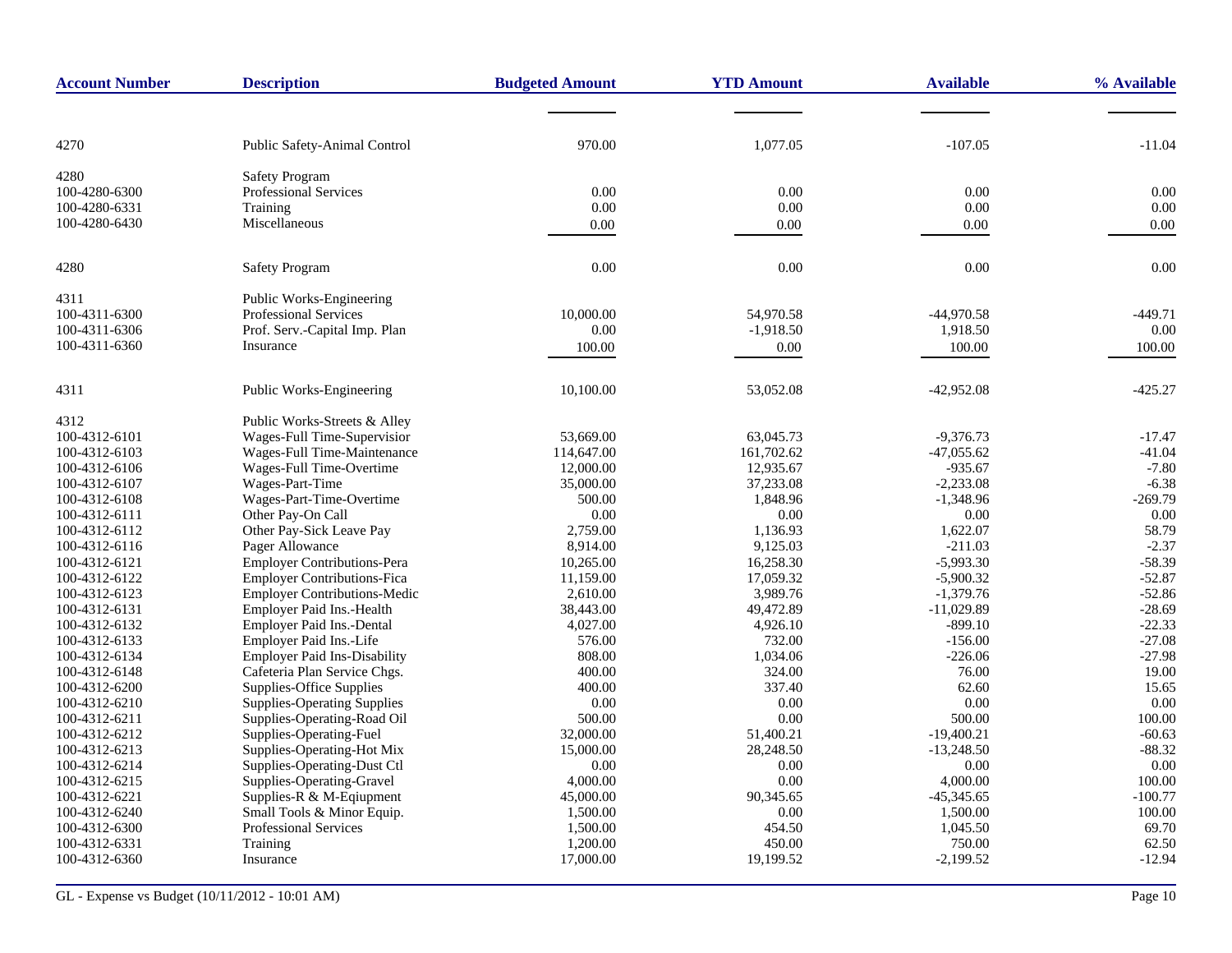| <b>Account Number</b>          | <b>Description</b>                               | <b>Budgeted Amount</b> | <b>YTD Amount</b> | <b>Available</b> | % Available |
|--------------------------------|--------------------------------------------------|------------------------|-------------------|------------------|-------------|
| 100-4312-6380                  | <b>Utility Services</b>                          | 800.00                 | 0.00              | 800.00           | 100.00      |
| 100-4312-6400                  | Repairs And Maintenance                          | 12,000.00              | 18,124.34         | $-6,124.34$      | $-51.04$    |
| 100-4312-6410                  | Rentals                                          | 3,200.00               | 3,850.25          | $-650.25$        | $-20.32$    |
| 100-4312-6418                  | Rentals-Revolving-2007                           | 0.00                   | 0.00              | 0.00             | 0.00        |
| 100-4312-6419                  | Rentals-Revolving-2000                           | 0.00                   | 0.00              | 0.00             | 0.00        |
| 100-4312-6421                  |                                                  | 3,394.00               | 0.00              | 3,394.00         | 100.00      |
|                                | Rentals-Revolving-2003<br>Rentals-Revolving-2004 | 5,195.00               | 5,195.00          | 0.00             | 0.00        |
| 100-4312-6422<br>100-4312-6423 |                                                  |                        |                   | 0.00             | 0.00        |
|                                | Rentals-Revolving-2001<br>Rentals-Revolving-2002 | 0.00                   | 0.00              | 0.00             | 0.00        |
| 100-4312-6424                  |                                                  | 0.00                   | 0.00              |                  |             |
| 100-4312-6425                  | Rentals-Revolving-2006                           | 6,405.00               | 6,405.00          | 0.00             | 0.00        |
| 100-4312-6427                  | Rentals-Revolving-2005                           | 2,591.00               | 2,591.00          | 0.00             | 0.00        |
| 100-4312-6430                  | Miscellaneous                                    | 2,999.00               | 2,106.53          | 892.47           | 29.76       |
| 100-4312-6438                  | Misc.-Sealcoat Project                           | 0.00                   | 0.00              | 0.00             | 0.00        |
| 100-4312-6455                  | Misc.-New Employee Costs                         | 0.00                   | 385.20            | $-385.20$        | 0.00        |
| 100-4312-6530                  | C.O.-Curb & Gutter                               | 0.00                   | 2,147.16          | $-2,147.16$      | 0.00        |
| 4312                           | Public Works-Streets & Alley                     | 450,461.00             | 612,064.71        | $-161,603.71$    | $-35.88$    |
| 4313                           | Public Works-Sidewalks                           |                        |                   |                  |             |
| 100-4313-6300                  | <b>Professional Services</b>                     | 0.00                   | 0.00              | 0.00             | 0.00        |
| 100-4313-6360                  | Insurance                                        | 0.00                   | 0.00              | 0.00             | 0.00        |
| 100-4313-6400                  | Repairs And Maintenance                          | 2,500.00               | 0.00              | 2,500.00         | 100.00      |
| 100-4313-6539                  | C.O.-Other Imp.-Contract A                       | 0.00                   | 0.00              | 0.00             | 0.00        |
| 100-4313-6540                  | C.O.-Other Imp.-Contract Btr                     | 0.00                   | 0.00              | 0.00             | 0.00        |
|                                |                                                  |                        |                   |                  |             |
| 4313                           | <b>Public Works-Sidewalks</b>                    | 2,500.00               | 0.00              | 2,500.00         | 100.00      |
| 4314                           | <b>Public Works-Snow Removal</b>                 |                        |                   |                  |             |
| 100-4314-6215                  | Supplies-Operating-Gravel                        | 1,500.00               | 2,750.67          | $-1,250.67$      | $-83.38$    |
| 100-4314-6216                  | Supplies-Operating-SaltChlo                      | 14,000.00              | 11,575.52         | 2,424.48         | 17.32       |
| 100-4314-6220                  | Supplies-RepairMaintenance                       | 4,000.00               | 13,575.73         | $-9,575.73$      | $-239.39$   |
| 100-4314-6240                  | Small Tools & Minor Equip.                       | 100.00                 | 0.00              | 100.00           | 100.00      |
| 100-4314-6360                  | Insurance                                        | 900.00                 | 0.00              | 900.00           | 100.00      |
| 100-4314-6400                  | Repairs And Maintenance                          | 600.00                 | 2,456.00          | $-1,856.00$      | $-309.33$   |
| 100-4314-6410                  | Rentals                                          | 1,000.00               | 8,837.50          | $-7,837.50$      | $-783.75$   |
| 100-4314-6418                  | Rentals-Revolving-2007                           | 0.00                   | 0.00              | 0.00             | 0.00        |
| 100-4314-6423                  | Rentals-Revolving-1994                           | 0.00                   | 0.00              | 0.00             | 0.00        |
| 100-4314-6424                  | Rentals-Revolving-2002                           | 0.00                   | 0.00              | 0.00             | 0.00        |
| 100-4314-6425                  | Rentals-Revolving-2006                           | 5,440.00               | 5,440.00          | 0.00             | 0.00        |
| 100-4314-6427                  | Rentals-Revolving-2005                           | 2,689.00               | 2,689.00          | 0.00             | 0.00        |
| 100-4314-6430                  | Miscellaneous                                    | 1,000.00               | 291.90            | 708.10           | 70.81       |
| 4314                           | <b>Public Works-Snow Removal</b>                 | 31,229.00              | 47,616.32         | $-16,387.32$     | $-52.47$    |
| 4315                           | Public Works-Storm Drainage                      |                        |                   |                  |             |
| 100-4315-6220                  | Supplies-RepairMaintenance                       | 3,000.00               | 8,412.30          | $-5,412.30$      | $-180.41$   |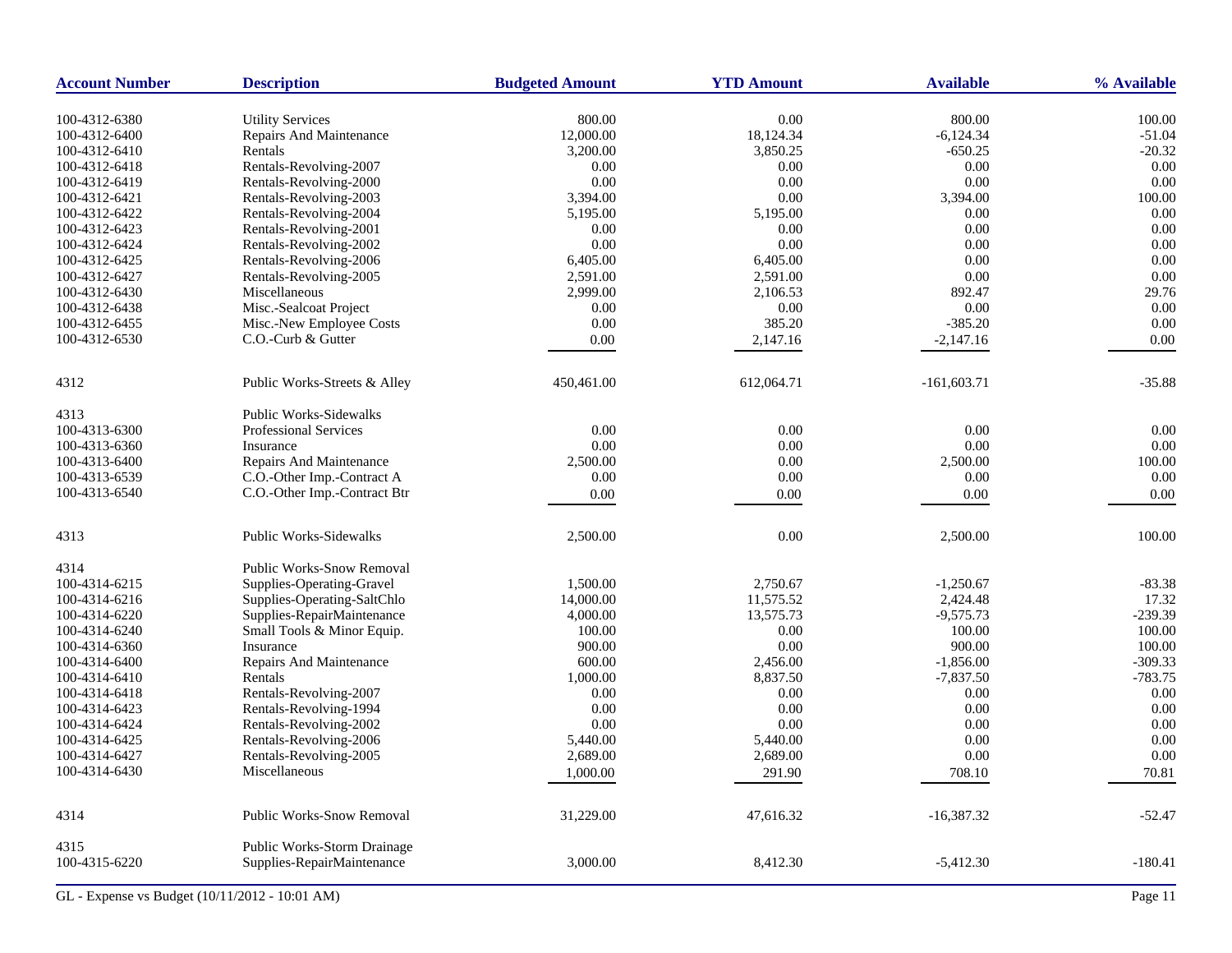| <b>Account Number</b> | <b>Description</b>                  | <b>Budgeted Amount</b> | <b>YTD Amount</b> | <b>Available</b> | % Available |
|-----------------------|-------------------------------------|------------------------|-------------------|------------------|-------------|
| 100-4315-6240         | Small Tools & Minor Equip.          | 0.00                   | 0.00              | 0.00             | 0.00        |
| 100-4315-6300         | <b>Professional Services</b>        | 0.00                   | 0.00              | 0.00             | 0.00        |
| 100-4315-6360         | Insurance                           | 0.00                   | 0.00              | 0.00             | 0.00        |
| 100-4315-6400         | Repairs And Maintenance             | 4,000.00               | 3,295.00          | 705.00           | 17.63       |
| 100-4315-6430         | Miscellaneous                       | 0.00                   | 0.00              | 0.00             | 0.00        |
| 100-4315-6510         | C.O.-Land                           | 0.00                   | 0.00              | $0.00\,$         | 0.00        |
| 100-4315-6530         | C.O.-Other Imp.                     | 0.00                   | 0.00              | 0.00             | 0.00        |
|                       |                                     |                        |                   |                  |             |
| 4315                  | <b>Public Works-Storm Drainage</b>  | 7,000.00               | 11,707.30         | $-4,707.30$      | -67.25      |
| 4316                  | Public Works-Street Lighting        |                        |                   |                  |             |
| 100-4316-6360         | Insurance                           | 20.00                  | 65.50             | $-45.50$         | $-227.50$   |
| 100-4316-6380         | <b>Utility Services</b>             | 300.00                 | 1,652.50          | $-1,352.50$      | $-450.83$   |
| 100-4316-6400         | Repairs And Maintenance             | 1,000.00               | 0.00              | 1,000.00         | 100.00      |
| 100-4316-6530         | C.O.-Other Imp.                     | 0.00                   | 0.00              | 0.00             | 0.00        |
| 4316                  | <b>Public Works-Street Lighting</b> | 1,320.00               | 1,718.00          | $-398.00$        | $-30.15$    |
| 4317                  | <b>Public Works-Parking Lots</b>    |                        |                   |                  |             |
| 100-4317-6220         | Supplies-RepairMaintenance          | 0.00                   | 0.00              | $0.00\,$         | 0.00        |
| 100-4317-6360         | Insurance                           | 0.00                   | 0.00              | 0.00             | 0.00        |
| 100-4317-6400         | Repairs And Maintenance             | 0.00                   | 595.00            | $-595.00$        | 0.00        |
| 100-4317-6410         | Rentals                             | 0.00                   | 0.00              | 0.00             | 0.00        |
|                       |                                     |                        |                   |                  |             |
| 4317                  | <b>Public Works-Parking Lots</b>    | 0.00                   | 595.00            | $-595.00$        | 0.00        |
| 4318                  | <b>Public Works-City Garage</b>     |                        |                   |                  |             |
| 100-4318-6103         | Wages-Full-Time-Maintenance         | 41,565.00              | 41,739.77         | $-174.77$        | $-0.42$     |
| 100-4318-6106         | Wages-Full-Time-Overtime            | 2,500.00               | 1,498.73          | 1,001.27         | 40.05       |
| 100-4318-6111         | Other Pay-Severance Pay             | $0.00\,$               | 0.00              | $0.00\,$         | 0.00        |
| 100-4318-6112         | Other Pay-Sick Leave Pay            | 913.00                 | 959.19            | $-46.19$         | $-5.06$     |
| 100-4318-6116         | Pager Allowance                     | 5,541.00               | 5,437.18          | 103.82           | 1.87        |
| 100-4318-6121         | <b>Employer Contributions-Pera</b>  | 2,549.00               | 3,024.90          | $-475.90$        | $-18.67$    |
| 100-4318-6122         | <b>Employer Contributions-Fica</b>  | 2,977.00               | 2,840.59          | 136.41           | 4.58        |
| 100-4318-6123         | <b>Employer Contributions-Medic</b> | 696.00                 | 664.33            | 31.67            | 4.55        |
| 100-4318-6131         | Employer Paid Ins.-Health           | 11,270.00              | 11,244.56         | 25.44            | 0.23        |
| 100-4318-6132         | Employer Paid Ins.-Dental           | 1,208.00               | 1,213.95          | $-5.95$          | $-0.49$     |
| 100-4318-6133         | Employer Paid Ins.-Life             | 144.00                 | 144.00            | 0.00             | 0.00        |
| 100-4318-6134         | <b>Employer Paid Ins-Disability</b> | 200.00                 | 199.52            | 0.48             | 0.24        |
| 100-4318-6220         | Supplies-RepairMaintenance          | 12,000.00              | 16,682.76         | $-4,682.76$      | $-39.02$    |
| 100-4318-6240         | Small Tools & Minor Equip.          | 500.00                 | 693.83            | $-193.83$        | $-38.77$    |
| 100-4318-6320         | Communication                       | 1,800.00               | 2,813.28          | $-1,013.28$      | $-56.29$    |
| 100-4318-6331         | Training                            | 200.00                 | 0.00              | 200.00           | 100.00      |
| 100-4318-6360         | Insurance                           | 2,700.00               | 4,616.01          | $-1,916.01$      | $-70.96$    |
| 100-4318-6380         | <b>Utility Services</b>             | 7,000.00               | 4,399.62          | 2,600.38         | 37.15       |
| 100-4318-6383         | <b>Utility Services - Gas</b>       | 5,000.00               | 8,835.72          | $-3,835.72$      | $-76.71$    |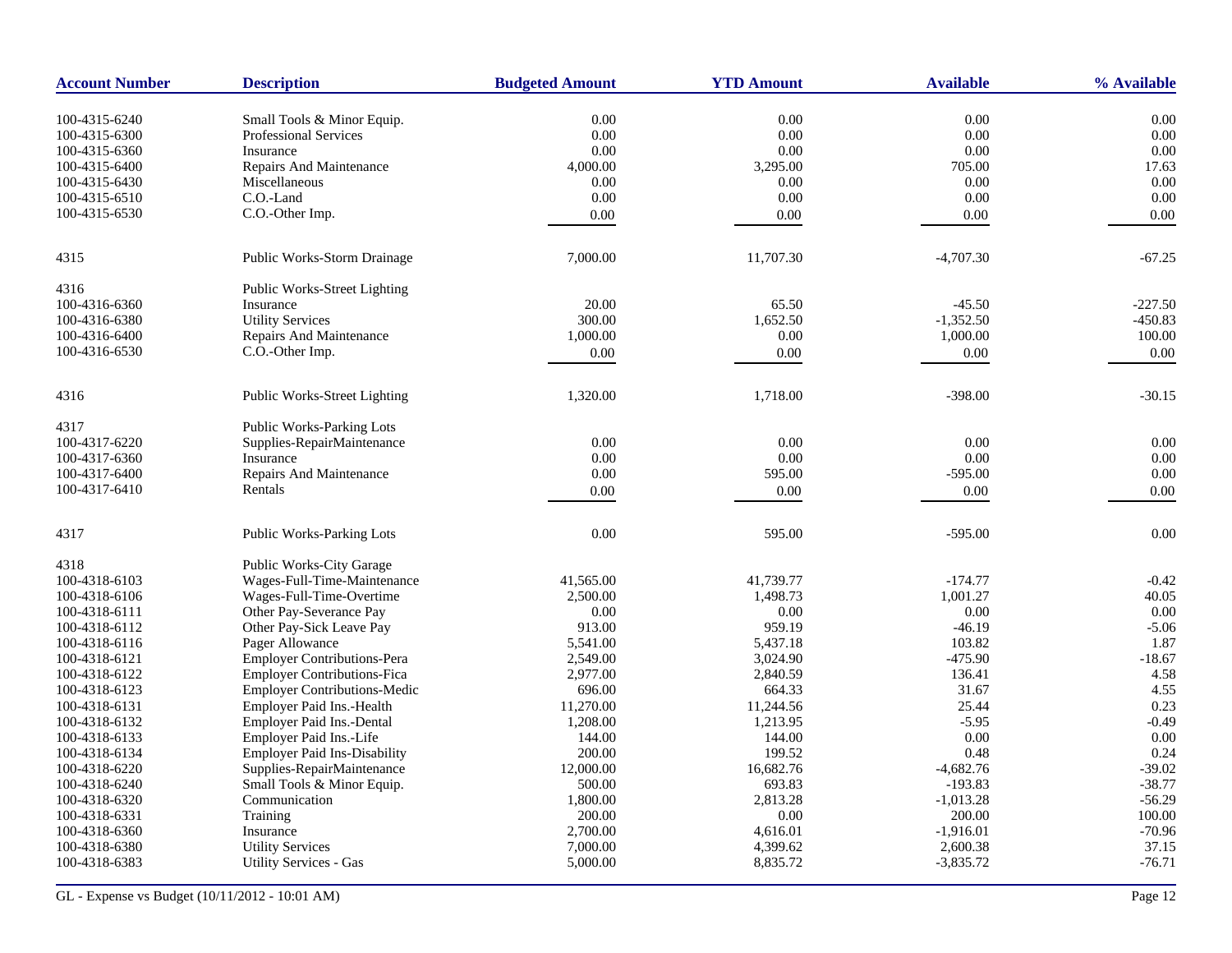| $-6,521.58$<br>100-4318-6400<br>10,000.00<br>16,521.58<br>$-65.22$<br>Repairs And Maintenance<br>250.00<br>100.00<br>100-4318-6404<br>Repairs & Maint.-Mach.Equip<br>250.00<br>0.00<br>Rentals-Revolving-2000<br>0.00<br>0.00<br>0.00<br>0.00<br>100-4318-6419<br>Rentals-Revolving-1998<br>0.00<br>$0.00\,$<br>0.00<br>0.00<br>100-4318-6422<br>100-4318-6423<br>Rentals-Revolving-2001<br>0.00<br>0.00<br>0.00<br>0.00<br>Rentals-Revolving-2006<br>1,235.00<br>1,235.00<br>0.00<br>0.00<br>100-4318-6425<br>87.00<br>Miscellaneous<br>500.00<br>413.00<br>17.40<br>100-4318-6430<br>100-4318-6580<br>C.O.-Equip.-Other<br>0.00<br>0.00<br>0.00<br>0.00<br>Public Works-City Garage<br>110,748.00<br>125, 177.52<br>$-14,429.52$<br>$-13.03$<br>4318<br>4319<br>Public Works-Compost Site<br>0.00<br>0.00<br>0.00<br>100-4319-6107<br>Wages-Part-Time<br>0.00<br>Wages-Part-Time-Overtime<br>0.00<br>100-4319-6108<br>0.00<br>0.00<br>0.00<br><b>Employer Contributions-Fica</b><br>0.00<br>$0.00\,$<br>0.00<br>100-4319-6122<br>0.00<br>100-4319-6123<br><b>Employer Contributions-Medic</b><br>0.00<br>0.00<br>0.00<br>0.00<br>Supplies-RepairMaintenance<br>118.29<br>631.71<br>84.23<br>100-4319-6220<br>750.00<br>$-314.29$<br>Insurance<br>35.00<br>145.00<br>$-110.00$<br>100-4319-6360<br>0.00<br>0.00<br>100-4319-6380<br><b>Utility Services</b><br>94.42<br>$-94.42$<br>81.95<br>Repairs And Maintenance<br>10,500.00<br>1,895.40<br>8,604.60<br>100-4319-6400<br>Rentals<br>500.00<br>609.88<br>$-109.88$<br>$-21.98$<br>100-4319-6410<br>Miscellaneous<br>0.00<br>0.00<br>0.00<br>0.00<br>100-4319-6430<br>Misc.-Solid Waste Services<br>100-4319-6441<br>0.00<br>0.00<br>0.00<br>0.00<br>8,922.01<br>4319<br>Public Works-Compost Site<br>11,785.00<br>2,862.99<br>75.71<br>4320<br>Public Works-Storm Damage<br>100-4320-6220<br>0.00<br>0.00<br>0.00<br>0.00<br>Supplies-RepairMaintenance<br>Repairs And Maintenance<br>0.00<br>0.00<br>0.00<br>100-4320-6400<br>0.00<br>Miscellaneous<br>0.00<br>100-4320-6430<br>0.00<br>0.00<br>0.00<br>100-4320-6431<br>Misc.-Other Than Fema<br>0.00<br>0.00<br>0.00<br>0.00<br>$0.00\,$<br>0.00<br>$0.00\,$<br>4320<br>Public Works-Storm Damage<br>0.00<br>4322<br>Sanitation-Street Cleaning<br>0.00<br>0.00<br>0.00<br>0.00<br>100-4322-6210<br><b>Supplies-Operating Supplies</b><br>Supplies-RepairMaintenance<br>3,500.00<br>3,325.84<br>174.16<br>4.98<br>100-4322-6220<br>100.00<br>100-4322-6360<br>Insurance<br>600.00<br>0.00<br>600.00<br><b>Utility Services</b><br>1,390.58<br>$-39.06$<br>100-4322-6380<br>1,000.00<br>$-390.58$<br>100-4322-6400<br>Repairs And Maintenance<br>100.00<br>81.25<br>18.75<br>18.75<br>4322<br>Sanitation-Street Cleaning<br>5,200.00<br>4,797.67<br>402.33<br>7.74<br>4326<br>Sanitation-Weed Control<br>100-4326-6220<br>55.95<br>72.03<br>Supplies-RepairMaintenance<br>200.00<br>144.05 | <b>Account Number</b> | <b>Description</b> | <b>Budgeted Amount</b> | <b>YTD Amount</b> | <b>Available</b> | % Available |
|---------------------------------------------------------------------------------------------------------------------------------------------------------------------------------------------------------------------------------------------------------------------------------------------------------------------------------------------------------------------------------------------------------------------------------------------------------------------------------------------------------------------------------------------------------------------------------------------------------------------------------------------------------------------------------------------------------------------------------------------------------------------------------------------------------------------------------------------------------------------------------------------------------------------------------------------------------------------------------------------------------------------------------------------------------------------------------------------------------------------------------------------------------------------------------------------------------------------------------------------------------------------------------------------------------------------------------------------------------------------------------------------------------------------------------------------------------------------------------------------------------------------------------------------------------------------------------------------------------------------------------------------------------------------------------------------------------------------------------------------------------------------------------------------------------------------------------------------------------------------------------------------------------------------------------------------------------------------------------------------------------------------------------------------------------------------------------------------------------------------------------------------------------------------------------------------------------------------------------------------------------------------------------------------------------------------------------------------------------------------------------------------------------------------------------------------------------------------------------------------------------------------------------------------------------------------------------------------------------------------------------------------------------------------------------------------------------------------------------------------------------------------------------------------------------------------------------------------------------------------------------------------------|-----------------------|--------------------|------------------------|-------------------|------------------|-------------|
|                                                                                                                                                                                                                                                                                                                                                                                                                                                                                                                                                                                                                                                                                                                                                                                                                                                                                                                                                                                                                                                                                                                                                                                                                                                                                                                                                                                                                                                                                                                                                                                                                                                                                                                                                                                                                                                                                                                                                                                                                                                                                                                                                                                                                                                                                                                                                                                                                                                                                                                                                                                                                                                                                                                                                                                                                                                                                                   |                       |                    |                        |                   |                  |             |
|                                                                                                                                                                                                                                                                                                                                                                                                                                                                                                                                                                                                                                                                                                                                                                                                                                                                                                                                                                                                                                                                                                                                                                                                                                                                                                                                                                                                                                                                                                                                                                                                                                                                                                                                                                                                                                                                                                                                                                                                                                                                                                                                                                                                                                                                                                                                                                                                                                                                                                                                                                                                                                                                                                                                                                                                                                                                                                   |                       |                    |                        |                   |                  |             |
|                                                                                                                                                                                                                                                                                                                                                                                                                                                                                                                                                                                                                                                                                                                                                                                                                                                                                                                                                                                                                                                                                                                                                                                                                                                                                                                                                                                                                                                                                                                                                                                                                                                                                                                                                                                                                                                                                                                                                                                                                                                                                                                                                                                                                                                                                                                                                                                                                                                                                                                                                                                                                                                                                                                                                                                                                                                                                                   |                       |                    |                        |                   |                  |             |
|                                                                                                                                                                                                                                                                                                                                                                                                                                                                                                                                                                                                                                                                                                                                                                                                                                                                                                                                                                                                                                                                                                                                                                                                                                                                                                                                                                                                                                                                                                                                                                                                                                                                                                                                                                                                                                                                                                                                                                                                                                                                                                                                                                                                                                                                                                                                                                                                                                                                                                                                                                                                                                                                                                                                                                                                                                                                                                   |                       |                    |                        |                   |                  |             |
|                                                                                                                                                                                                                                                                                                                                                                                                                                                                                                                                                                                                                                                                                                                                                                                                                                                                                                                                                                                                                                                                                                                                                                                                                                                                                                                                                                                                                                                                                                                                                                                                                                                                                                                                                                                                                                                                                                                                                                                                                                                                                                                                                                                                                                                                                                                                                                                                                                                                                                                                                                                                                                                                                                                                                                                                                                                                                                   |                       |                    |                        |                   |                  |             |
|                                                                                                                                                                                                                                                                                                                                                                                                                                                                                                                                                                                                                                                                                                                                                                                                                                                                                                                                                                                                                                                                                                                                                                                                                                                                                                                                                                                                                                                                                                                                                                                                                                                                                                                                                                                                                                                                                                                                                                                                                                                                                                                                                                                                                                                                                                                                                                                                                                                                                                                                                                                                                                                                                                                                                                                                                                                                                                   |                       |                    |                        |                   |                  |             |
|                                                                                                                                                                                                                                                                                                                                                                                                                                                                                                                                                                                                                                                                                                                                                                                                                                                                                                                                                                                                                                                                                                                                                                                                                                                                                                                                                                                                                                                                                                                                                                                                                                                                                                                                                                                                                                                                                                                                                                                                                                                                                                                                                                                                                                                                                                                                                                                                                                                                                                                                                                                                                                                                                                                                                                                                                                                                                                   |                       |                    |                        |                   |                  |             |
|                                                                                                                                                                                                                                                                                                                                                                                                                                                                                                                                                                                                                                                                                                                                                                                                                                                                                                                                                                                                                                                                                                                                                                                                                                                                                                                                                                                                                                                                                                                                                                                                                                                                                                                                                                                                                                                                                                                                                                                                                                                                                                                                                                                                                                                                                                                                                                                                                                                                                                                                                                                                                                                                                                                                                                                                                                                                                                   |                       |                    |                        |                   |                  |             |
|                                                                                                                                                                                                                                                                                                                                                                                                                                                                                                                                                                                                                                                                                                                                                                                                                                                                                                                                                                                                                                                                                                                                                                                                                                                                                                                                                                                                                                                                                                                                                                                                                                                                                                                                                                                                                                                                                                                                                                                                                                                                                                                                                                                                                                                                                                                                                                                                                                                                                                                                                                                                                                                                                                                                                                                                                                                                                                   |                       |                    |                        |                   |                  |             |
|                                                                                                                                                                                                                                                                                                                                                                                                                                                                                                                                                                                                                                                                                                                                                                                                                                                                                                                                                                                                                                                                                                                                                                                                                                                                                                                                                                                                                                                                                                                                                                                                                                                                                                                                                                                                                                                                                                                                                                                                                                                                                                                                                                                                                                                                                                                                                                                                                                                                                                                                                                                                                                                                                                                                                                                                                                                                                                   |                       |                    |                        |                   |                  |             |
|                                                                                                                                                                                                                                                                                                                                                                                                                                                                                                                                                                                                                                                                                                                                                                                                                                                                                                                                                                                                                                                                                                                                                                                                                                                                                                                                                                                                                                                                                                                                                                                                                                                                                                                                                                                                                                                                                                                                                                                                                                                                                                                                                                                                                                                                                                                                                                                                                                                                                                                                                                                                                                                                                                                                                                                                                                                                                                   |                       |                    |                        |                   |                  |             |
|                                                                                                                                                                                                                                                                                                                                                                                                                                                                                                                                                                                                                                                                                                                                                                                                                                                                                                                                                                                                                                                                                                                                                                                                                                                                                                                                                                                                                                                                                                                                                                                                                                                                                                                                                                                                                                                                                                                                                                                                                                                                                                                                                                                                                                                                                                                                                                                                                                                                                                                                                                                                                                                                                                                                                                                                                                                                                                   |                       |                    |                        |                   |                  |             |
|                                                                                                                                                                                                                                                                                                                                                                                                                                                                                                                                                                                                                                                                                                                                                                                                                                                                                                                                                                                                                                                                                                                                                                                                                                                                                                                                                                                                                                                                                                                                                                                                                                                                                                                                                                                                                                                                                                                                                                                                                                                                                                                                                                                                                                                                                                                                                                                                                                                                                                                                                                                                                                                                                                                                                                                                                                                                                                   |                       |                    |                        |                   |                  |             |
|                                                                                                                                                                                                                                                                                                                                                                                                                                                                                                                                                                                                                                                                                                                                                                                                                                                                                                                                                                                                                                                                                                                                                                                                                                                                                                                                                                                                                                                                                                                                                                                                                                                                                                                                                                                                                                                                                                                                                                                                                                                                                                                                                                                                                                                                                                                                                                                                                                                                                                                                                                                                                                                                                                                                                                                                                                                                                                   |                       |                    |                        |                   |                  |             |
|                                                                                                                                                                                                                                                                                                                                                                                                                                                                                                                                                                                                                                                                                                                                                                                                                                                                                                                                                                                                                                                                                                                                                                                                                                                                                                                                                                                                                                                                                                                                                                                                                                                                                                                                                                                                                                                                                                                                                                                                                                                                                                                                                                                                                                                                                                                                                                                                                                                                                                                                                                                                                                                                                                                                                                                                                                                                                                   |                       |                    |                        |                   |                  |             |
|                                                                                                                                                                                                                                                                                                                                                                                                                                                                                                                                                                                                                                                                                                                                                                                                                                                                                                                                                                                                                                                                                                                                                                                                                                                                                                                                                                                                                                                                                                                                                                                                                                                                                                                                                                                                                                                                                                                                                                                                                                                                                                                                                                                                                                                                                                                                                                                                                                                                                                                                                                                                                                                                                                                                                                                                                                                                                                   |                       |                    |                        |                   |                  |             |
|                                                                                                                                                                                                                                                                                                                                                                                                                                                                                                                                                                                                                                                                                                                                                                                                                                                                                                                                                                                                                                                                                                                                                                                                                                                                                                                                                                                                                                                                                                                                                                                                                                                                                                                                                                                                                                                                                                                                                                                                                                                                                                                                                                                                                                                                                                                                                                                                                                                                                                                                                                                                                                                                                                                                                                                                                                                                                                   |                       |                    |                        |                   |                  |             |
|                                                                                                                                                                                                                                                                                                                                                                                                                                                                                                                                                                                                                                                                                                                                                                                                                                                                                                                                                                                                                                                                                                                                                                                                                                                                                                                                                                                                                                                                                                                                                                                                                                                                                                                                                                                                                                                                                                                                                                                                                                                                                                                                                                                                                                                                                                                                                                                                                                                                                                                                                                                                                                                                                                                                                                                                                                                                                                   |                       |                    |                        |                   |                  |             |
|                                                                                                                                                                                                                                                                                                                                                                                                                                                                                                                                                                                                                                                                                                                                                                                                                                                                                                                                                                                                                                                                                                                                                                                                                                                                                                                                                                                                                                                                                                                                                                                                                                                                                                                                                                                                                                                                                                                                                                                                                                                                                                                                                                                                                                                                                                                                                                                                                                                                                                                                                                                                                                                                                                                                                                                                                                                                                                   |                       |                    |                        |                   |                  |             |
|                                                                                                                                                                                                                                                                                                                                                                                                                                                                                                                                                                                                                                                                                                                                                                                                                                                                                                                                                                                                                                                                                                                                                                                                                                                                                                                                                                                                                                                                                                                                                                                                                                                                                                                                                                                                                                                                                                                                                                                                                                                                                                                                                                                                                                                                                                                                                                                                                                                                                                                                                                                                                                                                                                                                                                                                                                                                                                   |                       |                    |                        |                   |                  |             |
|                                                                                                                                                                                                                                                                                                                                                                                                                                                                                                                                                                                                                                                                                                                                                                                                                                                                                                                                                                                                                                                                                                                                                                                                                                                                                                                                                                                                                                                                                                                                                                                                                                                                                                                                                                                                                                                                                                                                                                                                                                                                                                                                                                                                                                                                                                                                                                                                                                                                                                                                                                                                                                                                                                                                                                                                                                                                                                   |                       |                    |                        |                   |                  |             |
|                                                                                                                                                                                                                                                                                                                                                                                                                                                                                                                                                                                                                                                                                                                                                                                                                                                                                                                                                                                                                                                                                                                                                                                                                                                                                                                                                                                                                                                                                                                                                                                                                                                                                                                                                                                                                                                                                                                                                                                                                                                                                                                                                                                                                                                                                                                                                                                                                                                                                                                                                                                                                                                                                                                                                                                                                                                                                                   |                       |                    |                        |                   |                  |             |
|                                                                                                                                                                                                                                                                                                                                                                                                                                                                                                                                                                                                                                                                                                                                                                                                                                                                                                                                                                                                                                                                                                                                                                                                                                                                                                                                                                                                                                                                                                                                                                                                                                                                                                                                                                                                                                                                                                                                                                                                                                                                                                                                                                                                                                                                                                                                                                                                                                                                                                                                                                                                                                                                                                                                                                                                                                                                                                   |                       |                    |                        |                   |                  |             |
|                                                                                                                                                                                                                                                                                                                                                                                                                                                                                                                                                                                                                                                                                                                                                                                                                                                                                                                                                                                                                                                                                                                                                                                                                                                                                                                                                                                                                                                                                                                                                                                                                                                                                                                                                                                                                                                                                                                                                                                                                                                                                                                                                                                                                                                                                                                                                                                                                                                                                                                                                                                                                                                                                                                                                                                                                                                                                                   |                       |                    |                        |                   |                  |             |
|                                                                                                                                                                                                                                                                                                                                                                                                                                                                                                                                                                                                                                                                                                                                                                                                                                                                                                                                                                                                                                                                                                                                                                                                                                                                                                                                                                                                                                                                                                                                                                                                                                                                                                                                                                                                                                                                                                                                                                                                                                                                                                                                                                                                                                                                                                                                                                                                                                                                                                                                                                                                                                                                                                                                                                                                                                                                                                   |                       |                    |                        |                   |                  |             |
|                                                                                                                                                                                                                                                                                                                                                                                                                                                                                                                                                                                                                                                                                                                                                                                                                                                                                                                                                                                                                                                                                                                                                                                                                                                                                                                                                                                                                                                                                                                                                                                                                                                                                                                                                                                                                                                                                                                                                                                                                                                                                                                                                                                                                                                                                                                                                                                                                                                                                                                                                                                                                                                                                                                                                                                                                                                                                                   |                       |                    |                        |                   |                  |             |
|                                                                                                                                                                                                                                                                                                                                                                                                                                                                                                                                                                                                                                                                                                                                                                                                                                                                                                                                                                                                                                                                                                                                                                                                                                                                                                                                                                                                                                                                                                                                                                                                                                                                                                                                                                                                                                                                                                                                                                                                                                                                                                                                                                                                                                                                                                                                                                                                                                                                                                                                                                                                                                                                                                                                                                                                                                                                                                   |                       |                    |                        |                   |                  |             |
|                                                                                                                                                                                                                                                                                                                                                                                                                                                                                                                                                                                                                                                                                                                                                                                                                                                                                                                                                                                                                                                                                                                                                                                                                                                                                                                                                                                                                                                                                                                                                                                                                                                                                                                                                                                                                                                                                                                                                                                                                                                                                                                                                                                                                                                                                                                                                                                                                                                                                                                                                                                                                                                                                                                                                                                                                                                                                                   |                       |                    |                        |                   |                  |             |
|                                                                                                                                                                                                                                                                                                                                                                                                                                                                                                                                                                                                                                                                                                                                                                                                                                                                                                                                                                                                                                                                                                                                                                                                                                                                                                                                                                                                                                                                                                                                                                                                                                                                                                                                                                                                                                                                                                                                                                                                                                                                                                                                                                                                                                                                                                                                                                                                                                                                                                                                                                                                                                                                                                                                                                                                                                                                                                   |                       |                    |                        |                   |                  |             |
|                                                                                                                                                                                                                                                                                                                                                                                                                                                                                                                                                                                                                                                                                                                                                                                                                                                                                                                                                                                                                                                                                                                                                                                                                                                                                                                                                                                                                                                                                                                                                                                                                                                                                                                                                                                                                                                                                                                                                                                                                                                                                                                                                                                                                                                                                                                                                                                                                                                                                                                                                                                                                                                                                                                                                                                                                                                                                                   |                       |                    |                        |                   |                  |             |
|                                                                                                                                                                                                                                                                                                                                                                                                                                                                                                                                                                                                                                                                                                                                                                                                                                                                                                                                                                                                                                                                                                                                                                                                                                                                                                                                                                                                                                                                                                                                                                                                                                                                                                                                                                                                                                                                                                                                                                                                                                                                                                                                                                                                                                                                                                                                                                                                                                                                                                                                                                                                                                                                                                                                                                                                                                                                                                   |                       |                    |                        |                   |                  |             |
|                                                                                                                                                                                                                                                                                                                                                                                                                                                                                                                                                                                                                                                                                                                                                                                                                                                                                                                                                                                                                                                                                                                                                                                                                                                                                                                                                                                                                                                                                                                                                                                                                                                                                                                                                                                                                                                                                                                                                                                                                                                                                                                                                                                                                                                                                                                                                                                                                                                                                                                                                                                                                                                                                                                                                                                                                                                                                                   |                       |                    |                        |                   |                  |             |
|                                                                                                                                                                                                                                                                                                                                                                                                                                                                                                                                                                                                                                                                                                                                                                                                                                                                                                                                                                                                                                                                                                                                                                                                                                                                                                                                                                                                                                                                                                                                                                                                                                                                                                                                                                                                                                                                                                                                                                                                                                                                                                                                                                                                                                                                                                                                                                                                                                                                                                                                                                                                                                                                                                                                                                                                                                                                                                   |                       |                    |                        |                   |                  |             |
|                                                                                                                                                                                                                                                                                                                                                                                                                                                                                                                                                                                                                                                                                                                                                                                                                                                                                                                                                                                                                                                                                                                                                                                                                                                                                                                                                                                                                                                                                                                                                                                                                                                                                                                                                                                                                                                                                                                                                                                                                                                                                                                                                                                                                                                                                                                                                                                                                                                                                                                                                                                                                                                                                                                                                                                                                                                                                                   |                       |                    |                        |                   |                  |             |
|                                                                                                                                                                                                                                                                                                                                                                                                                                                                                                                                                                                                                                                                                                                                                                                                                                                                                                                                                                                                                                                                                                                                                                                                                                                                                                                                                                                                                                                                                                                                                                                                                                                                                                                                                                                                                                                                                                                                                                                                                                                                                                                                                                                                                                                                                                                                                                                                                                                                                                                                                                                                                                                                                                                                                                                                                                                                                                   |                       |                    |                        |                   |                  |             |
|                                                                                                                                                                                                                                                                                                                                                                                                                                                                                                                                                                                                                                                                                                                                                                                                                                                                                                                                                                                                                                                                                                                                                                                                                                                                                                                                                                                                                                                                                                                                                                                                                                                                                                                                                                                                                                                                                                                                                                                                                                                                                                                                                                                                                                                                                                                                                                                                                                                                                                                                                                                                                                                                                                                                                                                                                                                                                                   |                       |                    |                        |                   |                  |             |
|                                                                                                                                                                                                                                                                                                                                                                                                                                                                                                                                                                                                                                                                                                                                                                                                                                                                                                                                                                                                                                                                                                                                                                                                                                                                                                                                                                                                                                                                                                                                                                                                                                                                                                                                                                                                                                                                                                                                                                                                                                                                                                                                                                                                                                                                                                                                                                                                                                                                                                                                                                                                                                                                                                                                                                                                                                                                                                   |                       |                    |                        |                   |                  |             |
|                                                                                                                                                                                                                                                                                                                                                                                                                                                                                                                                                                                                                                                                                                                                                                                                                                                                                                                                                                                                                                                                                                                                                                                                                                                                                                                                                                                                                                                                                                                                                                                                                                                                                                                                                                                                                                                                                                                                                                                                                                                                                                                                                                                                                                                                                                                                                                                                                                                                                                                                                                                                                                                                                                                                                                                                                                                                                                   |                       |                    |                        |                   |                  |             |
|                                                                                                                                                                                                                                                                                                                                                                                                                                                                                                                                                                                                                                                                                                                                                                                                                                                                                                                                                                                                                                                                                                                                                                                                                                                                                                                                                                                                                                                                                                                                                                                                                                                                                                                                                                                                                                                                                                                                                                                                                                                                                                                                                                                                                                                                                                                                                                                                                                                                                                                                                                                                                                                                                                                                                                                                                                                                                                   |                       |                    |                        |                   |                  |             |
|                                                                                                                                                                                                                                                                                                                                                                                                                                                                                                                                                                                                                                                                                                                                                                                                                                                                                                                                                                                                                                                                                                                                                                                                                                                                                                                                                                                                                                                                                                                                                                                                                                                                                                                                                                                                                                                                                                                                                                                                                                                                                                                                                                                                                                                                                                                                                                                                                                                                                                                                                                                                                                                                                                                                                                                                                                                                                                   |                       |                    |                        |                   |                  |             |
|                                                                                                                                                                                                                                                                                                                                                                                                                                                                                                                                                                                                                                                                                                                                                                                                                                                                                                                                                                                                                                                                                                                                                                                                                                                                                                                                                                                                                                                                                                                                                                                                                                                                                                                                                                                                                                                                                                                                                                                                                                                                                                                                                                                                                                                                                                                                                                                                                                                                                                                                                                                                                                                                                                                                                                                                                                                                                                   |                       |                    |                        |                   |                  |             |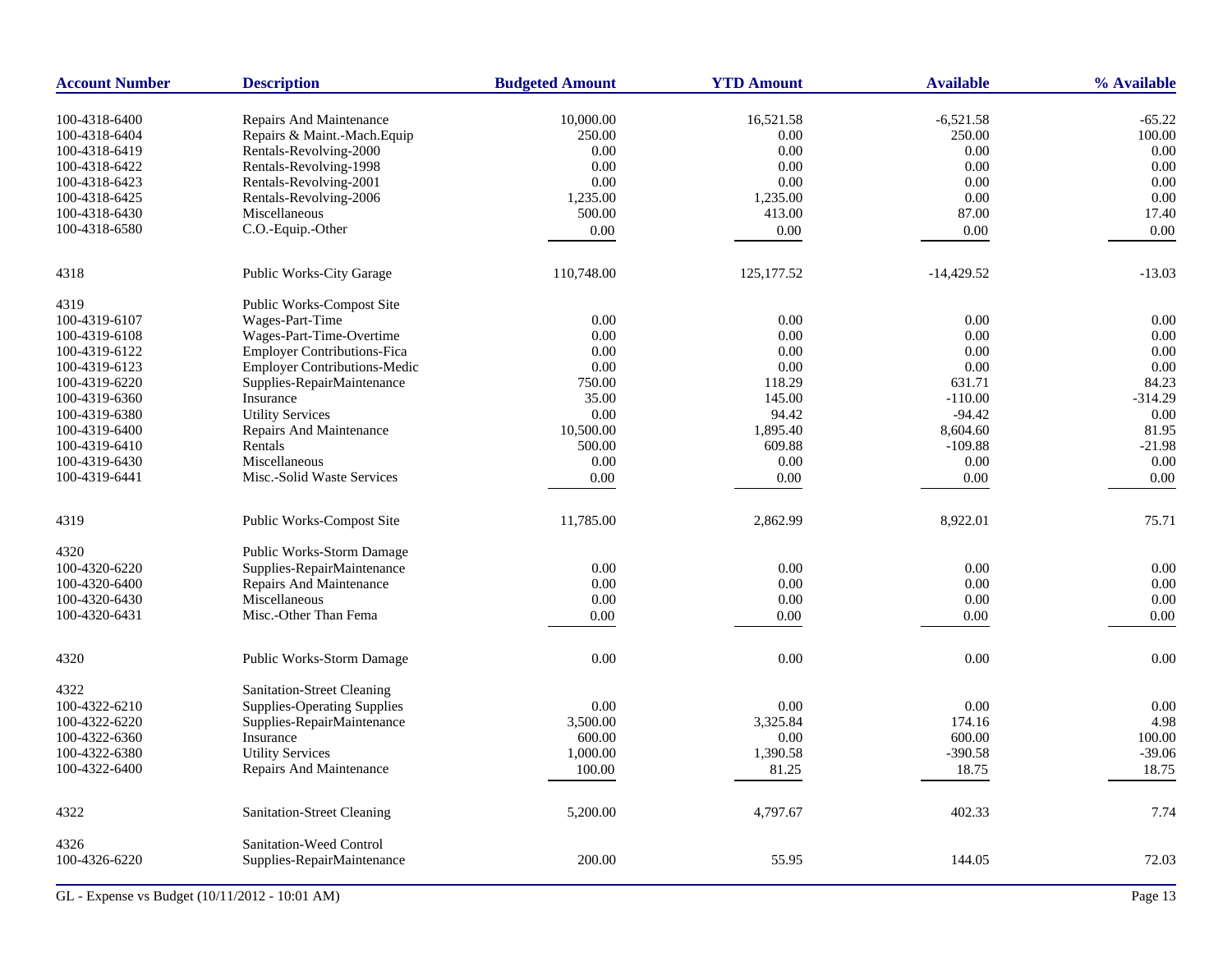| <b>Account Number</b>          | <b>Description</b>                        | <b>Budgeted Amount</b> | <b>YTD Amount</b>    | <b>Available</b>    | % Available  |
|--------------------------------|-------------------------------------------|------------------------|----------------------|---------------------|--------------|
|                                |                                           |                        |                      |                     |              |
| 100-4326-6331<br>100-4326-6360 | Training<br>Insurance                     | 200.00                 | 0.00                 | 200.00              | 100.00       |
|                                |                                           | 30.00                  | 0.00                 | 30.00               | 100.00       |
| 4326                           | Sanitation-Weed Control                   | 430.00                 | 55.95                | 374.05              | 86.99        |
| 4327                           | Sanitation-Insect & Pest                  |                        |                      |                     |              |
| 100-4327-6220                  | Supplies-RepairMaintenance                | 16,000.00              | 9,824.70             | 6,175.30            | 38.60        |
| 100-4327-6360                  | Insurance                                 | 30.00                  | 0.00                 | 30.00               | 100.00       |
| 100-4327-6400                  | Repairs And Maintenance                   | 100.00                 | 0.00                 | 100.00              | 100.00       |
| 100-4327-6430                  | Miscellaneous                             | 250.00                 | 0.00                 | 250.00              | 100.00       |
| 4327                           | Sanitation-Insect & Pest                  | 16,380.00              | 9,824.70             | 6,555.30            | 40.02        |
| 4411                           | Health & Welfare-Pub. Health              |                        |                      |                     |              |
| 100-4411-6432                  | Misc.-Elected Or Appointed                | 200.00                 | 0.00                 | 200.00              | 100.00       |
|                                |                                           |                        |                      |                     |              |
| 4411                           | Health & Welfare-Pub. Health              | 200.00                 | 0.00                 | 200.00              | 100.00       |
| 4511                           | Culture-Rec.-Playgrds-Fields              |                        |                      |                     |              |
| 100-4511-6220                  | Supplies-RepairMaintenance                | 13,000.00              | 10,372.12            | 2,627.88            | 20.21        |
| 100-4511-6320                  | Communication                             | 1,000.00               | 1,287.44             | $-287.44$           | $-28.74$     |
| 100-4511-6360                  | Insurance                                 | 7,000.00               | 8,816.00             | $-1,816.00$         | $-25.94$     |
| 100-4511-6380                  | <b>Utility Services</b>                   | 16,000.00              | 4,723.07             | 11,276.93           | 70.48        |
| 100-4511-6400                  | <b>Repairs And Maintenance</b>            | 4,000.00               | 6,276.80             | $-2,276.80$         | $-56.92$     |
| 100-4511-6410                  | Rentals                                   | 400.00                 | 826.02               | $-426.02$           | $-106.51$    |
| 100-4511-6418                  | Rentals-Revolving-2007                    | 0.00                   | 0.00                 | 0.00                | 0.00         |
| 100-4511-6421                  | Rentals-Revolving-2003                    | 7,524.00               | 7,524.00             | 0.00                | 0.00         |
| 100-4511-6422<br>100-4511-6530 | Rentals-Revolving-2004<br>C.O.-Other Imp. | 9,056.00<br>0.00       | 9,056.00<br>2,595.81 | 0.00<br>$-2,595.81$ | 0.00<br>0.00 |
|                                |                                           |                        |                      |                     |              |
| 4511                           | Culture-Rec.-Playgrds-Fields              | 57,980.00              | 51,477.26            | 6,502.74            | 11.22        |
| 4512                           | Culture-Rec.-Pools & Beach                |                        |                      |                     |              |
| 100-4512-6107                  | Wages-Part-Time                           | 0.00                   | 0.00                 | 0.00                | 0.00         |
| 100-4512-6108                  | Wages-Part Time-Overtime                  | 0.00                   | 0.00                 | 0.00                | 0.00         |
| 100-4512-6109                  | Wages-Part Time-Supervisor                | 0.00                   | 0.00                 | 0.00                | 0.00         |
| 100-4512-6121                  | <b>Employer Contributions-Pera</b>        | 0.00                   | 0.00                 | 0.00                | 0.00         |
| 100-4512-6122                  | <b>Employer Contributions-Fica</b>        | 0.00                   | 0.00                 | 0.00                | 0.00         |
| 100-4512-6123                  | <b>Employer Contributions-Medic</b>       | 0.00                   | 0.00                 | 0.00                | 0.00         |
| 100-4512-6219                  | Supplies-Op.-Concessions                  | 0.00                   | 0.00                 | 0.00                | 0.00         |
| 100-4512-6220                  | Supplies-RepairMaintenance                | 150.00                 | 546.89               | $-396.89$           | $-264.59$    |
| 100-4512-6240                  | Small Tools & Minor Equip.                | 0.00                   | 0.00                 | 0.00                | 0.00         |
| 100-4512-6320                  | Communication                             | 0.00                   | 319.50               | $-319.50$           | 0.00         |
| 100-4512-6360                  | Insurance                                 | 350.00                 | 0.00                 | 350.00              | 100.00       |
| 100-4512-6380                  | <b>Utility Services</b>                   | 350.00                 | 47.58                | 302.42              | 86.41        |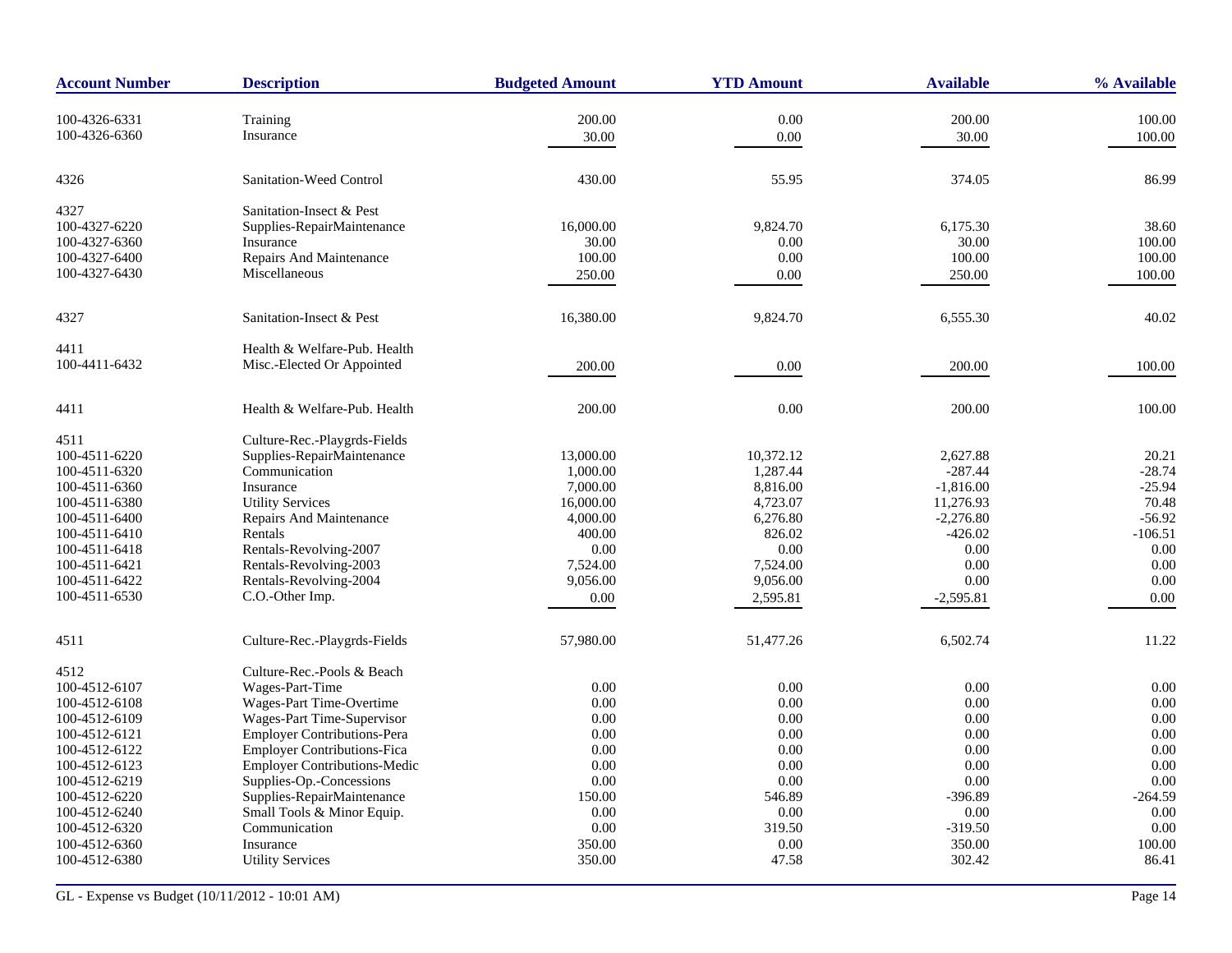| <b>Account Number</b> | <b>Description</b>                | <b>Budgeted Amount</b> | <b>YTD Amount</b> | <b>Available</b> | % Available |
|-----------------------|-----------------------------------|------------------------|-------------------|------------------|-------------|
| 100-4512-6400         | Repairs And Maintenance           | 2,200.00               | 3,763.89          | $-1,563.89$      | $-71.09$    |
| 100-4512-6410         | Rentals                           | 0.00                   | 623.90            | $-623.90$        | 0.00        |
| 100-4512-6430         | Miscellaneous                     | 0.00                   | 0.00              | 0.00             | 0.00        |
| 100-4512-6441         | Misc.-Taxes                       | 0.00                   | 0.00              | $0.00\,$         | 0.00        |
| 100-4512-6580         | Lake Ripley Restoration           | 10,000.00              | 10,000.00         | 0.00             | 0.00        |
| 4512                  | Culture-Rec.-Pools & Beach        | 13,050.00              | 15,301.76         | $-2,251.76$      | $-17.25$    |
| 4514                  | Culture-Rec.-Tennis Courts        |                        |                   |                  |             |
| 100-4514-6220         | Supplies-RepairMaintenance        | 1,500.00               | 262.25            | 1,237.75         | 82.52       |
| 100-4514-6360         | Insurance                         | 75.00                  | 331.00            | $-256.00$        | $-341.33$   |
| 100-4514-6380         | <b>Utility Services</b>           | 1,000.00               | 664.26            | 335.74           | 33.57       |
| 100-4514-6400         | Repairs And Maintenance           | 0.00                   | 0.00              | 0.00             | 0.00        |
| 100-4514-6410         | Rentals                           | 0.00                   | 0.00              | 0.00             | 0.00        |
| 100-4514-6430         | Miscellaneous                     | 50.00                  | 0.00              | 50.00            | 100.00      |
| 100-4514-6530         | C.O.-Other Imp.                   | 0.00                   | 0.00              | 0.00             | 0.00        |
| 4514                  | Culture-Rec.-Tennis Courts        | 2,625.00               | 1,257.51          | 1,367.49         | 52.09       |
| 4515                  | Culture-Rec.-Skating Rinks        |                        |                   |                  |             |
| 100-4515-6220         | Supplies-RepairMaintenance        | 500.00                 | 81.67             | 418.33           | 83.67       |
| 100-4515-6320         | Communication                     | 0.00                   | 0.00              | 0.00             | 0.00        |
| 100-4515-6360         | Insurance                         | 175.00                 | 769.50            | $-594.50$        | $-339.71$   |
| 100-4515-6380         | <b>Utility Services</b>           | 1,000.00               | 2,403.58          | $-1,403.58$      | $-140.36$   |
| 100-4515-6400         | Repairs And Maintenance           | 0.00                   | 0.00              | 0.00             | 0.00        |
| 100-4515-6410         | Rentals                           | 0.00                   | 276.63            | $-276.63$        | 0.00        |
| 100-4515-6423         | Rentals-Revolving-1994            | 0.00                   | 0.00              | 0.00             | 0.00        |
| 100-4515-6430         | Miscellaneous                     | 0.00                   | 0.00              | 0.00             | 0.00        |
| 100-4515-6530         | C.O.-Other Imp.                   | 0.00                   | 0.00              | 0.00             | 0.00        |
|                       |                                   |                        |                   |                  |             |
| 4515                  | <b>Culture-Rec.-Skating Rinks</b> | 1,675.00               | 3,531.38          | $-1,856.38$      | $-110.83$   |
| 4516                  | Culture-Rec.-Comm. Gardens        |                        |                   |                  |             |
| 100-4516-6220         | Supplies-RepairMaintenance        | 0.00                   | 0.00              | 0.00             | 0.00        |
| 100-4516-6360         | Insurance                         | 0.00                   | 0.00              | 0.00             | 0.00        |
| 100-4516-6380         | <b>Utility Services</b>           | 100.00                 | $0.00\,$          | 100.00           | 100.00      |
| 100-4516-6400         | Repairs And Maintenance           | 0.00                   | 0.00              | 0.00             | 0.00        |
| 100-4516-6530         | C.O.-Other Imp.                   | $0.00\,$               | 0.00              | 0.00             | 0.00        |
| 4516                  | Culture-Rec.-Comm. Gardens        | 100.00                 | 0.00              | 100.00           | 100.00      |
|                       |                                   |                        |                   |                  |             |
| 4517                  | Culture-Rec.-G.A.R. Hall          |                        |                   |                  |             |
| 100-4517-6220         | Supplies-RepairMaintenance        | 700.00                 | 1,143.21          | $-443.21$        | $-63.32$    |
| 100-4517-6325         | Communication - Alarm System      | 200.00                 | 0.00              | 200.00           | 100.00      |
| 100-4517-6360         | Insurance                         | 600.00                 | 1,914.50          | $-1,314.50$      | $-219.08$   |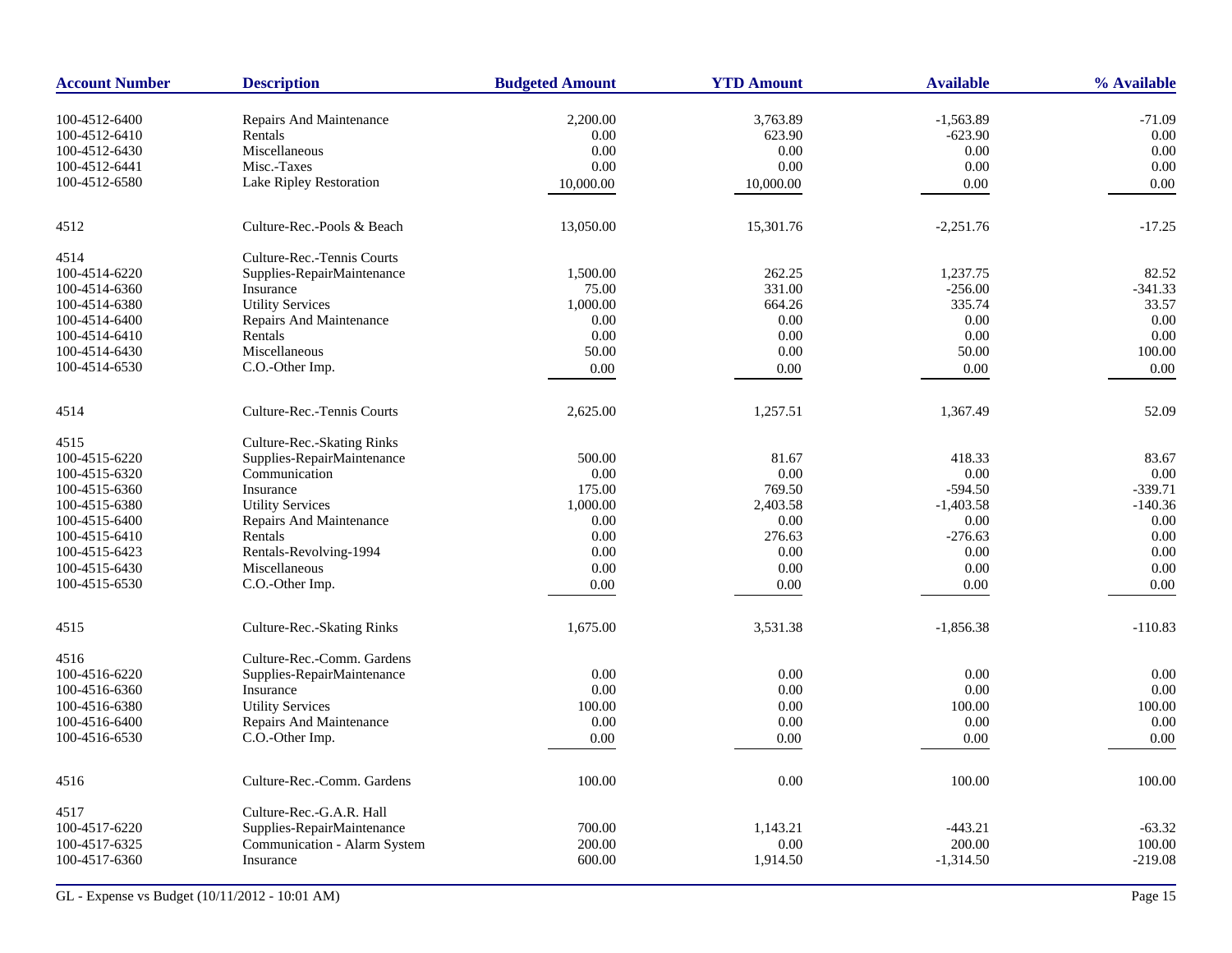| <b>Account Number</b> | <b>Description</b>                  | <b>Budgeted Amount</b> | <b>YTD Amount</b> | <b>Available</b> | % Available |
|-----------------------|-------------------------------------|------------------------|-------------------|------------------|-------------|
| 100-4517-6380         | <b>Utility Services</b>             | 9,000.00               | 8,079.17          | 920.83           | 10.23       |
| 100-4517-6383         | <b>Utility Services - Gas</b>       | 0.00                   | $0.00\,$          | 0.00             | 0.00        |
| 100-4517-6400         | Repairs And Maintenance             | 500.00                 | 15,394.22         | $-14,894.22$     | $-2,978.84$ |
| 100-4517-6430         | Miscellaneous                       | 0.00                   | 500.00            | $-500.00$        | 0.00        |
| 4517                  | Culture-Rec.-G.A.R. Hall            | 11,000.00              | 27,031.10         | $-16,031.10$     | $-145.74$   |
| 4518                  | Culture-Rec.-Band                   |                        |                   |                  |             |
| 100-4518-6360         | Insurance                           | 15.00                  | 0.00              | 15.00            | 100.00      |
| 100-4518-6430         | Miscellaneous                       | 250.00                 | $0.00\,$          | 250.00           | 100.00      |
| 100-4518-6431         | Misc.- Music In The Park            | 4,500.00               | 4,075.00          | 425.00           | 9.44        |
| 4518                  | Culture-Rec.-Band                   | 4,765.00               | 4,075.00          | 690.00           | 14.48       |
| 4519                  | Culture-Rec.-Camping Areas          |                        |                   |                  |             |
| 100-4519-6240         | Small Tools & Minor Equip.          | 0.00                   | 0.00              | 0.00             | 0.00        |
| 100-4519-6300         | Professional Services               | 6,000.00               | 5,635.00          | 365.00           | 6.08        |
| 100-4519-6320         | Communication                       | 1,000.00               | 1,223.62          | $-223.62$        | $-22.36$    |
| 100-4519-6340         | Advertising                         | 0.00                   | 0.00              | 0.00             | 0.00        |
| 100-4519-6360         | Insurance                           | 70.00                  | 894.50            | $-824.50$        | $-1,177.86$ |
| 100-4519-6380         | <b>Utility Services</b>             | 2,000.00               | 2,750.02          | $-750.02$        | $-37.50$    |
| 100-4519-6400         | Repairs And Maintenance             | 4,500.00               | 2,091.66          | 2,408.34         | 53.52       |
| 100-4519-6410         | Rentals                             | 500.00                 | 380.43            | 119.57           | 23.91       |
| 100-4519-6423         | Rentals-Revolving-2001              | 0.00                   | 0.00              | 0.00             | 0.00        |
| 100-4519-6430         | Miscellaneous                       | 3,500.00               | 116.00            | 3,384.00         | 96.69       |
| 100-4519-6441         | Misc.-Sales Taxes                   | 2,400.00               | 0.89              | 2,399.11         | 99.96       |
| 100-4519-6530         | C.O.-Other Imp.                     | 0.00                   | 0.00              | 0.00             | 0.00        |
| 4519                  | Culture-Rec.-Camping Areas          | 19,970.00              | 13,092.12         | 6,877.88         | 34.44       |
| 4522                  | Culture-Rec.-Park Areas             |                        |                   |                  |             |
| 100-4522-6101         | Wages-Full-Time-Supervisor          | 53,669.00              | 19,960.57         | 33,708.43        | 62.81       |
| 100-4522-6103         | Wages-Full-Time-Maintenance         | 0.00                   | 0.00              | 0.00             | 0.00        |
| 100-4522-6106         | Wages-Full-Time-Overtime            | 100.00                 | 0.00              | 100.00           | 100.00      |
| 100-4522-6107         | Wages-Part-Time                     | 55,000.00              | 56,814.03         | $-1,814.03$      | $-3.30$     |
| 100-4522-6108         | Wages-Part-Time-Overtime            | 1,500.00               | 1,075.89          | 424.11           | 28.27       |
| 100-4522-6112         | Other Pay-Sick Leave Pay            | 0.00                   | 0.00              | 0.00             | 0.00        |
| 100-4522-6121         | <b>Employer Contributions-Pera</b>  | 3,220.00               | 1.063.34          | 2,156.66         | 66.98       |
| 100-4522-6122         | <b>Employer Contributions-Fica</b>  | 6,827.00               | 4,855.12          | 1,971.88         | 28.88       |
| 100-4522-6123         | Employer Contributions-Medic        | 778.00                 | 1,135.36          | $-357.36$        | $-45.93$    |
| 100-4522-6131         | Employer Paid Ins.-Health           | 11,270.00              | 2,817.39          | 8,452.61         | 75.00       |
| 100-4522-6132         | Employer Paid Ins.-Dental           | 1,208.00               | 302.10            | 905.90           | 74.99       |
| 100-4522-6133         | Employer Paid Ins.-Life             | 144.00                 | 48.00             | 96.00            | 66.67       |
| 100-4522-6134         | <b>Employer Paid Ins-Disability</b> | 258.00                 | 72.21             | 185.79           | 72.01       |
| 100-4522-6220         | Supplies-RepairMaintenance          | 25,000.00              | 48,300.80         | $-23,300.80$     | $-93.20$    |
| 100-4522-6240         | Small Tools & Minor Equip.          | 1,000.00               | 0.00              | 1,000.00         | 100.00      |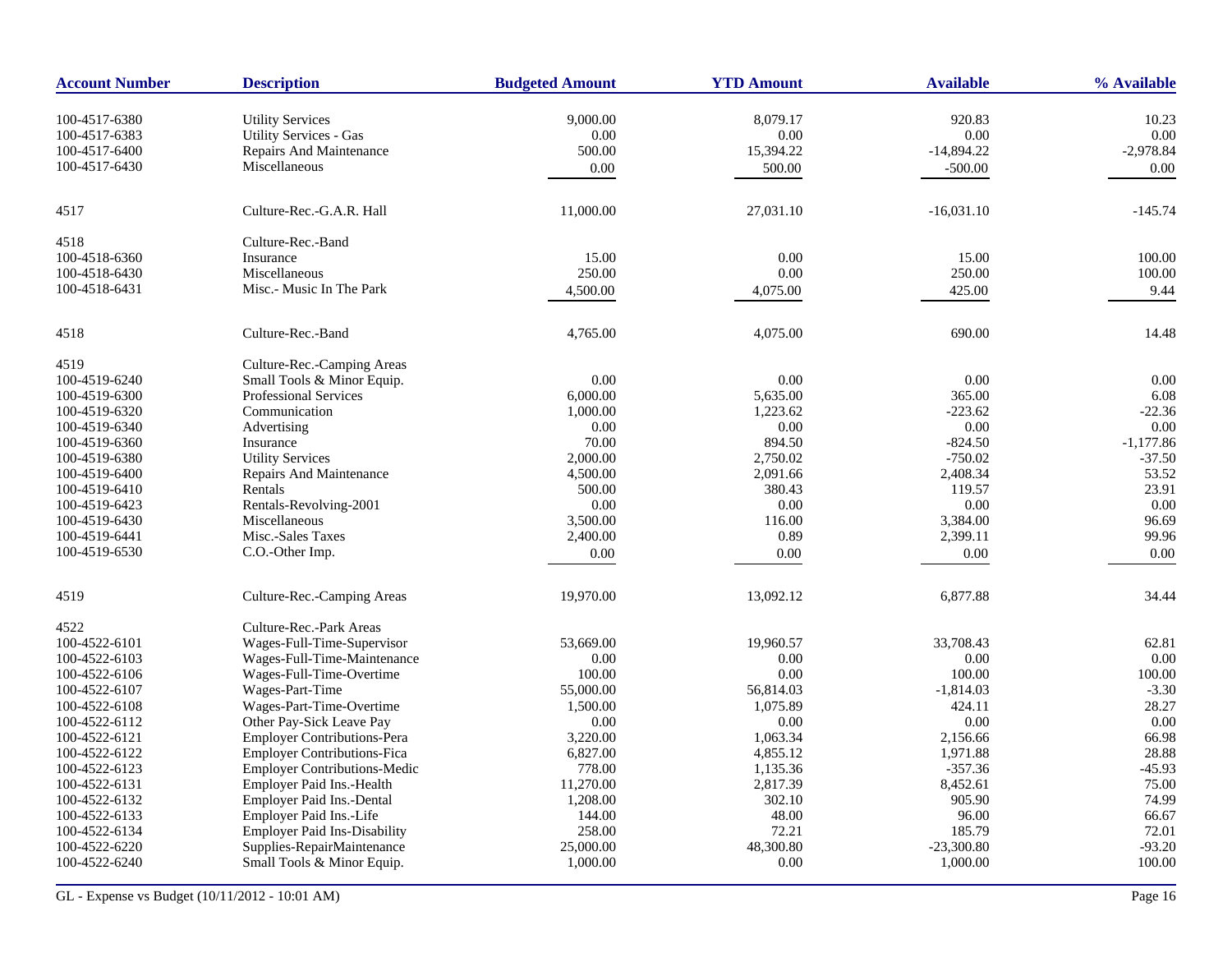| <b>Account Number</b> | <b>Description</b>                  | <b>Budgeted Amount</b> | <b>YTD Amount</b> | <b>Available</b> | % Available |
|-----------------------|-------------------------------------|------------------------|-------------------|------------------|-------------|
| 100-4522-6320         | Communication                       | 1,000.00               | 500.56            | 499.44           | 49.94       |
| 100-4522-6331         | Training                            | 750.00                 | 125.00            | 625.00           | 83.33       |
| 100-4522-6360         | Insurance                           | 8,600.00               | 13,705.72         | $-5,105.72$      | $-59.37$    |
| 100-4522-6380         | <b>Utility Services</b>             | 5,000.00               | 3,567.38          | 1,432.62         | 28.65       |
| 100-4522-6400         | <b>Repairs And Maintenance</b>      | 5,000.00               | 2,504.35          | 2,495.65         | 49.91       |
| 100-4522-6410         | Rentals                             | 2,100.00               | 2,279.06          | $-179.06$        | $-8.53$     |
| 100-4522-6419         | Rentals-Revolving-2000              | 0.00                   | 0.00              | 0.00             | 0.00        |
| 100-4522-6421         | Rentals-Revolving-2003              | 1,673.00               | 0.00              | 1,673.00         | 100.00      |
| 100-4522-6422         | Rentals-Revolving-2004              | 3,174.00               | 3,174.00          | 0.00             | 0.00        |
| 100-4522-6423         | Rentals-Revolving-2001              | 0.00                   | 0.00              | 0.00             | 0.00        |
| 100-4522-6425         | Rentals-Revolving-2006              | 13,685.00              | 13,685.00         | 0.00             | 0.00        |
| 100-4522-6427         | Rentals-Revolving-2005              | 6,426.00               |                   | 0.00             | 0.00        |
| 100-4522-6430         | Miscellaneous                       | 200.00                 | 6,426.00<br>35.00 | 165.00           | 82.50       |
|                       | C.O.-Land                           | 0.00                   | 0.00              | 0.00             | 0.00        |
| 100-4522-6510         |                                     |                        |                   |                  |             |
| 100-4522-6530         | C.O.-Other Imp.                     | 0.00                   | 2,147.13          | $-2,147.13$      | 0.00        |
| 4522                  | Culture-Rec.-Park Areas             | 207,582.00             | 184,594.01        | 22,987.99        | 11.07       |
| 4524                  | Culture-Rec.-Shade Trees            |                        |                   |                  |             |
| 100-4524-6101         | Wages-Full-Time-Supervisor          | 0.00                   | 0.00              | 0.00             | 0.00        |
| 100-4524-6103         | Wages-Full-Time-Maintenance         | 0.00                   | 0.00              | 0.00             | 0.00        |
| 100-4524-6106         | Wages-Full-Time-Overtime            | 0.00                   | 0.00              | 0.00             | 0.00        |
| 100-4524-6107         | Wages-Part-Time                     | 0.00                   | 0.00              | 0.00             | 0.00        |
| 100-4524-6112         | Other Pay-Sick Leave Pay            | 0.00                   | 0.00              | 0.00             | 0.00        |
| 100-4524-6121         | <b>Employer Contributions-Pera</b>  | 0.00                   | 0.00              | 0.00             | 0.00        |
| 100-4524-6122         | <b>Employer Contributions-Fica</b>  | 0.00                   | 0.00              | 0.00             | 0.00        |
| 100-4524-6123         | <b>Employer Contributions-Medic</b> | 0.00                   | 0.00              | 0.00             | 0.00        |
| 100-4524-6131         | Employer Paid Ins.-Health           | 0.00                   | 0.00              | 0.00             | 0.00        |
| 100-4524-6132         | Employer Paid Ins.-Dental           | 0.00                   | $0.00\,$          | 0.00             | 0.00        |
| 100-4524-6133         | Employer Paid Ins.-Life             | 0.00                   | 0.00              | 0.00             | 0.00        |
| 100-4524-6134         | <b>Employer Paid Ins-Disability</b> | 0.00                   | 0.00              | 0.00             | 0.00        |
| 100-4524-6210         | <b>Supplies-Operating Supplies</b>  | 0.00                   | 0.00              | 0.00             | 0.00        |
| 100-4524-6220         | Supplies-RepairMaintenance          | 4,500.00               | 888.23            | 3,611.77         | 80.26       |
| 100-4524-6240         | Small Tools & Minor Equip.          | 0.00                   | 0.00              | 0.00             | 0.00        |
| 100-4524-6300         | Professional Services               | 7,500.00               | 0.00              | 7,500.00         | 100.00      |
| 100-4524-6331         | Training                            | 300.00                 | 0.00              | 300.00           | 100.00      |
| 100-4524-6360         | Insurance                           | 300.00                 | 0.00              | 300.00           | 100.00      |
| 100-4524-6400         | Repairs And Maintenance             | 1,800.00               | 0.00              | 1,800.00         | 100.00      |
| 100-4524-6408         | Repairs & Maint.-TreeStumps         | 0.00                   | 10,642.14         | $-10,642.14$     | 0.00        |
| 100-4524-6410         | Rentals                             | 0.00                   | 0.00              | 0.00             | 0.00        |
| 100-4524-6425         | Rentals-Revolving-2006              | 798.00                 | 798.00            | 0.00             | 0.00        |
| 100-4524-6430         | Miscellaneous                       | 100.00                 | 174.11            | $-74.11$         | $-74.11$    |
| 4524                  | Culture-Rec.-Shade Trees            | 15,298.00              | 12,502.48         | 2,795.52         | 18.27       |
| 4525                  | Culture-Rec.-Forestry               |                        |                   |                  |             |
| 100-4525-6220         | Supplies-RepairMaintenance          | 0.00                   | 0.00              | 0.00             | 0.00        |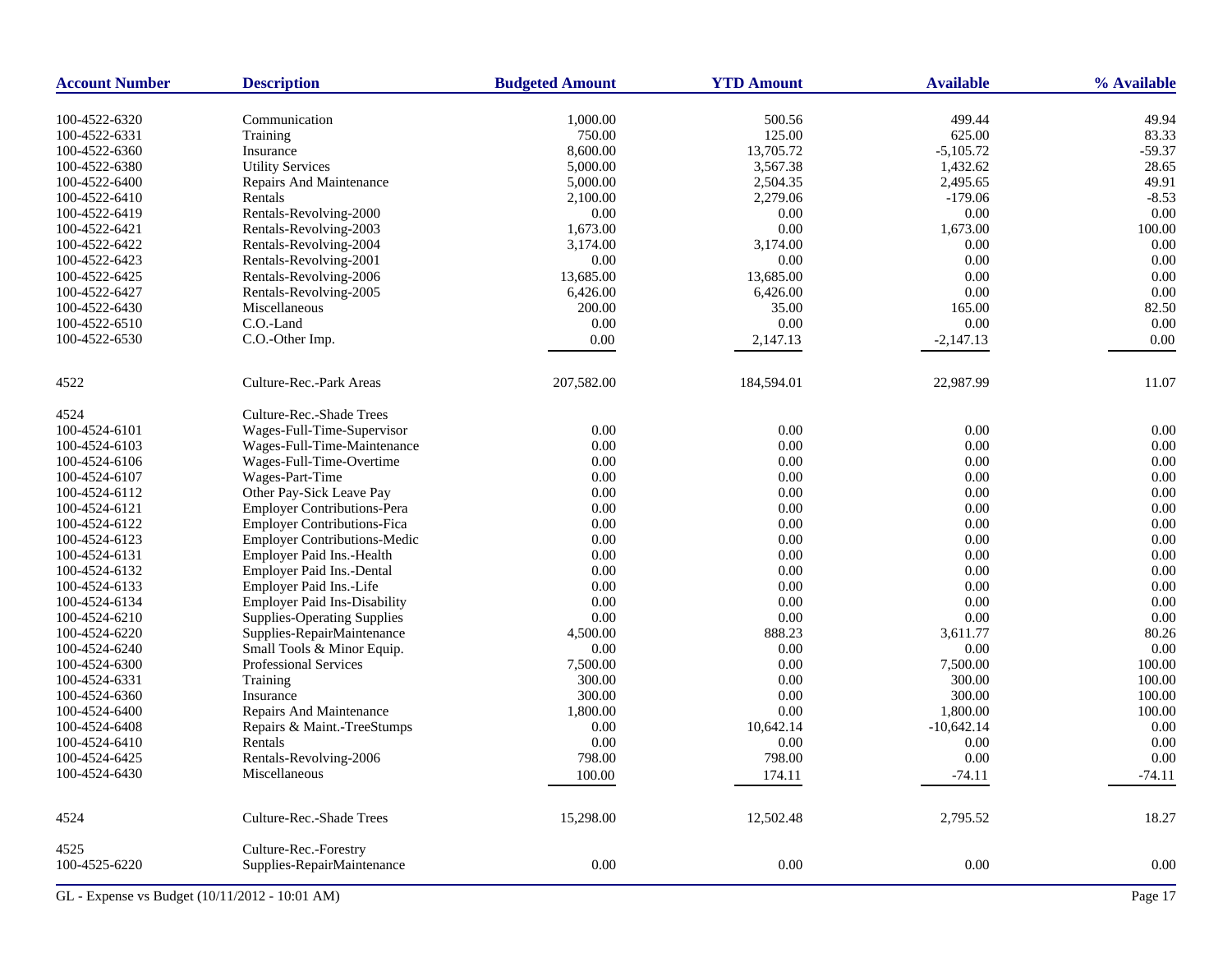| <b>Account Number</b> | <b>Description</b>                 | <b>Budgeted Amount</b> | <b>YTD Amount</b> | <b>Available</b> | % Available |
|-----------------------|------------------------------------|------------------------|-------------------|------------------|-------------|
| 100-4525-6360         | Insurance                          | 0.00                   | 0.00              | 0.00             | 0.00        |
| 100-4525-6430         | Miscellaneous                      |                        | 0.00              |                  |             |
|                       |                                    | 0.00                   |                   | 0.00             | 0.00        |
| 4525                  | Culture-Rec.-Forestry              | 0.00                   | 0.00              | 0.00             | 0.00        |
| 4526                  | <b>Community Beautification</b>    |                        |                   |                  |             |
| 100-4526-6210         | <b>Supplies-Operating Supplies</b> | 0.00                   | 0.00              | 0.00             | 0.00        |
| 4526                  | <b>Community Beautification</b>    | 0.00                   | 0.00              | 0.00             | 0.00        |
| 4550                  | Culture-Rec.-Library               |                        |                   |                  |             |
| 100-4550-6200         | Supplies-Office Supplies           | 0.00                   | 0.00              | 0.00             | 0.00        |
| 100-4550-6210         | <b>Supplies-Operating Supplies</b> | 0.00                   | 0.00              | 0.00             | 0.00        |
| 100-4550-6220         | Supplies-RepairMaintenance         | 7,500.00               | 2,862.54          | 4,637.46         | 61.83       |
| 100-4550-6240         | Small Tools & Minor Equip.         | 0.00                   | 0.00              | 0.00             | 0.00        |
| 100-4550-6300         | <b>Professional Services</b>       | 3,000.00               | 0.00              | 3,000.00         | 100.00      |
| 100-4550-6320         | Communication                      | 2,300.00               | 2,521.88          | $-221.88$        | $-9.65$     |
| 100-4550-6331         | Training                           | 100.00                 | 0.00              | 100.00           | 100.00      |
| 100-4550-6360         | Insurance                          | 1,200.00               | 2,256.50          | $-1,056.50$      | $-88.04$    |
| 100-4550-6380         | <b>Utility Services</b>            | 6,000.00               | 7,048.57          | $-1,048.57$      | $-17.48$    |
| 100-4550-6383         | <b>Utility Services - Gas</b>      | 3,500.00               | 3,922.93          | $-422.93$        | $-12.08$    |
| 100-4550-6400         | <b>Repairs And Maintenance</b>     | 6,000.00               | 5,335.64          | 664.36           | 11.07       |
| 100-4550-6401         | Repairs & Maint.-Bldgs             | 1,000.00               | 0.00              | 1,000.00         | 100.00      |
| 100-4550-6407         | Repairs & Maint.-Contractual       | 15,000.00              | 18,123.33         | $-3,123.33$      | $-20.82$    |
| 100-4550-6418         | Rentals-Revolving-2007             | 0.00                   | 0.00              | 0.00             | 0.00        |
| 100-4550-6422         | Rentals-Revolving-1998             | 0.00                   | 0.00              | 0.00             | 0.00        |
| 100-4550-6423         | Rentals-Revolving-1994             | 0.00                   | 0.00              | 0.00             | 0.00        |
| 100-4550-6427         | Rentals-Revolving-1997             | 0.00                   | 0.00              | 0.00             | 0.00        |
| 100-4550-6430         | Miscellaneous                      | 300.00                 | 1,166.61          | $-866.61$        | $-288.87$   |
| 100-4550-6520         | C.O.-Buildings                     | 250.00                 | 0.00              | 250.00           | 100.00      |
| 100-4550-6530         | C.O.-Other Imp.                    | 0.00                   | 0.00              | 0.00             | 0.00        |
| 100-4550-6560         | C.O.-Pioneerland - Automation      | 6,587.00               | 6,587.00          | 0.00             | 0.00        |
| 100-4550-6580         | C.O.-Equip.-Other                  | 6,672.00               | 6,672.00          | 0.00             | 0.00        |
| 100-4550-6739         | Transfers-Gov.-Perm.-Library       | 116,286.00             | 116,286.00        | 0.00             | 0.00        |
|                       |                                    | 175,695.00             | 172,783.00        | 2,912.00         | 1.66        |
| 4550                  | Culture-Rec.-Library               |                        |                   |                  |             |
| 4551                  | Culture-Rec.-Summer Rec.           |                        |                   |                  |             |
| 100-4551-6746         | Transfer-Gov.-Perm-Dist.#465       | 26,000.00              | 27,000.00         | $-1,000.00$      | $-3.85$     |
|                       |                                    |                        |                   |                  |             |
| 4551                  | Culture-Rec.-Summer Rec.           | 26,000.00              | 27,000.00         | $-1,000.00$      | $-3.85$     |
| 4924                  | Misc.-Unallocated Insurance        |                        |                   |                  |             |
| 100-4924-6360         | Insurance                          | 32,000.00              | 17,059.46         | 14,940.54        | 46.69       |
| 100-4924-6740         | Transfer-Gov.-Perm.-Pub.U.         | 0.00                   | 0.00              | 0.00             | 0.00        |
|                       |                                    |                        |                   |                  |             |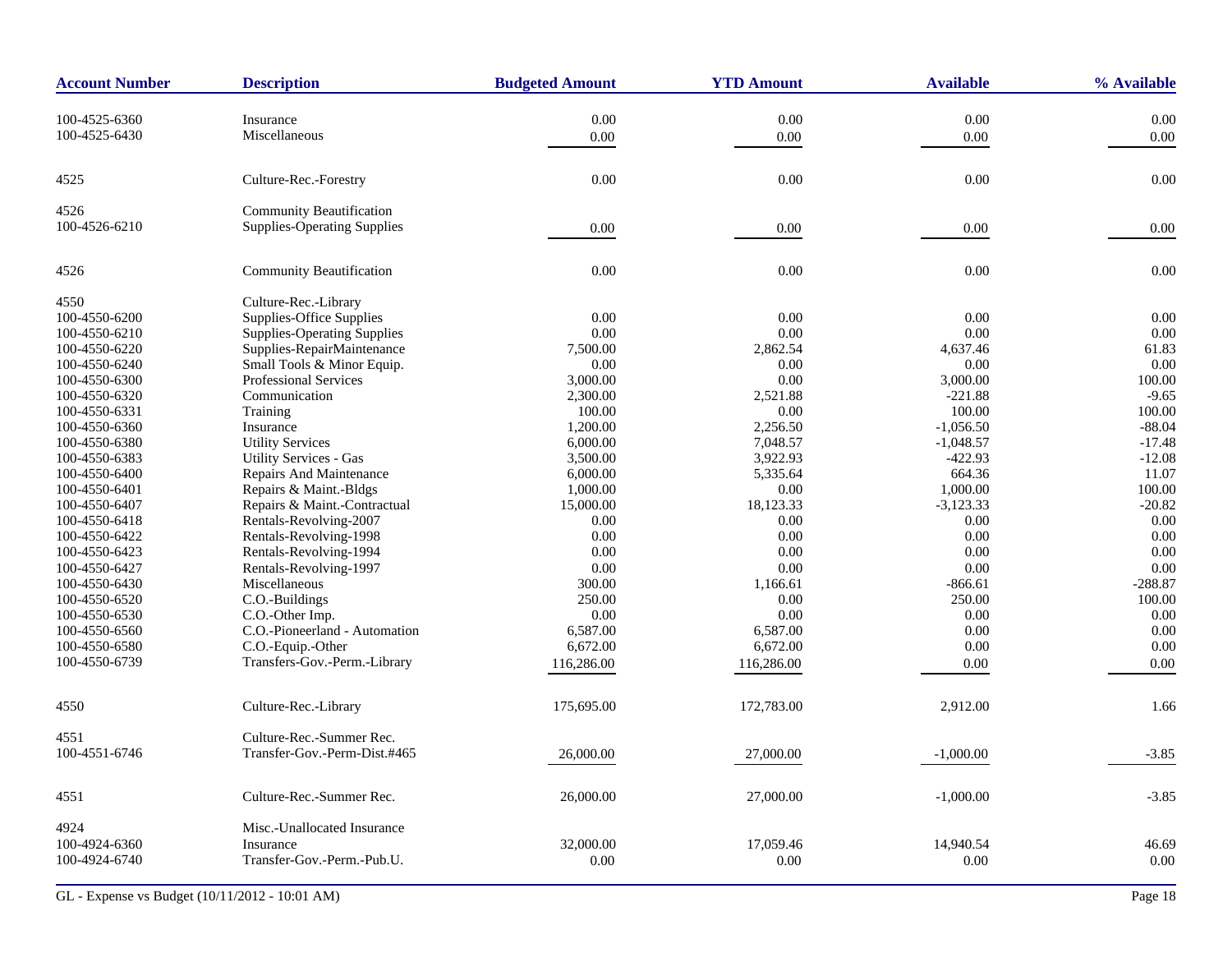| <b>Account Number</b> | <b>Description</b>            | <b>Budgeted Amount</b> | <b>YTD Amount</b> | <b>Available</b> | % Available |
|-----------------------|-------------------------------|------------------------|-------------------|------------------|-------------|
|                       |                               |                        |                   |                  |             |
| 4924                  | Misc.-Unallocated Insurance   | 32,000.00              | 17,059.46         | 14,940.54        | 46.69       |
|                       |                               |                        |                   |                  |             |
| 4925                  | Misc.-Advertising             |                        |                   |                  |             |
| 100-4925-6449         | Misc.-Christmas Garlands      | 2,000.00               | 4,972.88          | $-2.972.88$      | $-148.64$   |
| 100-4925-6450         | Misc.-Watercade               | 12,000.00              | 10,911.24         | 1,088.76         | 9.07        |
| 100-4925-6451         | Misc.-Chamber Of Commerce     | 1,000.00               | 0.00              | 1,000.00         | 100.00      |
| 100-4925-6452         | Misc.-Community Profile       | 0.00                   | 800.00            | $-800.00$        | 0.00        |
| 100-4925-6453         | Misc.-Adverising              | 0.00                   | 0.00              | 0.00             | 0.00        |
| 100-4925-6454         | Misc.- Music In Central Pk    | 0.00                   | 0.00              | 0.00             | 0.00        |
| 4925                  | Misc.-Advertising             | 15,000.00              | 16.684.12         | $-1.684.12$      | $-11.23$    |
|                       |                               |                        |                   |                  |             |
| 4926                  | Misc.-Misc. General Expense   |                        |                   |                  |             |
| 100-4926-6300         | Prof. Services-Technology     | 10,000.00              | 51,536.78         | $-41,536.78$     | $-415.37$   |
| 100-4926-6424         | <b>Rentals-Back Hoe</b>       | 2,393.00               | 2,393.00          | $0.00\,$         | 0.00        |
| 100-4926-6430         | Miscellaneous                 | 6,000.00               | 17,093.59         | $-11,093.59$     | $-184.89$   |
| 100-4926-6433         | Misc.-Dues & Subscriptions    | 11,000.00              | 16,398.00         | $-5,398.00$      | $-49.07$    |
| 100-4926-6437         | Misc-Retiree Health Insurance | 11,270.00              | 11,244.56         | 25.44            | 0.23        |
| 100-4926-6440         | Misc.-Contingency Funds-A     | 514,247.00             | 0.00              | 514,247.00       | 100.00      |
| 100-4926-6441         | Misc.-S. W. Foundation        | 2,500.00               | 2,000.00          | 500.00           | 20.00       |
| 100-4926-6451         | Misc.-Chamber Of Commerce     | 1,000.00               | 1,095.00          | $-95.00$         | $-9.50$     |
| 100-4926-6452         | Misc.-Technology              | 0.00                   | 0.00              | 0.00             | 0.00        |
| 100-4926-6453         | Misc.-Auditorium              | 0.00                   | 0.00              | 0.00             | 0.00        |
| 100-4926-6454         | Misc.-Cable Television        | 0.00                   | 397.16            | $-397.16$        | 0.00        |
| 100-4926-6455         | Cable Franchise               | 0.00                   | 0.00              | 0.00             | 0.00        |
| 100-4926-6456         | Misc.-Gopher State One Call   | 2,500.00               | 2,445.95          | 54.05            | 2.16        |
| 100-4926-6458         | Misc.-Safety Consulting       | 36,000.00              | 29,060.00         | 6,940.00         | 19.28       |
| 100-4926-6461         | Misc.-Tax Abatement(Motel)    | 10,000.00              | 0.00              | 10,000.00        | 100.00      |
| 100-4926-6462         | Misc.-School Counselling      | 0.00                   | 0.00              | 0.00             | 0.00        |
| 100-4926-6463         | Misc.-Library Remodel-Barils  | 0.00                   | 0.00              | 0.00             | 0.00        |
| 100-4926-6464         | Misc.-Contract Services       | 0.00                   | 0.00              | 0.00             | 0.00        |
| 100-4926-6465         | Misc.-New Industrial Park     | 0.00                   | 0.00              | 0.00             | 0.00        |
| 100-4926-6466         | Misc. - Darwin Taxes-Annex    | 0.00                   | 5,643.96          | $-5,643.96$      | 0.00        |
| 100-4926-6467         | Misc.-Habitat For Humanity    | 0.00                   | 0.00              | 0.00             | 0.00        |
| 100-4926-6468         | Misc.-Home Page-Chamber       | 0.00                   | 0.00              | 0.00             | 0.00        |
| 100-4926-6469         | Misc.-Lfd. Township Tax-Annex | 0.00                   | 7,654.04          | $-7,654.04$      | 0.00        |
| 100-4926-6475         | Misc.- Oil Recycling          | 2,000.00               | 2,288.50          | $-288.50$        | $-14.43$    |
| 100-4926-6476         | Misc.-Vendor Sales Tax        | 0.00                   | 0.00              | 0.00             | 0.00        |
| 100-4926-6477         | Misc.-Vendor Use Tax          | 0.00                   | 0.00              | 0.00             | 0.00        |
| 100-4926-6478         | Misc.-Cable-Local Access      | 12,000.00              | 3.116.03          | 8,883.97         | 74.03       |
| 100-4926-6479         | Misc.-L.P.U.-Energy Grant     | 0.00                   | 0.00              | 0.00             | 0.00        |
| 100-4926-6580         | C.O.-Equip.-Other             | 0.00                   | 0.00              | 0.00             | 0.00        |
| 100-4926-6624         | Rentals-Rev.Fund-2000-Ding.   | 0.00                   | 0.00              | 0.00             | 0.00        |
| 4926                  | Misc.-Misc. General Expense   | 620,910.00             | 152,366.57        | 468,543.43       | 75.46       |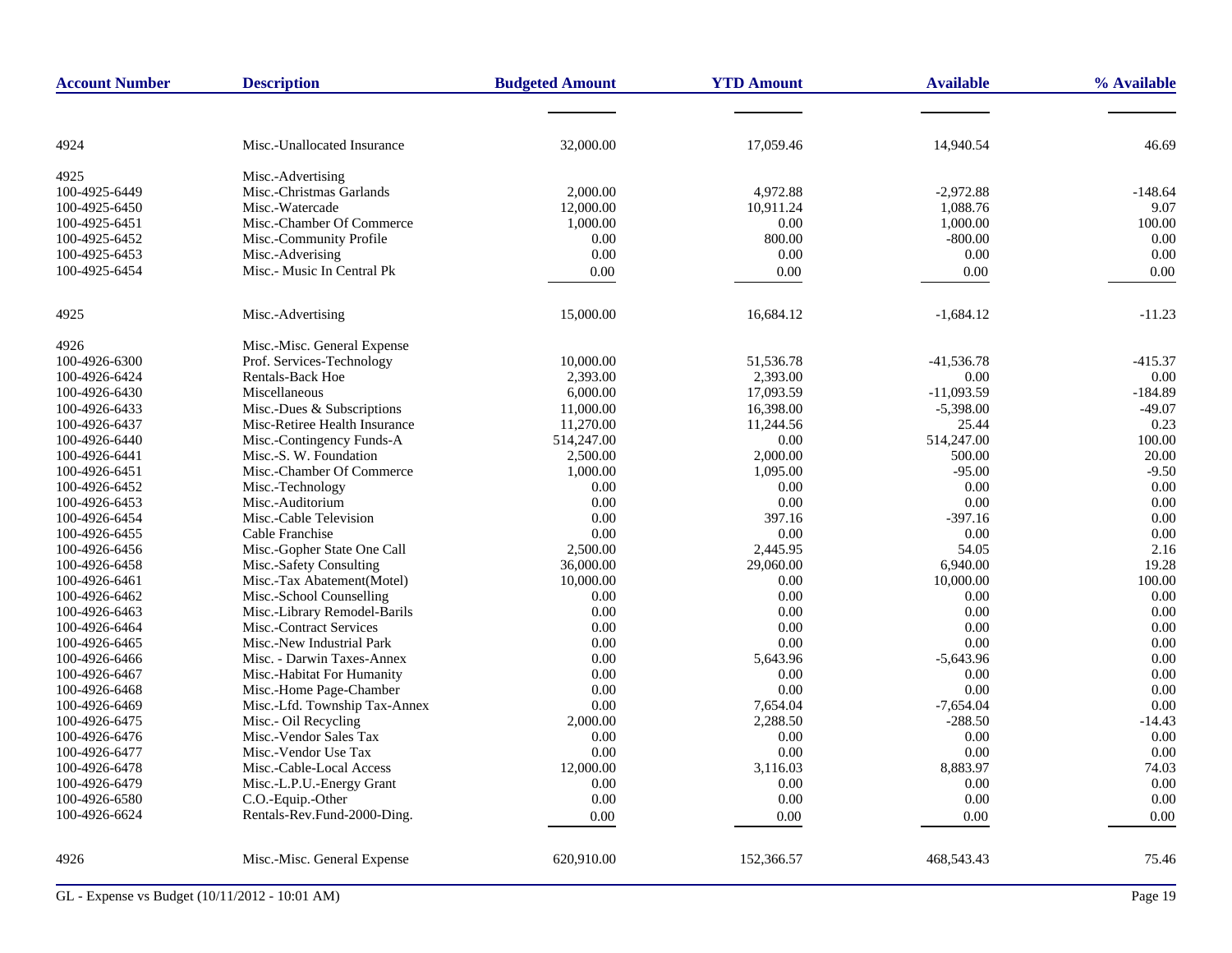| <b>Account Number</b> | <b>Description</b>                  | <b>Budgeted Amount</b> | <b>YTD Amount</b> | <b>Available</b> | % Available |
|-----------------------|-------------------------------------|------------------------|-------------------|------------------|-------------|
|                       |                                     |                        |                   |                  |             |
| 4932                  | Misc.-Transfers                     |                        |                   |                  |             |
| 100-4932-6712         | <b>Transfer-Optimist Park</b>       | 0.00                   | 99,389.00         | $-99,389.00$     | 0.00        |
| 100-4932-6715         | Transfer-Res. For Auditorium        | 22,000.00              | 22,000.00         | 0.00             | 0.00        |
| 100-4932-6718         | <b>Transfer-Operating Revolving</b> | 0.00                   | 0.00              | 0.00             | 0.00        |
| 100-4932-6719         | Transfer-Dial-A-Ride                | 50,000.00              | 80,000.00         | $-30,000.00$     | $-60.00$    |
| 100-4932-6721         | Repay-Int.-Perm-Coi-93              | 0.00                   | 0.00              | 0.00             | 0.00        |
| 100-4932-6722         | Repay-Int.-Perm-Coi-95              | 0.00                   | 0.00              | 0.00             | 0.00        |
| 100-4932-6723         | Repay Coi-99                        | 0.00                   | 0.00              | 0.00             | 0.00        |
| 100-4932-6724         | Repay Coi-2001                      | 0.00                   | 0.00              | 0.00             | 0.00        |
| 100-4932-6725         | Repay-Int.-Perm-Fire Pumper         | 0.00                   | 0.00              | 0.00             | 0.00        |
| 100-4932-6726         | Transfers-C.O.I-2003                | 0.00                   | 0.00              | 0.00             | 0.00        |
| 100-4932-6728         | Transfers-Int.-Perm-Civic.A.        | 0.00                   | 0.00              | 0.00             | 0.00        |
| 100-4932-6747         | Transfer - Operating Rev.           | 0.00                   | 0.00              | 0.00             | 0.00        |
| 100-4932-6749         | Transfer-Capital Imp. Fund          | 0.00                   | 1,359.27          | $-1,359.27$      | 0.00        |
| 100-4932-6750         | Transfer-C of I - 2007              | 75,000.00              | 11,708.69         | 63,291.31        | 84.39       |
| 100-4932-6755         | Transfer-Airport Improvement        | 0.00                   | 0.00              | 0.00             | 0.00        |
| 100-4932-6758         | <b>Transfers-Cemetery</b>           | 10,000.00              | 160,000.00        | $-150,000.00$    | $-1,500.00$ |
| 100-4932-6759         | Transfer-Res. Local Match           | 0.00                   | 0.00              | 0.00             | 0.00        |
| 100-4932-6761         | Transfer-Wastewater Imp.            | 0.00                   | 0.00              | 0.00             | 0.00        |
| 100-4932-6762         | Transfer - West Fifth St. Imp.      | 0.00                   | 0.00              | 0.00             | 0.00        |
| 100-4932-6763         | Transfer-Airport                    | 0.00                   | 50,000.00         | $-50,000.00$     | 0.00        |
| 100-4932-6764         | Transfer-Hazardous Bldg. Rev        | 0.00                   | 0.00              | 0.00             | 0.00        |
| 100-4932-6765         | <b>Transfer-EDA Lease Purchase</b>  | 0.00                   | 0.00              | 0.00             | 0.00        |
| 100-4932-6766         | <b>Transfer-TIF</b>                 | 0.00                   | 0.00              | 0.00             | 0.00        |
| 100-4932-6769         | Transfer-Reserve for JOBZ           | 0.00                   | 0.00              | 0.00             | 0.00        |
| 100-4932-6777         | <b>Transfer-Community</b>           | 0.00                   | 50,000.00         | $-50,000.00$     | 0.00        |
|                       | Development                         |                        |                   |                  |             |
| 4932                  | Misc.-Transfers                     | 157,000.00             | 474,456.96        | $-317,456.96$    | $-202.20$   |
| 100                   | <b>General Fund</b>                 | 4,101,818.00           | 4,170,761.99      | $-68,943,99$     | $-1.68$     |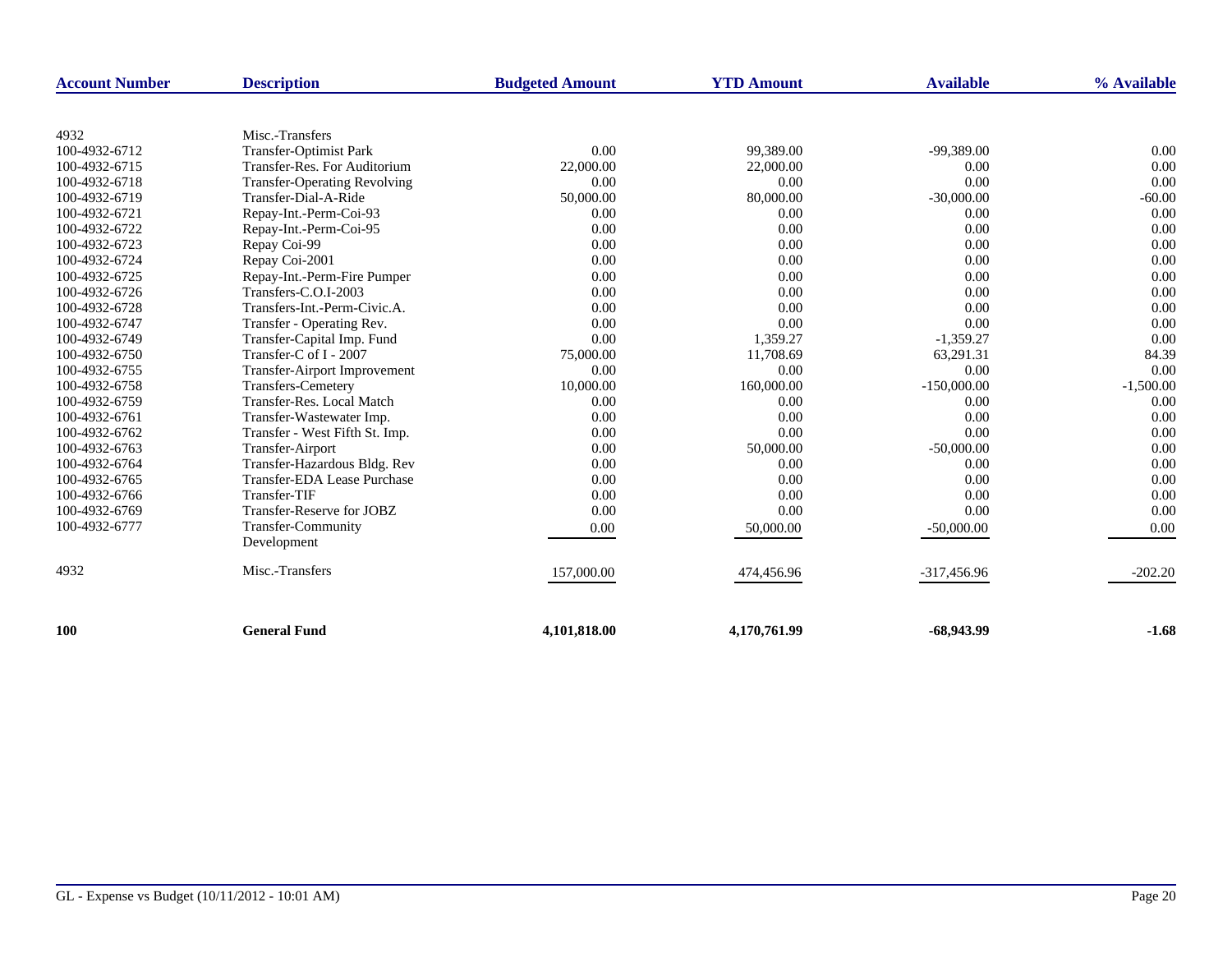User: BethKargas Printed: 10/11/12 10:01:37 Period 01 - 12 Fiscal Year 2007

 $LITCHTFIED  
\n $\sum_{\alpha} M T_{\alpha} C F_{\beta}^{\text{cusp}} F_{\beta}^{\text{cusp}} T_{\alpha}^{\text{cusp}}$$ 

| <b>Account Number</b> | <b>Description</b>                  | <b>Budgeted Amount</b> | <b>YTD Amount</b> | <b>Available</b> | % Available |
|-----------------------|-------------------------------------|------------------------|-------------------|------------------|-------------|
|                       |                                     |                        |                   |                  |             |
| 602                   | <b>Water Fund</b>                   |                        |                   |                  |             |
| 4960                  | Production                          |                        |                   |                  |             |
| 602-4960-6201         | Supplies-Station                    | 2,000.00               | 3,328.20          | $-1,328.20$      | $-66.41$    |
| 602-4960-6210         | Supplies-Operating Supplies         | 32,000.00              | 29,199.36         | 2,800.64         | 8.75        |
| 602-4960-6220         | Supplies-RepairMaintenance          | 7,000.00               | 7.738.47          | $-738.47$        | $-10.55$    |
| 602-4960-6380         | Utility Services - Electric         | 49,200.00              | 60,382.99         | $-11,182.99$     | $-22.73$    |
| 602-4960-6400         | Repairs And Maintenance             | 14,000.00              | 29,296.44         | $-15,296.44$     | $-109.26$   |
| 602-4960-6402         | Repairs & Maint.-Building           | 4,500.00               | 0.00              | 4,500.00         | 100.00      |
| 4960                  | Production                          | 108,700.00             | 129,945.46        | $-21,245.46$     | $-19.55$    |
| 4961                  | Distribution                        |                        |                   |                  |             |
| 602-4961-6101         | Wages-Full-Time-Supervisor          | 53,669.00              | 57,421.47         | $-3,752.47$      | $-6.99$     |
| 602-4961-6102         | Wages-Full-Time-Regular             | 0.00                   | 0.00              | 0.00             | 0.00        |
| 602-4961-6106         | Wages-Full-Time-Overtime            | 1,000.00               | 0.00              | 1,000.00         | 100.00      |
| 602-4961-6111         | Other Pay-Severance Pay             | 0.00                   | 0.00              | 0.00             | 0.00        |
| 602-4961-6112         | Other Pay-Sick Leave Pay            | 0.00                   | 0.00              | 0.00             | 0.00        |
| 602-4961-6116         | Pager Allowance                     | 0.00                   | 0.00              | 0.00             | 0.00        |
| 602-4961-6121         | <b>Employer Contributions-Pera</b>  | 3,220.00               | 3,346.82          | $-126.82$        | $-3.94$     |
| 602-4961-6122         | <b>Employer Contributions-Fica</b>  | 3,327.00               | 3,071.77          | 255.23           | 7.67        |
| 602-4961-6123         | <b>Employer Contributions-Medic</b> | 778.00                 | 718.39            | 59.61            | 7.66        |
| 602-4961-6131         | Employer Paid Ins.-Health           | 11,270.00              | 11,049.56         | 220.44           | 1.96        |
| 602-4961-6132         | Employer Paid Ins.-Dental           | 1,208.00               | 1,213.95          | $-5.95$          | $-0.49$     |
| 602-4961-6133         | Employer Paid Ins.-Life             | 144.00                 | 144.00            | 0.00             | 0.00        |
| 602-4961-6134         | <b>Employer Paid Ins-Disability</b> | 258.00                 | 257.64            | 0.36             | 0.14        |
| 602-4961-6148         | Cafeteria Plan Service Chgs.        | 1,000.00               | 54.00             | 946.00           | 94.60       |
| 602-4961-6210         | <b>Supplies-Operating Supplies</b>  | 5,000.00               | 0.00              | 5,000.00         | 100.00      |
| 602-4961-6212         | Supplies-Operating-Fuel             | 1,000.00               | 3,063.80          | $-2,063.80$      | $-206.38$   |
| 602-4961-6220         | Supplies-RepairMaintenance          | 22,000.00              | 40,931.27         | $-18,931.27$     | $-86.05$    |
| 602-4961-6331         | Training                            | 4,000.00               | 1,493.19          | 2,506.81         | 62.67       |
| 602-4961-6400         | Repairs And Maintenance             | 50,000.00              | 55,760.48         | $-5,760.48$      | $-11.52$    |
| 602-4961-6418         | Rentals-Revolving-2007              | 0.00                   | 0.00              | 0.00             | 0.00        |
| 602-4961-6421         | Rentals-Revolving-2003              | 2,393.00               | 2,393.00          | 0.00             | 0.00        |
| 602-4961-6422         | Rentals-Revolving-2004              | 9,707.00               | 9,707.00          | 0.00             | 0.00        |
| 602-4961-6427         | Rentals-Revolving-2005              | 8,939.00               | 8,939.00          | 0.00             | 0.00        |
| 602-4961-6430         | Miscellaneous                       | 4,000.00               | 814.30            | 3,185.70         | 79.64       |
| 602-4961-6435         | Misc.-State Surcharge               | 0.00                   | 16,044.00         | $-16,044.00$     | 0.00        |
|                       |                                     |                        |                   |                  |             |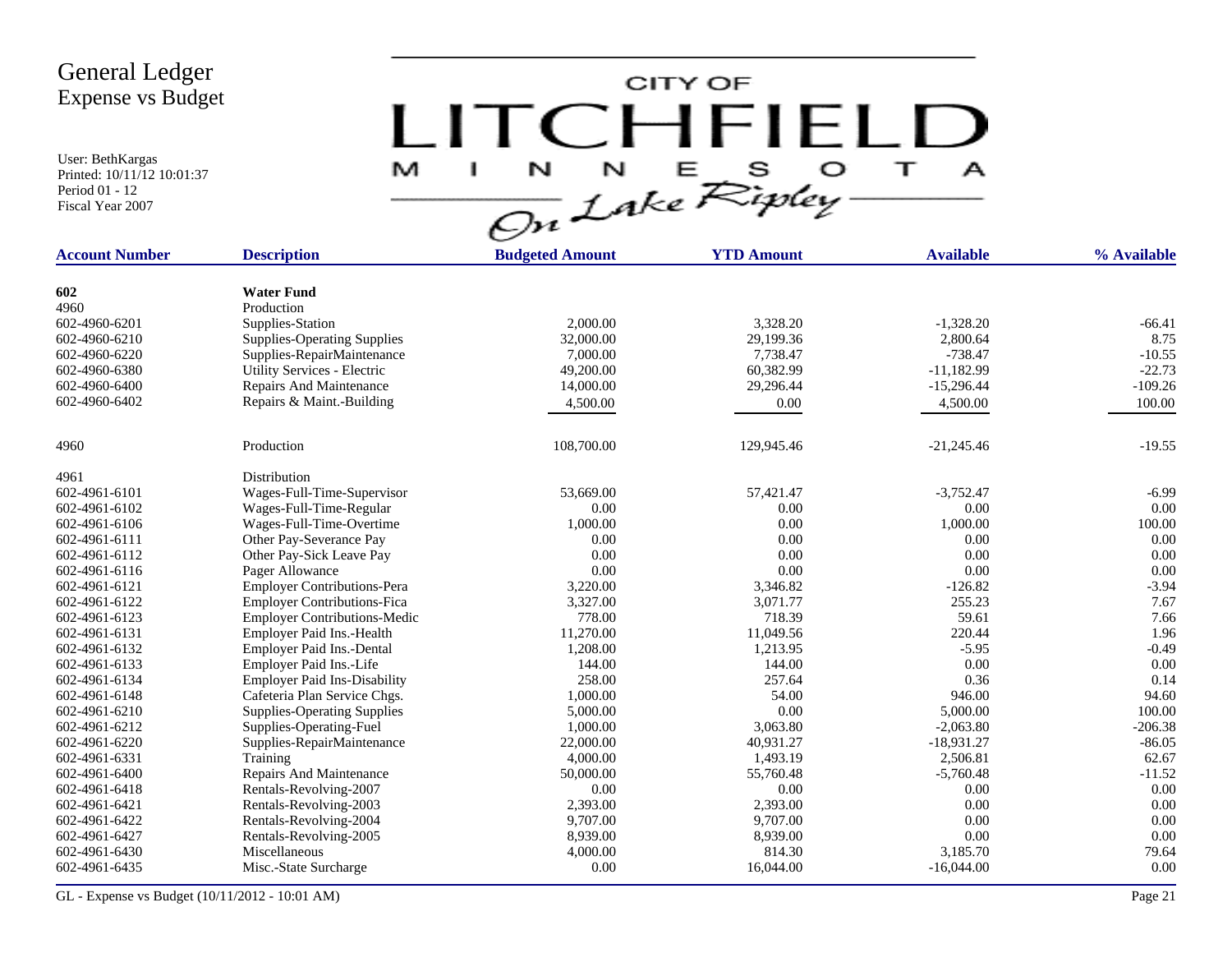| <b>Account Number</b> | <b>Description</b>             | <b>Budgeted Amount</b> | <b>YTD Amount</b> | <b>Available</b> | % Available |
|-----------------------|--------------------------------|------------------------|-------------------|------------------|-------------|
| 602-4961-6476         | Misc.- Sales Tax               | 30,000.00              | 0.00              | 30,000.00        | 100.00      |
| 602-4961-6477         | Misc.-Vendor Use Tax           | 200.00                 | $-12.00$          | 212.00           | 106.00      |
| 602-4961-6530         | C.O.-Other Imp.                | 0.00                   | 2,147.15          | $-2,147.15$      | 0.00        |
|                       |                                |                        |                   |                  |             |
| 4961                  | Distribution                   | 213,113.00             | 218,558.79        | $-5,445.79$      | $-2.56$     |
| 4962                  | Administration                 |                        |                   |                  |             |
| 602-4962-6212         | Supplies-Operating-Fuel        | 1,000.00               | $0.00\,$          | 1,000.00         | 100.00      |
| 602-4962-6300         | Professional Services          | 10,000.00              | 11,740.36         | $-1,740.36$      | $-17.40$    |
| 602-4962-6321         | Communication - Telephone      | 400.00                 | 1,344.62          | $-944.62$        | $-236.16$   |
| 602-4962-6360         | Insurance                      | 6,000.00               | 10,810.42         | $-4,810.42$      | $-80.17$    |
| 602-4962-6400         | Repairs And Maintenance        | 1,000.00               | 252.41            | 747.59           | 74.76       |
| 602-4962-6430         | Miscellaneous                  | 3,000.00               | 2,317.50          | 682.50           | 22.75       |
| 602-4962-6437         | Misc-Retiree Health Insurance  | 11,270.00              | 11,244.56         | 25.44            | 0.23        |
| 4962                  | Administration                 | 32,670.00              | 37,709.87         | $-5,039.87$      | $-15.43$    |
| 4966                  | General Financial              |                        |                   |                  |             |
| 602-4966-6429         | Depreciation Expense           | 0.00                   | 322,023.01        | $-322,023.01$    | 0.00        |
| 602-4966-6440         | Misc.-Contingency Funds        | 138,833.00             | 0.00              | 138,833.00       | 100.00      |
| 602-4966-6444         | Misc.-Accounting               | 10,000.00              | 10,000.00         | 0.00             | 0.00        |
| 602-4966-6445         | Misc.-Audit                    | 8,000.00               | 8,000.00          | 0.00             | 0.00        |
| 602-4966-6446         | Misc.-Interest                 | 0.00                   | 0.00              | 0.00             | 0.00        |
| 602-4966-6600         | DebtvServ.-Principal           | 0.00                   | 0.00              | 0.00             | 0.00        |
| 602-4966-6610         | Deb Serv.-Interesr             | 0.00                   | 4,895.66          | $-4,895.66$      | 0.00        |
| 602-4966-6721         | Transfer - General Fund        | 0.00                   | 0.00              | 0.00             | 0.00        |
| 602-4966-6722         | Transfer-Gen. Water Serviceman | 66,000.00              | 66,000.00         | 0.00             | 0.00        |
| 602-4966-6723         | <b>Transfers-Meter Reading</b> | 0.00                   | $-41,287.51$      | 41,287.51        | 0.00        |
| 602-4966-6724         | Transfer-Receptionist          | 10,000.00              | 10,000.00         | 0.00             | 0.00        |
| 602-4966-6725         | Transfers-Safety Program       | 5,000.00               | 5,000.00          | 0.00             | 0.00        |
| 602-4966-6726         | Transfer - Technology          | 0.00                   | 0.00              | 0.00             | 0.00        |
| 602-4966-6729         | Transfer-Gen(2007 C of I)      | 0.00                   | $0.00\,$          | 0.00             | 0.00        |
| 602-4966-6746         | Transfer-Pfa                   | 298,476.00             | 108,644.00        | 189,832.00       | 63.60       |
| 602-4966-6747         | Transfer-Bonds-5Th Street      | 23,627.00              | 0.00              | 23,627.00        | 100.00      |
| 602-4966-6756         | Transfer-Sewer                 | 0.00                   | 0.00              | 0.00             | 0.00        |
|                       | WaterServiceman                |                        |                   |                  |             |
|                       |                                |                        |                   |                  |             |
| 602-4966-6757         | Transfer-Infrastructure-Water  | 0.00                   | 51,559.00         | $-51,559.00$     | 0.00        |
| 4966                  | General Financial              | 559,936.00             | 544,834.16        | 15,101.84        | 2.70        |
| 602                   | <b>Water Fund</b>              | 914,419.00             | 931,048.28        | $-16,629.28$     | $-1.82$     |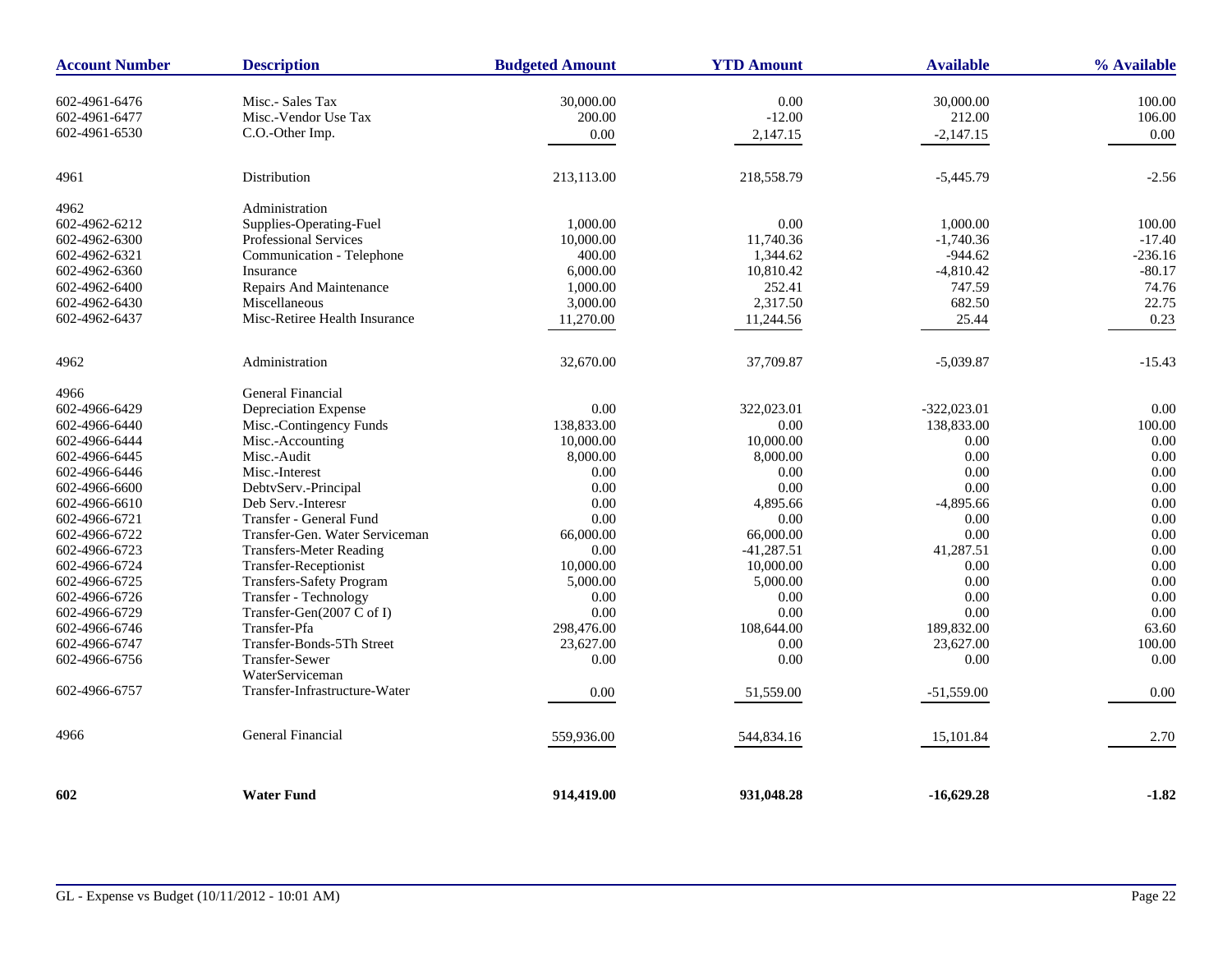User: BethKargas Printed: 10/11/12 10:01:37 Period 01 - 12 Fiscal Year 2007

# $LITCHTFIED\n $\sum_{\alpha} M T_{\alpha} C F_{\beta}^{\text{cusp}} F_{\beta}^{\text{cusp}} T_{\alpha}^{\text{cusp}}$$

| <b>Account Number</b> | <b>Description</b>                  | <b>Budgeted Amount</b> | <b>YTD Amount</b> | <b>Available</b> | % Available |
|-----------------------|-------------------------------------|------------------------|-------------------|------------------|-------------|
|                       |                                     |                        |                   |                  |             |
| 604<br>0000           | <b>Electric Fund</b>                |                        |                   |                  |             |
|                       | Transfer-Infrastr.-Electric         |                        |                   |                  |             |
| 604-0000-5956         |                                     | 0.00                   | $-152,209.40$     | 152,209.40       | 0.00        |
| 0000                  |                                     | 0.00                   | $-152,209.40$     | 152,209.40       | 0.00        |
| 4960                  | Production                          |                        |                   |                  |             |
| 604-4960-6101         | Wages-Full-Time-Supervisor          | 53,669.00              | 62,602.08         | $-8,933.08$      | $-16.64$    |
| 604-4960-6102         | Wages-Full-Time-Regular             | 98,204.00              | 107,744.97        | $-9,540.97$      | $-9.72$     |
| 604-4960-6103         | Wages-Full-Time-Maintenance         | 0.00                   | 0.00              | 0.00             | 0.00        |
| 604-4960-6106         | Wages-Full-Time-Overtime            | 5,000.00               | 4,475.77          | 524.23           | 10.48       |
| 604-4960-6107         | Wages-Part-Time                     | 0.00                   | 0.00              | 0.00             | 0.00        |
| 604-4960-6108         | Wages-Part-Time-Overtime            | 0.00                   | 0.00              | 0.00             | 0.00        |
| 604-4960-6112         | Other Pay-Sick Leave Pay            | 176.00                 | 0.00              | 176.00           | 100.00      |
| 604-4960-6116         | Pager Allowance                     | 19,641.00              | 19,918.58         | $-277.58$        | $-1.41$     |
| 604-4960-6121         | Employer Contributions-Pera         | 9,123.00               | 11,349.23         | $-2,226.23$      | $-24.40$    |
| 604-4960-6122         | <b>Employer Contributions-Fica</b>  | 10,645.00              | 10,614.87         | 30.13            | 0.28        |
| 604-4960-6123         | <b>Employer Contributions-Medic</b> | 2,490.00               | 2,482.55          | 7.45             | 0.30        |
| 604-4960-6131         | Employer Paid Ins.-Health           | 33,809.00              | 33,733.68         | 75.32            | 0.22        |
| 604-4960-6132         | Employer Paid Ins.-Dental           | 3,268.00               | 3,282.60          | $-14.60$         | $-0.45$     |
| 604-4960-6133         | Employer Paid Ins.-Life             | 432.00                 | 432.00            | 0.00             | 0.00        |
| 604-4960-6134         | <b>Employer Paid Ins-Disability</b> | 729.00                 | 729.00            | 0.00             | 0.00        |
| 604-4960-6148         | Cafeteria Plan Service Chgs.        | 200.00                 | 162.00            | 38.00            | 19.00       |
| 604-4960-6201         | Supplies-Station                    | 1,000.00               | 0.00              | 1,000.00         | 100.00      |
| 604-4960-6210         | <b>Supplies-Operating Supplies</b>  | 6,000.00               | 0.00              | 6,000.00         | 100.00      |
| 604-4960-6212         | Supplies-Operating-Fuel             | 2,000.00               | 3,157.78          | $-1,157.78$      | $-57.89$    |
| 604-4960-6217         | Supplies-Operating-Uniforms         | 200.00                 | 783.15            | $-583.15$        | $-291.58$   |
| 604-4960-6220         | Supplies-RepairMaintenance          | 5,000.00               | 16,585.35         | $-11,585.35$     | $-231.71$   |
| 604-4960-6229         | Supplies-Diesels                    | 5,000.00               | 42,399.81         | $-37,399.81$     | $-748.00$   |
| 604-4960-6240         | Small Tools & Minor Equip.          | 2,000.00               | 0.00              | 2,000.00         | 100.00      |
| 604-4960-6300         | <b>Professional Services</b>        | 0.00                   | 0.00              | 0.00             | 0.00        |
| 604-4960-6302         | Professional-Legal                  | 0.00                   | 0.00              | 0.00             | 0.00        |
| 604-4960-6320         | Communication                       | 0.00                   | 0.00              | 0.00             | 0.00        |
| 604-4960-6321         | Communication - Telephone           | 200.00                 | 108.60            | 91.40            | 45.70       |
| 604-4960-6322         | Communication - Postage             | 0.00                   | 0.00              | 0.00             | 0.00        |
| 604-4960-6325         | Communication - Alarm System        | 0.00                   | 0.00              | 0.00             | 0.00        |
| 604-4960-6331         | Training                            | 3,000.00               | 1,825.87          | 1,174.13         | 39.14       |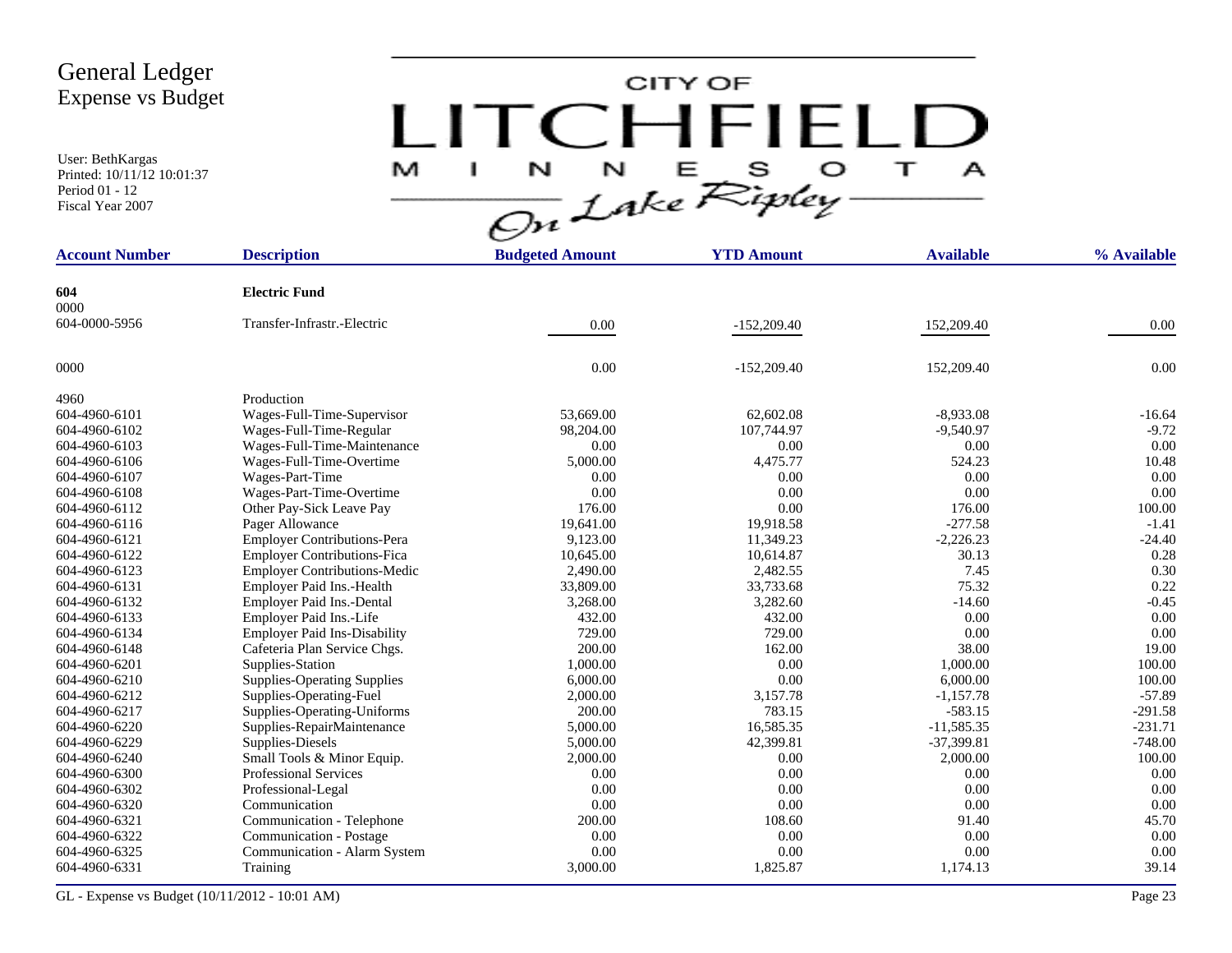| <b>Account Number</b> | <b>Description</b>                  | <b>Budgeted Amount</b> | <b>YTD Amount</b> | <b>Available</b> | % Available |
|-----------------------|-------------------------------------|------------------------|-------------------|------------------|-------------|
| 604-4960-6333         | Transportation - Freight            | 4,000.00               | 0.00              | 4,000.00         | 100.00      |
| 604-4960-6355         | <b>Load Management Demand</b>       | 5,000.00               | $0.00\,$          | 5,000.00         | 100.00      |
| 604-4960-6360         | Insurance                           | 10,000.00              | 17,461.74         | $-7,461.74$      | $-74.62$    |
| 604-4960-6380         | <b>Utility Services - Electric</b>  | 0.00                   | 0.00              | 0.00             | 0.00        |
| 604-4960-6383         | <b>Utility Services - Gas</b>       | 30,000.00              | 41,482.76         | $-11,482.76$     | $-38.28$    |
| 604-4960-6400         | Repairs And Maintenance             | 7,000.00               | 1,705.48          | 5,294.52         | 75.64       |
| 604-4960-6402         | Repairs & Maint.-Buildings          | 2,000.00               | 612.50            | 1,387.50         | 69.38       |
| 604-4960-6430         | Miscellaneous                       | 2,000.00               | 5,171.16          | $-3,171.16$      | $-158.56$   |
| 604-4960-6477         | Misc.-Vendor Use Tax                | 0.00                   | 0.00              | 0.00             | 0.00        |
|                       |                                     |                        |                   |                  |             |
| 4960                  | Production                          | 321,786.00             | 388,821.53        | $-67,035.53$     | $-20.83$    |
| 4961                  | Distribution                        |                        |                   |                  |             |
| 604-4961-6101         | Wages-Full-Time-Supervisor          | 62,804.00              | 62,943.64         | $-139.64$        | $-0.22$     |
| 604-4961-6102         | Wages-Full-Time-Regular             | 151,873.00             | 133,151.10        | 18,721.90        | 12.33       |
| 604-4961-6103         | Wages-Full-Time-Maintenance         | 0.00                   | 0.00              | 0.00             | 0.00        |
| 604-4961-6106         | Wages-Full-Time-Overtime            | 4,000.00               | 4,003.40          | $-3.40$          | $-0.09$     |
| 604-4961-6111         | Other Pay-Severance Pay             | 0.00                   | 0.00              | 0.00             | 0.00        |
| 604-4961-6112         | Other Pay-Sick Leave Pay            | 1,394.00               | 1,449.32          | $-55.32$         | $-3.97$     |
| 604-4961-6116         | Pager Allowance                     | 20,246.00              | 11,947.72         | 8,298.28         | 40.99       |
| 604-4961-6121         | Employer Contributions-Pera         | 12,964.00              | 14,426.44         | $-1,462.44$      | $-11.28$    |
| 604-4961-6122         | <b>Employer Contributions-Fica</b>  | 14,652.00              | 13,711.82         | 940.18           | 6.42        |
| 604-4961-6123         | <b>Employer Contributions-Medic</b> | 3,427.00               | 3,206.91          | 220.09           | 6.42        |
| 604-4961-6131         | Employer Paid Ins.-Health           | 45,078.00              | 44,978.24         | 99.76            | 0.22        |
| 604-4961-6132         | Employer Paid Ins.-Dental           | 3,761.00               | 4,137.30          | $-376.30$        | $-10.01$    |
| 604-4961-6133         | Employer Paid Ins.-Life             | 576.00                 | 576.00            | 0.00             | 0.00        |
| 604-4961-6134         | <b>Employer Paid Ins-Disability</b> | 1,030.00               | 1,030.44          | $-0.44$          | $-0.04$     |
| 604-4961-6148         | Cafeteria Plan Service Chgs.        | 0.00                   | 207.00            | $-207.00$        | 0.00        |
| 604-4961-6201         | Supplies-Station                    | 1,000.00               | 0.00              | 1,000.00         | 100.00      |
| 604-4961-6210         | <b>Supplies-Operating Supplies</b>  | 10,000.00              | 0.00              | 10,000.00        | 100.00      |
| 604-4961-6211         | Supplies-Transformers               | 5,000.00               | 697.62            | 4,302.38         | 86.05       |
| 604-4961-6212         | Supplies-Operating-Fuel             | 6,000.00               | 7,955.46          | $-1,955.46$      | $-32.59$    |
| 604-4961-6213         | Supplies-Line                       | 40,000.00              | $-863.45$         | 40,863.45        | 102.16      |
| 604-4961-6217         | Supplies-Operating-Uniforms         | 1,000.00               | 794.43            | 205.57           | 20.56       |
| 604-4961-6220         | Supplies-Street Lights              | 52,000.00              | 9,113.17          | 42,886.83        | 82.47       |
| 604-4961-6221         | Supplies-Repairs & Main.            | 15,000.00              | 59,058.04         | $-44,058.04$     | $-293.72$   |
| 604-4961-6240         | Small Tools & Minor Equip.          | 0.00                   | 929.27            | $-929.27$        | 0.00        |
| 604-4961-6300         | Professional Services               | 1,000.00               | 0.00              | 1,000.00         | 100.00      |
| 604-4961-6331         | Training                            | 4,000.00               | 1,314.80          | 2,685.20         | 67.13       |
| 604-4961-6400         | Repairs And Maintenance             | 20,000.00              | 23,274.30         | $-3,274.30$      | $-16.37$    |
| 604-4961-6418         | Rentals-Revolving-2007              | 0.00                   | 0.00              | 0.00             | 0.00        |
| 604-4961-6421         | Rentals-Revolving-2003              | 2,393.00               | 2,393.00          | 0.00             | 0.00        |
| 604-4961-6422         | Rentals-Revolving-2004              | 18,920.00              | 18,920.00         | 0.00             | 0.00        |
| 604-4961-6425         | Rentals-Revolving-2006              | 4,340.00               | 4,340.00          | 0.00             | 0.00        |
| 604-4961-6427         | Rentals-Revolving-2005              | 13,675.00              | 13,675.00         | 0.00             | 0.00        |
| 604-4961-6430         | Miscellaneous                       | 5,000.00               | 3,232.87          | 1,767.13         | 35.34       |
| 604-4961-6476         | Misc.- Sales Tax                    | 0.00                   | 0.00              | 0.00             | 0.00        |
| 604-4961-6477         | Misc.-Vendor Use Tax                | 0.00                   | 0.00              | 0.00             | 0.00        |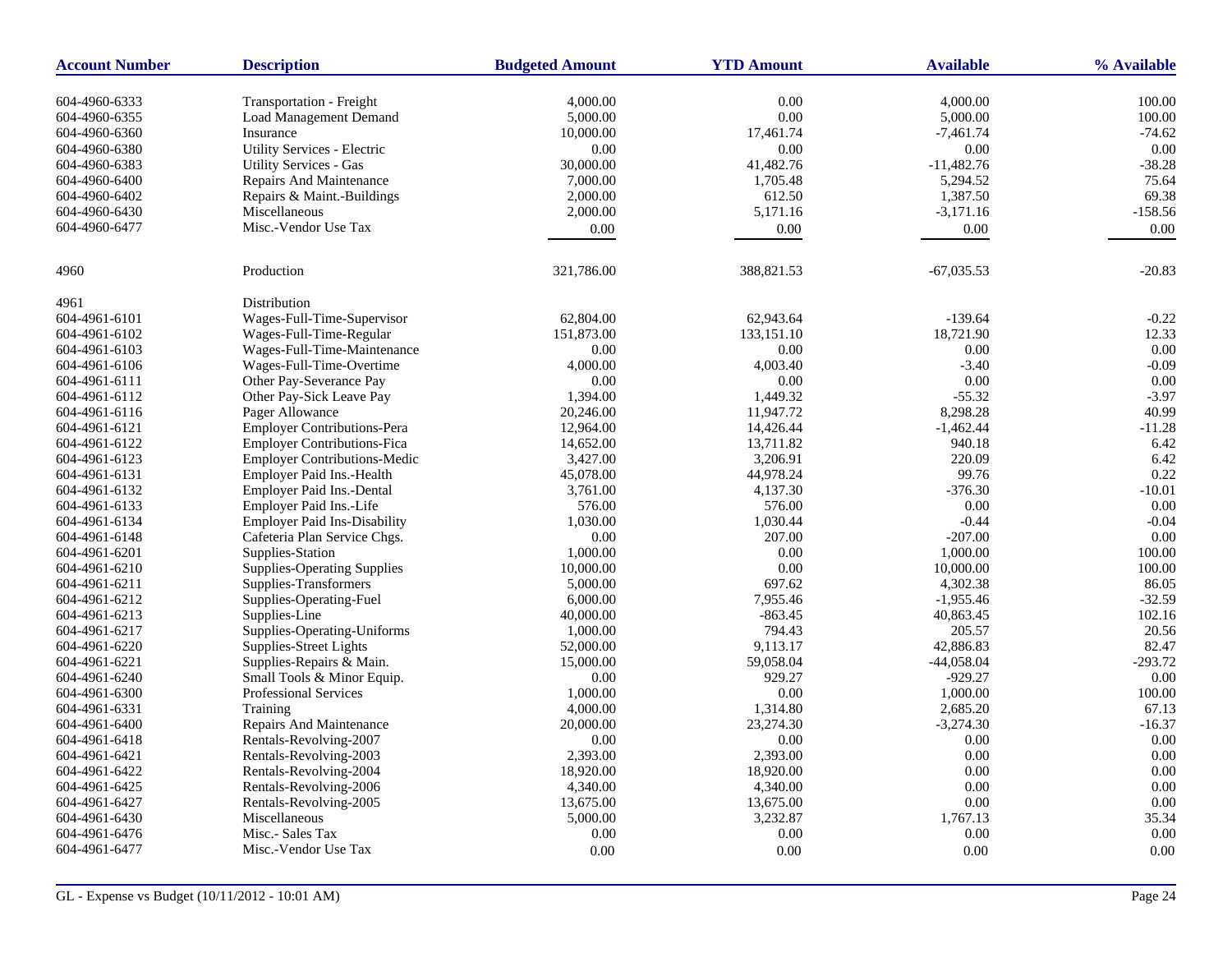| <b>Account Number</b> | <b>Description</b>                  | <b>Budgeted Amount</b> | <b>YTD Amount</b> | <b>Available</b> | % Available |
|-----------------------|-------------------------------------|------------------------|-------------------|------------------|-------------|
|                       |                                     |                        |                   |                  |             |
| 4961                  | Distribution                        | 521,133.00             | 440,603.84        | 80,529.16        | 15.45       |
| 4962                  | Administration                      |                        |                   |                  |             |
| 604-4962-6101         | Wages-Full-Time-Supervisor          | 53,669.00              | 54,811.24         | $-1,142.24$      | $-2.13$     |
| 604-4962-6102         | Wages-Full-Time-Regular             | 83,130.00              | 83, 847. 79       | $-717.79$        | $-0.86$     |
| 604-4962-6106         | Wages-Full-Time-Overtime            | 200.00                 | 161.40            | 38.60            | 19.30       |
| 604-4962-6107         | Wages-Part-Time                     | 0.00                   | 0.00              | 0.00             | 0.00        |
| 604-4962-6111         | Other Pay-Severance Pay             | 0.00                   | 0.00              | 0.00             | 0.00        |
| 604-4962-6112         | Other Pay-Sick Leave Pay            | 1,544.00               | 537.53            | 1,006.47         | 65.19       |
| 604-4962-6121         | Employer Contributions-Pera         | 8,301.00               | 8,541.13          | $-240.13$        | $-2.89$     |
| 604-4962-6122         | <b>Employer Contributions-Fica</b>  | 8,577.00               | 7,974.94          | 602.06           | 7.02        |
| 604-4962-6123         | <b>Employer Contributions-Medic</b> | 2,006.00               | 1,865.14          | 140.86           | 7.02        |
| 604-4962-6131         | Employer Paid Ins.-Health           | 33,809.00              | 32,173.68         | 1,635.32         | 4.84        |
| 604-4962-6132         | Employer Paid Ins.-Dental           | 3,268.00               | 3,163.40          | 104.60           | 3.20        |
| 604-4962-6133         | Employer Paid Ins.-Life             | 432.00                 | 432.00            | 0.00             | 0.00        |
| 604-4962-6134         | <b>Employer Paid Ins-Disability</b> | 657.00                 | 656.71            | 0.29             | 0.04        |
| 604-4962-6148         | Cafeteria Plan Service Chgs.        | 0.00                   | 162.00            | $-162.00$        | 0.00        |
| 604-4962-6200         | Supplies-Office Supplies            | 0.00                   | 286.35            | $-286.35$        | 0.00        |
| 604-4962-6212         | Supplies-Operating-Fuel             | 0.00                   | 15.01             | $-15.01$         | 0.00        |
| 604-4962-6214         | Supplies-Billing                    | 10,000.00              | 7,016.39          | 2,983.61         | 29.84       |
| 604-4962-6220         | Supplies-RepairMaintenance          | 200.00                 | 0.00              | 200.00           | 100.00      |
| 604-4962-6228         | Supplies-R & M-Vehicle              | 0.00                   | 0.00              | $0.00\,$         | 0.00        |
| 604-4962-6300         | Professional Services               | 0.00                   | 11,753.90         | $-11,753.90$     | 0.00        |
| 604-4962-6303         | <b>Outside Services</b>             | 20,000.00              | 0.00              | 20,000.00        | 100.00      |
| 604-4962-6320         | Communication                       | 8,000.00               | 9,629.69          | $-1,629.69$      | $-20.37$    |
| 604-4962-6322         | Communication - Postage             | 15,000.00              | 16,409.37         | $-1,409.37$      | $-9.40$     |
| 604-4962-6331         | Training                            | 0.00                   | 19.40             | $-19.40$         | 0.00        |
| 604-4962-6340         | Advertising                         | 0.00                   | 0.00              | $0.00\,$         | 0.00        |
| 604-4962-6360         | Insurance                           | 20,000.00              | 47,250.54         | $-27,250.54$     | $-136.25$   |
| 604-4962-6384         | <b>Safety Program</b>               | 0.00                   | 0.00              | 0.00             | 0.00        |
| 604-4962-6400         | Repairs And Maintenance             | 8,000.00               | 11,323.07         | $-3,323.07$      | $-41.54$    |
| 604-4962-6430         | Miscellaneous                       | 999.00                 | 176.91            | 822.09           | 82.29       |
| 604-4962-6433         | Misc.-Dues & Subscriptions          | 17,000.00              | 19,473.71         | $-2,473.71$      | $-14.55$    |
| 604-4962-6437         | Misc-Retire Health Insurance        | 67,617.00              | 67,467.36         | 149.64           | 0.22        |
| 604-4962-6446         | <b>Interest Expense</b>             | 0.00                   | 0.00              | 0.00             | 0.00        |
| 604-4962-6455         | Misc. New Employee Costs            | 0.00                   | 0.00              | 0.00             | 0.00        |
| 604-4962-6458         | Misc.-Safety Consulting             | 0.00                   | 0.00              | 0.00             | 0.00        |
| 604-4962-6476         | Misc.-Sales Tax                     | 175,000.00             | 0.00              | 175,000.00       | 100.00      |
| 604-4962-6477         | Misc.-Vendor Use Tax                | 1.000.00               | 0.00              | 1,000.00         | 100.00      |
| 4962                  | Administration                      | 538,409.00             | 385,148.66        | 153,260.34       | 28.47       |
| 4963                  | Engineering                         |                        |                   |                  |             |
| 604-4963-6102         | Wages-Full-Time-Regular             | $0.00\,$               | 0.00              | 0.00             | 0.00        |
| 604-4963-6107         | Wages-Part-Time                     | 0.00                   | $0.00\,$          | $0.00\,$         | 0.00        |
| 604-4963-6108         | Wages-Part-Time-Overtime            | $0.00\,$               | $0.00\,$          | 0.00             | $0.00\,$    |
| 604-4963-6111         | Other Pay-Severance Pay             | $0.00\,$               | $0.00\,$          | 0.00             | $0.00\,$    |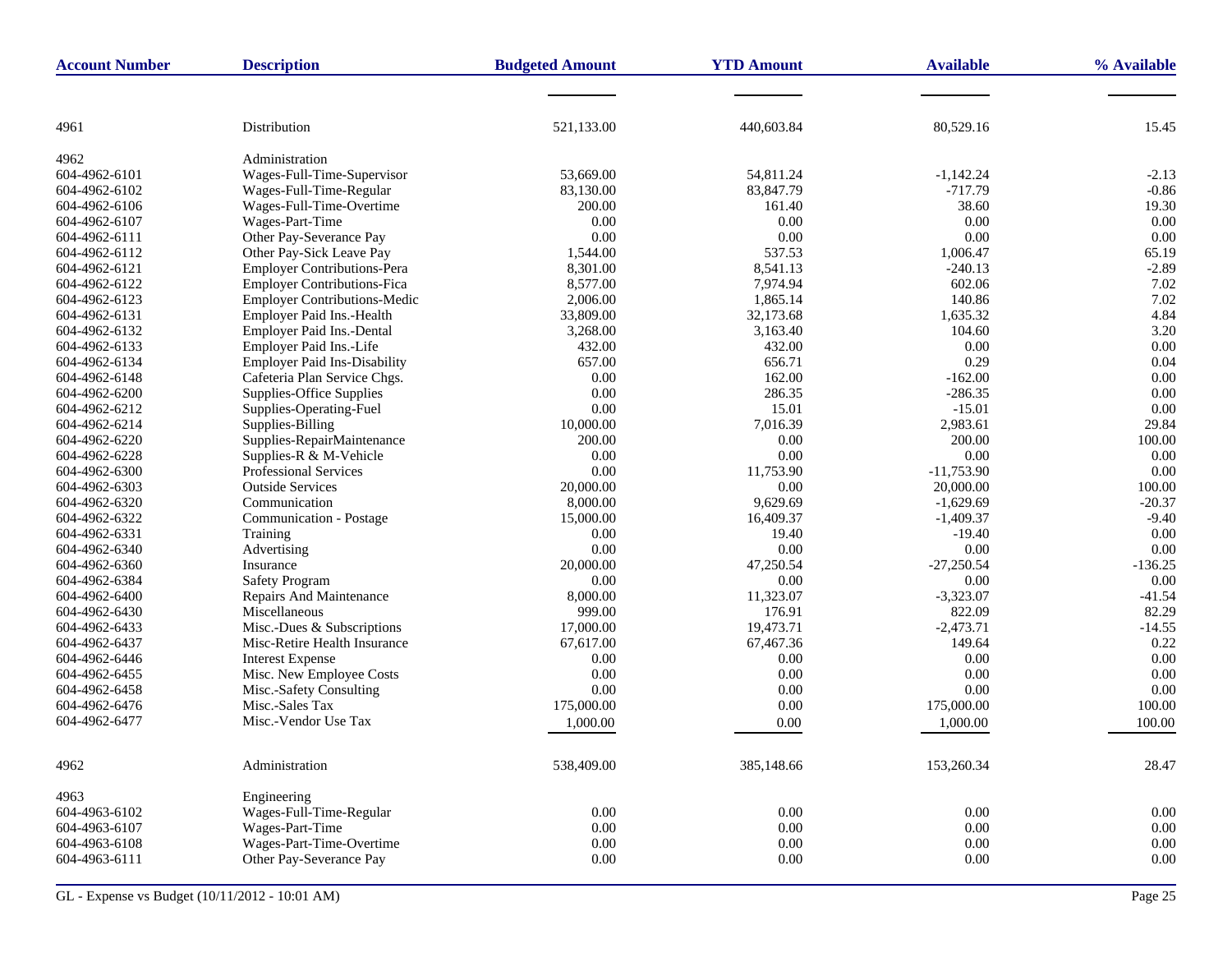| <b>Account Number</b> | <b>Description</b>                  | <b>Budgeted Amount</b> | <b>YTD Amount</b> | <b>Available</b> | % Available |
|-----------------------|-------------------------------------|------------------------|-------------------|------------------|-------------|
| 604-4963-6112         | Other Pay-Sick Leave Pay            | 0.00                   | $0.00\,$          | $0.00\,$         | 0.00        |
| 604-4963-6121         | <b>Employer Contributions-Pera</b>  | 0.00                   | $0.00\,$          | $0.00\,$         | 0.00        |
| 604-4963-6122         | <b>Employer Contributions-Fica</b>  | 0.00                   | 0.00              | 0.00             | 0.00        |
| 604-4963-6123         | <b>Employer Contributions-Medic</b> | 0.00                   | 0.00              | 0.00             | 0.00        |
| 604-4963-6131         | Employer Paid Ins.-Health           | 0.00                   | 0.00              | 0.00             | 0.00        |
| 604-4963-6132         | Employer Paid Ins.-Dental           | 0.00                   | 0.00              | 0.00             | 0.00        |
| 604-4963-6133         | Employer Paid Ins.-Life             | 0.00                   | $0.00\,$          | 0.00             | 0.00        |
| 604-4963-6134         | <b>Employer Paid Ins-Disability</b> | 0.00                   | 0.00              | 0.00             | 0.00        |
| 604-4963-6148         | Cafeteria Plan Service Chgs.        | 0.00                   | 0.00              | 0.00             | 0.00        |
| 604-4963-6203         | Supplies-Line                       | 3,000.00               | $0.00\,$          | 3,000.00         | 100.00      |
| 604-4963-6210         | Supplies-Operating                  | 700.00                 | 1,647.67          | $-947.67$        | $-135.38$   |
| 604-4963-6212         |                                     | 700.00                 | 673.66            | 26.34            | 3.76        |
|                       | Supplies-Operating-Fuel             |                        |                   |                  | $-6.09$     |
| 604-4963-6300         | Professional Services               | 30,000.00              | 31,825.50         | $-1,825.50$      |             |
| 604-4963-6331         | Training                            | 500.00                 | $0.00\,$          | 500.00           | 100.00      |
| 604-4963-6400         | Repairs And Maintenance             | 800.00                 | 887.74            | $-87.74$         | $-10.97$    |
| 604-4963-6430         | Miscellaneous                       | 6,000.00               | 1,561.52          | 4,438.48         | 73.97       |
| 4963                  | Engineering                         | 41,700.00              | 36,596.09         | 5,103.91         | 12.24       |
| 4964                  | Meter Reading                       |                        |                   |                  |             |
| 604-4964-6102         | Wages-Full-Time-Regular             | 61,541.00              | 60,167.01         | 1,373.99         | 2.23        |
| 604-4964-6106         | Wages-Full-Time-Overtime            | 1,000.00               | 771.31            | 228.69           | 22.87       |
| 604-4964-6107         | Wages-Part-Time                     | 0.00                   | 0.00              | 0.00             | 0.00        |
| 604-4964-6112         | Other Pay-Sick Leave Pay            | 0.00                   | $0.00\,$          | 0.00             | 0.00        |
| 604-4964-6121         | <b>Employer Contributions-Pera</b>  | 3,692.00               | 3,703.44          | $-11.44$         | $-0.31$     |
| 604-4964-6122         | <b>Employer Contributions-Fica</b>  | 3,816.00               | 3,228.64          | 587.36           | 15.39       |
| 604-4964-6123         | <b>Employer Contributions-Medic</b> | 892.00                 | 755.06            | 136.94           | 15.35       |
| 604-4964-6131         | Employer Paid Ins.-Health           | 22,539.00              | 22,489.12         | 49.88            | 0.22        |
| 604-4964-6132         | Employer Paid Ins.-Dental           | 2,059.00               | 2,068.65          | $-9.65$          | $-0.47$     |
| 604-4964-6133         | Employer Paid Ins.-Life             | 288.00                 | 288.00            | 0.00             | 0.00        |
| 604-4964-6134         | <b>Employer Paid Ins-Disability</b> | 295.00                 | 175.39            | 119.61           | 40.55       |
| 604-4964-6148         | Cafeteria Plan Service Chgs.        | 0.00                   | 108.00            | $-108.00$        | 0.00        |
| 604-4964-6204         | Supplies-Meters                     | 5,000.00               | $0.00\,$          | 5,000.00         | 100.00      |
| 604-4964-6212         | Supplies-Operating-Fuel             | 1,000.00               | 1,658.30          | $-658.30$        | $-65.83$    |
| 604-4964-6217         | Supplies-Operating-Uniforms         | 500.00                 | 431.71            | 68.29            | 13.66       |
| 604-4964-6220         | Supplies-Repair & Maintenance       | 700.00                 | 485.88            | 214.12           | 30.59       |
| 604-4964-6400         | Repairs And Maintenance             | 3,000.00               | 2,504.32          | 495.68           | 16.52       |
| 604-4964-6430         | Miscellaneous                       |                        | 0.00              | 99.00            | 100.00      |
|                       |                                     | 99.00                  |                   |                  |             |
| 4964                  | Meter Reading                       | 106,421.00             | 98,834.83         | 7,586.17         | 7.13        |
| 4965                  | <b>Purchased Power</b>              |                        |                   |                  |             |
| 604-4965-6256         | Wapa                                | 1,514,000.00           | 1,304,544.31      | 209,455.69       | 13.83       |
| 604-4965-6257         | Smmpa                               | 3,674,000.00           | 3,748,807.91      | $-74,807.91$     | $-2.04$     |
| 604-4965-6258         | Other                               | $0.00\,$               | $0.00\,$          | $0.00\,$         | 0.00        |
| 4965                  | <b>Purchased Power</b>              | 5,188,000.00           | 5,053,352.22      | 134,647.78       | 2.60        |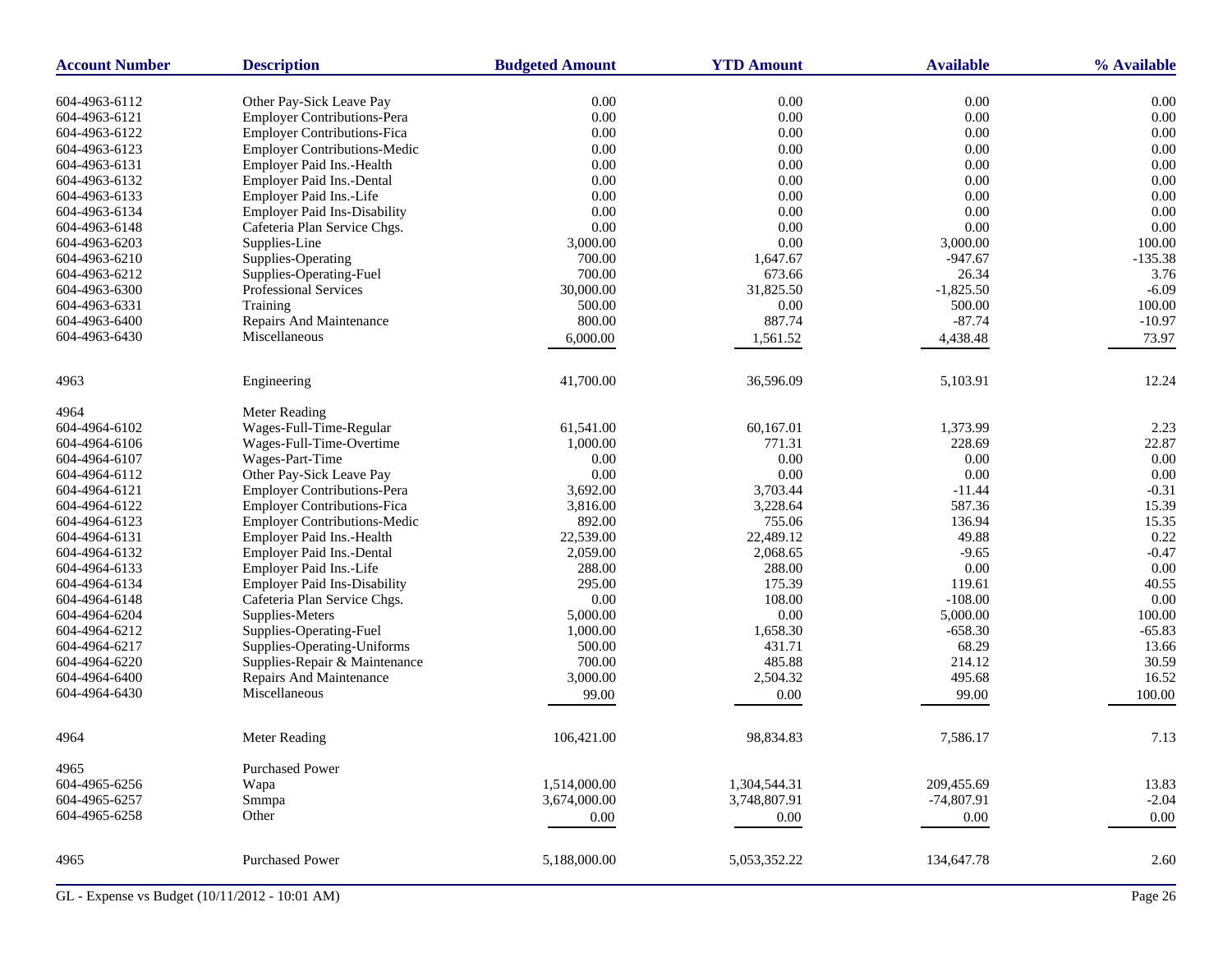| <b>Account Number</b> | <b>Description</b>                   | <b>Budgeted Amount</b> | <b>YTD Amount</b> | <b>Available</b> | % Available |
|-----------------------|--------------------------------------|------------------------|-------------------|------------------|-------------|
|                       |                                      |                        |                   |                  |             |
| 4966                  | <b>General Financial</b>             |                        |                   |                  |             |
| 604-4966-6428         | Depreciation - Local                 | 0.00                   | 301,889.34        | -301,889.34      | 0.00        |
| 604-4966-6440         | Misc.-Contingency Funds              | 342,194.00             | 0.00              | 342,194.00       | 100.00      |
| 604-4966-6445         | Misc.-Audit                          | 8,000.00               | 8,000.00          | 0.00             | 0.00        |
| 604-4966-6446         | Misc.-Interest                       | 3,000.00               | 0.00              | 3,000.00         | 100.00      |
| 604-4966-6721         | Transfers-Genera Fund                | 260,000.00             | 260,000.00        | 0.00             | 0.00        |
| 604-4966-6725         | <b>Transfers-Safety</b>              | 10,000.00              | 10,000.00         | 0.00             | 0.00        |
| 604-4966-6726         | Transfer - Technology                | 0.00                   | 0.00              | 0.00             | 0.00        |
| 604-4966-6729         | Transfer Gen(2007 C of I)            | 0.00                   | 0.00              | 0.00             | 0.00        |
| 604-4966-6733         | <b>Transfer - Rate Stabilization</b> | 0.00                   | 0.00              | 0.00             | 0.00        |
|                       |                                      |                        |                   |                  |             |
| 4966                  | <b>General Financial</b>             | 623,194.00             | 579,889.34        | 43,304.66        | 6.95        |
| 4967                  | <b>Load Management</b>               |                        |                   |                  |             |
| 604-4967-6220         | Supplies-RepairMaintenance           | 0.00                   | 150.00            | $-150.00$        | 0.00        |
| 604-4967-6300         | <b>Professional Services</b>         | 0.00                   | 3,646.80          | $-3,646.80$      | 0.00        |
| 604-4967-6400         | Repairs and Maintenance              | 0.00                   | 3,775.00          | $-3,775.00$      | 0.00        |
| 604-4967-6438         | Heater-Customer Rebates              | 0.00                   | 0.00              | 0.00             | 0.00        |
| 604-4967-6439         | <b>Energy Star-Customer Rebates</b>  | 17,000.00              | 14,321.00         | 2,679.00         | 15.76       |
| 604-4967-6447         | Recycling                            | 4,000.00               | 3,817.80          | 182.20           | 4.56        |
| 604-4967-6448         | <b>Water Heaters</b>                 | 50,000.00              | 99,216.26         | $-49,216.26$     | $-98.43$    |
| 604-4967-6745         | Transfers-Electric-Bonds             | 0.00                   | 0.00              | 0.00             | 0.00        |
| 604-4967-6749         | Transfer-Capital Imp.                | 0.00                   | 0.00              | 0.00             | 0.00        |
| 604-4967-6757         | Transfer Infrast. Repl.              | 0.00                   | 0.00              | 0.00             | 0.00        |
|                       |                                      |                        |                   |                  |             |
| 4967                  | <b>Load Management</b>               | 71,000.00              | 124,926.86        | $-53,926.86$     | $-75.95$    |
|                       |                                      |                        |                   |                  |             |
| 604                   | <b>Electric Fund</b>                 | 7,411,643.00           | 6,955,963.97      | 455,679.03       | 6.15        |
|                       |                                      |                        |                   |                  |             |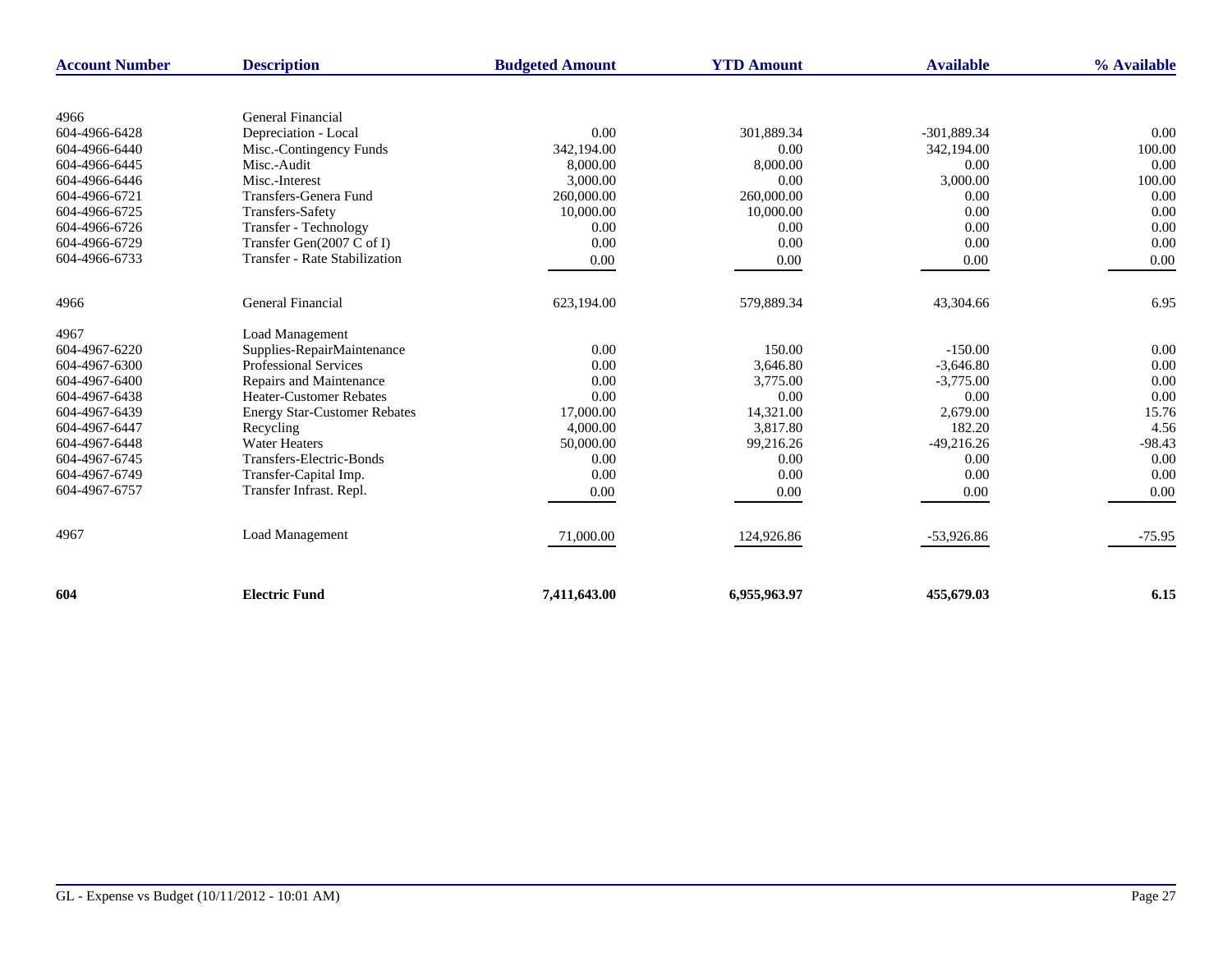User: BethKargas Printed: 10/11/12 10:01:38 Period 01 - 12 Fiscal Year 2007

LITCHFIELD

| <b>Account Number</b> | <b>Description</b>                  | <b>Budgeted Amount</b> | <b>YTD Amount</b> | <b>Available</b> | % Available     |
|-----------------------|-------------------------------------|------------------------|-------------------|------------------|-----------------|
|                       | <b>Civic Arena</b>                  |                        |                   |                  |                 |
| 611<br>4985           | Misc.-Main Arena                    |                        |                   |                  |                 |
| 611-4985-6101         | Wages-Full-Time-Supervisor          | 53,669.00              | 53,875.63         | $-206.63$        | $-0.39$         |
| 611-4985-6103         | Wages-Full-Time-Maintenance         | 0.00                   | 0.00              | 0.00             | 0.00            |
| 611-4985-6106         | Wages-Full-Time-Overtime            | 0.00                   | 0.00              | 0.00             | 0.00            |
| 611-4985-6107         | Wages-Part-Time                     | 17,000.00              | 17,270.28         | $-270.28$        | $-1.59$         |
| 611-4985-6108         | Wages-Part-Time-Overtime            | 200.00                 | 0.00              | 200.00           | 100.00          |
| 611-4985-6112         | Other Pay-Sick Leave Pay            | 1,191.00               | 1,238.52          | $-47.52$         | $-3.99$         |
| 611-4985-6121         | <b>Employer Contributions-Pera</b>  | 3,292.00               | 3,346.82          | $-54.82$         | $-1.67$         |
| 611-4985-6122         |                                     |                        | 4,277.64          | $-876.64$        | $-25.78$        |
| 611-4985-6123         | <b>Employer Contributions-Fica</b>  | 3,401.00<br>795.00     | 1,000.45          | $-205.45$        | $-25.84$        |
| 611-4985-6131         | <b>Employer Contributions-Medic</b> | 11,270.00              | 11,244.56         | 25.44            | 0.23            |
|                       | Employer Paid Ins.-Health           |                        |                   |                  |                 |
| 611-4985-6132         | Employer Paid Ins.-Dental           | 851.00<br>144.00       | 854.70            | $-3.70$          | $-0.43$<br>0.00 |
| 611-4985-6133         | Employer Paid Ins.-Life             |                        | 144.00            | 0.00             |                 |
| 611-4985-6134         | <b>Employer Paid Ins-Disability</b> | 258.00                 | 257.64            | 0.36             | 0.14            |
| 611-4985-6148         | Cafeteria Plan Service Chgs.        | 50.00                  | 54.00             | $-4.00$          | $-8.00$         |
| 611-4985-6200         | Supplies-Office Supplies            | 100.00                 | 17.25             | 82.75            | 82.75           |
| 611-4985-6210         | <b>Supplies-Operating Supplies</b>  | 0.00                   | 0.00              | 0.00             | 0.00            |
| 611-4985-6212         | Supplies-Operating-Fuel             | 600.00                 | 729.27            | $-129.27$        | $-21.55$        |
| 611-4985-6219         | Supplies-Operating-Conc.Pop         | 0.00                   | 0.00              | 0.00             | 0.00            |
| 611-4985-6220         | Supplies-RepairMaintenance          | 14,000.00              | 22,463.73         | $-8,463.73$      | $-60.46$        |
| 611-4985-6240         | Small Tools & Minor Equip.          | 500.00                 | 531.44            | $-31.44$         | $-6.29$         |
| 611-4985-6300         | <b>Professional Services</b>        | 250.00                 | 0.00              | 250.00           | 100.00          |
| 611-4985-6320         | Communication                       | 1,800.00               | 741.26            | 1,058.74         | 58.82           |
| 611-4985-6331         | Training                            | 1,000.00               | 754.69            | 245.31           | 24.53           |
| 611-4985-6340         | Advertising                         | 200.00                 | 147.36            | 52.64            | 26.32           |
| 611-4985-6360         | Insurance                           | 7,000.00               | 8,322.20          | $-1,322.20$      | $-18.89$        |
| 611-4985-6380         | Utility Services - Electric         | 18,000.00              | 19,764.50         | $-1,764.50$      | $-9.80$         |
| 611-4985-6383         | <b>Utility Services - Gas</b>       | 9,500.00               | 13,233.72         | $-3,733.72$      | $-39.30$        |
| 611-4985-6400         | <b>Repairs And Maintenance</b>      | 10,000.00              | 22,780.00         | $-12,780.00$     | $-127.80$       |
| 611-4985-6410         | Rentals                             | 0.00                   | 0.00              | 0.00             | 0.00            |
| 611-4985-6418         | Rentals-Revolving-2007              | 0.00                   | 0.00              | 0.00             | 0.00            |
| 611-4985-6423         | Rentals-Revolving-1994              | 0.00                   | 0.00              | 0.00             | 0.00            |
| 611-4985-6428         | Depreciation - Local                | 0.00                   | 0.00              | 0.00             | 0.00            |
| 611-4985-6429         | Depreciation Expense                | 0.00                   | 0.00              | 0.00             | 0.00            |
| 611-4985-6430         | Miscellaneous                       | 499.00                 | 616.95            | $-117.95$        | $-23.64$        |
| 611-4985-6440         | Misc.-Contingency Funds             | 40,763.00              | 0.00              | 40,763.00        | 100.00          |
| 611-4985-6441         | Misc.-Taxes                         | 120.00                 | $-0.22$           | 120.22           | 100.18          |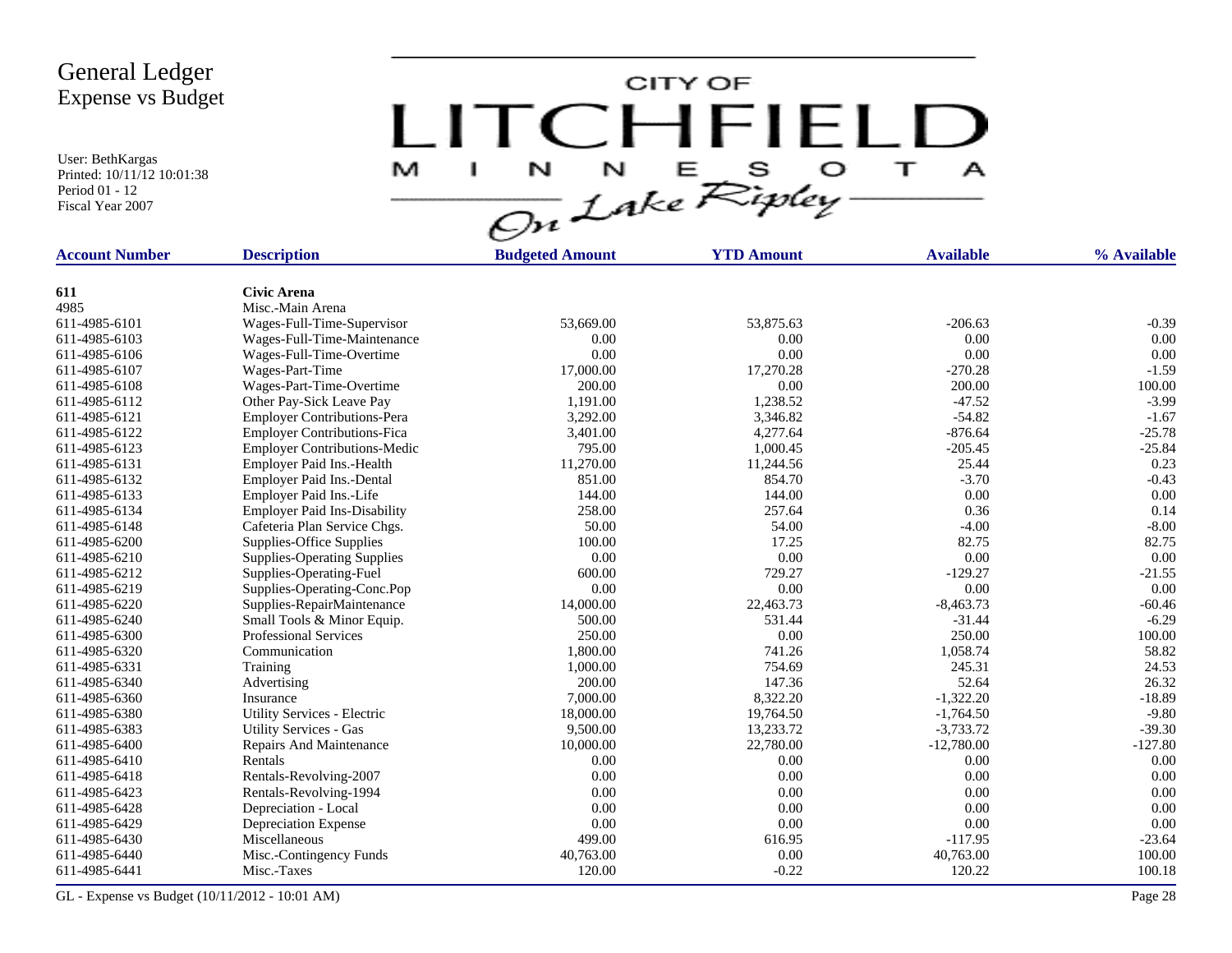| <b>Account Number</b> | <b>Description</b>            | <b>Budgeted Amount</b> | <b>YTD Amount</b> | <b>Available</b> | % Available |
|-----------------------|-------------------------------|------------------------|-------------------|------------------|-------------|
| 611-4985-6446         | Misc.-Interest                | 0.00                   | $0.00\,$          | 0.00             | 0.00        |
| 611-4985-6447         | Misc.-Roller Skating          | 0.00                   | 0.00              | 0.00             | 0.00        |
| 611-4985-6455         | Misc.-New Employee Costs      | 0.00                   | 0.00              | 0.00             | 0.00        |
| 611-4985-6476         | Misc.-Vendor Sales Tax        | 0.00                   | 0.00              | 0.00             | 0.00        |
| 611-4985-6477         | Misc.-Vendor Use Tax          | 200.00                 | 0.00              | 200.00           | 100.00      |
| 611-4985-6580         | C.O.-Other-2006 Project       | 0.00                   | 1,245.96          | $-1,245.96$      | 0.00        |
| 611-4985-6729         | Transfer Gen(2007 C of I)     | 0.00                   | 0.00              | 0.00             | 0.00        |
| 611-4985-6747         | Transfer - Insurance Rev.     | 0.00                   | 0.00              | 0.00             | 0.00        |
| 611-4985-6749         | Transfer-Capital Imp. Fund    | 0.00                   | 0.00              | $0.00\,$         | 0.00        |
| 4985                  | Misc.-Main Arena              | 196,653.00             | 184,912.35        | 11,740.65        | 5.97        |
| 4986                  | Misc.-Community Room          |                        |                   |                  |             |
| 611-4986-6220         | Supplies-RepairMaintenance    | 1,200.00               | 0.00              | 1.200.00         | 100.00      |
| 611-4986-6240         | Small Tools & Minor Equip.    | 1,700.00               | 0.00              | 1,700.00         | 100.00      |
| 611-4986-6300         | Professional Services         | 200.00                 | 0.00              | 200.00           | 100.00      |
| 611-4986-6320         | Communication                 | 550.00                 | 160.32            | 389.68           | 70.85       |
| 611-4986-6340         | Advertising                   | 0.00                   | 0.00              | 0.00             | 0.00        |
| 611-4986-6360         | Insurance                     | 0.00                   | 0.00              | 0.00             | 0.00        |
| 611-4986-6380         | Utility Services - Electric   | 2,200.00               | 3,150.16          | $-950.16$        | $-43.19$    |
| 611-4986-6383         | <b>Utility Services - Gas</b> | 2,000.00               | 1,807.63          | 192.37           | 9.62        |
| 611-4986-6400         | Repairs And Maintenance       | 700.00                 | 599.78            | 100.22           | 14.32       |
| 611-4986-6430         | Miscellaneous                 | 1,147.00               | 0.00              | 1,147.00         | 100.00      |
| 611-4986-6446         | Misc.-Interest                | 0.00                   | 0.00              | 0.00             | 0.00        |
| 611-4986-6476         | Misc.-Vendor Sales Tax        | 0.00                   | 0.00              | 0.00             | 0.00        |
| 611-4986-6477         | Misc.-Vendor Use Tax          | 0.00                   | 0.00              | 0.00             | 0.00        |
| 611-4986-6521         | C.O.-Buildings                | 500.00                 | 0.00              | 500.00           | 100.00      |
| 611-4986-6580         | C.O.-Equip.-Other             | 0.00                   | 0.00              | 0.00             | 0.00        |
| 4986                  | Misc.-Community Room          | 10,197.00              | 5,717.89          | 4,479.11         | 43.93       |
| 611                   | <b>Civic Arena</b>            | 206,850.00             | 190,630.24        | 16,219.76        | 7.84        |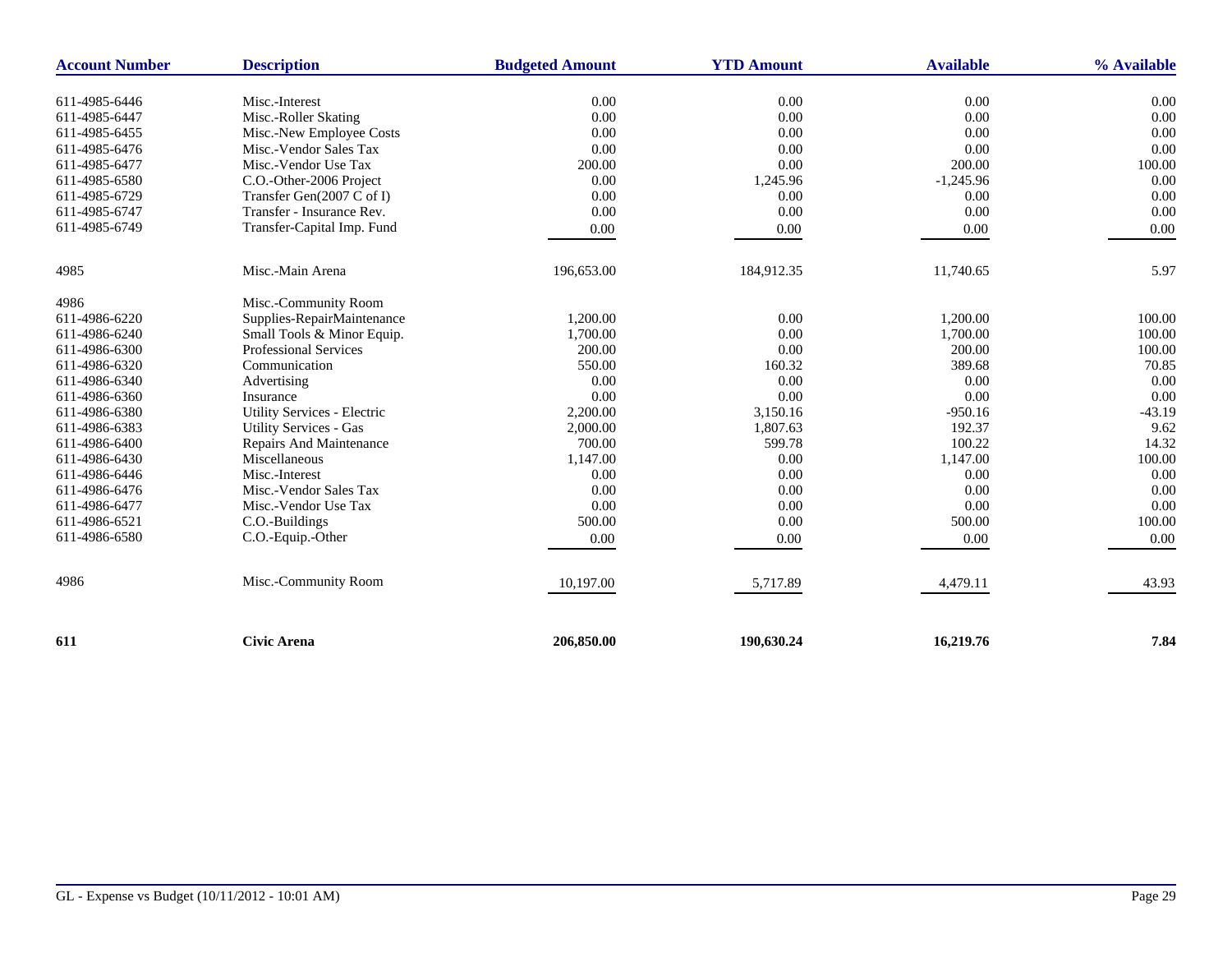User: BethKargas Printed: 10/11/12 10:01:38 Period 01 - 12 Fiscal Year 2007

| CITY OF                                                      |   |
|--------------------------------------------------------------|---|
| $\mathsf{C}^1$<br>HEIFL<br>$\overline{\mathbf{1}}$<br>M<br>I | А |
| $N$ $N$ $E$ $S$ $O$<br>On Lake Ripley-                       |   |

| <b>Account Number</b> | <b>Description</b>                  | <b>Budgeted Amount</b> | <b>YTD Amount</b> | <b>Available</b> | % Available |
|-----------------------|-------------------------------------|------------------------|-------------------|------------------|-------------|
|                       |                                     |                        |                   |                  |             |
| 614                   | <b>Sewer</b>                        |                        |                   |                  |             |
| 0000                  |                                     |                        |                   |                  |             |
| 614-0000-5922         | Transfer-Electric-Rate Stab.        | 0.00                   | 0.00              | $0.00\,$         | 0.00        |
| 0000                  |                                     | 0.00                   | 0.00              | 0.00             | 0.00        |
| 4945                  | Misc.-Collection System             |                        |                   |                  |             |
| 614-4945-6102         | Wages-Full-Time-Regular             | 0.00                   | 0.00              | 0.00             | 0.00        |
| 614-4945-6103         | Wages-Full-Time-Maintenance         | 0.00                   | 0.00              | 0.00             | 0.00        |
| 614-4945-6106         | Wages-Full-Time-Overtime            | 0.00                   | 0.00              | 0.00             | 0.00        |
| 614-4945-6107         | Wages-Part-Time                     | 0.00                   | 0.00              | 0.00             | 0.00        |
| 614-4945-6112         | Other Pay-Sick Leave Pay            | 0.00                   | 0.00              | 0.00             | 0.00        |
| 614-4945-6121         | <b>Employer Contributions-Pera</b>  | 0.00                   | 0.00              | 0.00             | 0.00        |
| 614-4945-6122         | <b>Employer Contributions-Fica</b>  | 0.00                   | 0.00              | 0.00             | 0.00        |
| 614-4945-6123         | <b>Employer Contributions-Medic</b> | 0.00                   | 0.00              | 0.00             | 0.00        |
| 614-4945-6131         | Employer Paid Ins.-Health           | 0.00                   | 0.00              | 0.00             | 0.00        |
| 614-4945-6132         | <b>Employer Paid Ins.-Dental</b>    | 0.00                   | 0.00              | 0.00             | 0.00        |
| 614-4945-6133         | Employer Paid Ins.-Life             | 0.00                   | 0.00              | 0.00             | 0.00        |
| 614-4945-6134         | Employer Paid Ins-Disability        | 0.00                   | 0.00              | 0.00             | 0.00        |
| 614-4945-6148         | Cafeteria Plan Service Chgs.        | 0.00                   | 0.00              | 0.00             | 0.00        |
| 614-4945-6210         | <b>Supplies-Operating Supplies</b>  | 0.00                   | 0.00              | 0.00             | 0.00        |
| 614-4945-6212         | Supplies-Operating-Fuel             | 1,000.00               | 0.00              | 1,000.00         | 100.00      |
| 614-4945-6220         | Supplies-RepairMaintenance          | 5,000.00               | 3,640.38          | 1,359.62         | 27.19       |
| 614-4945-6240         | Small Tools & Minor Equip.          | 5,500.00               | 0.00              | 5,500.00         | 100.00      |
| 614-4945-6300         | <b>Professional Services</b>        | 250.00                 | 0.00              | 250.00           | 100.00      |
| 614-4945-6325         | Communication - Alarm System        | 1,100.00               | 0.00              | 1,100.00         | 100.00      |
| 614-4945-6331         | Training                            | 300.00                 | 0.00              | 300.00           | 100.00      |
| 614-4945-6360         | Insurance                           | 500.00                 | 0.00              | 500.00           | 100.00      |
| 614-4945-6380         | Utility Services - Electric         | 1,500.00               | 2,899.41          | $-1,399.41$      | $-93.29$    |
| 614-4945-6400         | Repairs And Maintenance             | 15,000.00              | 45,526.74         | $-30,526.74$     | $-203.51$   |
| 614-4945-6402         | Repairs & Maint.-Vehicles           | 1,000.00               | 0.00              | 1,000.00         | 100.00      |
| 614-4945-6404         | Repairs & Maint.-Mach. Equip        | 0.00                   | 0.00              | 0.00             | 0.00        |
| 614-4945-6430         | Miscellaneous                       | 0.00                   | 145.00            | $-145.00$        | 0.00        |
| 614-4945-6520         | C.O.-Buildings                      | 0.00                   | 0.00              | 0.00             | 0.00        |
| 614-4945-6580         | C.O.-Equip.-Other                   | 1,000.00               | 0.00              | 1,000.00         | 100.00      |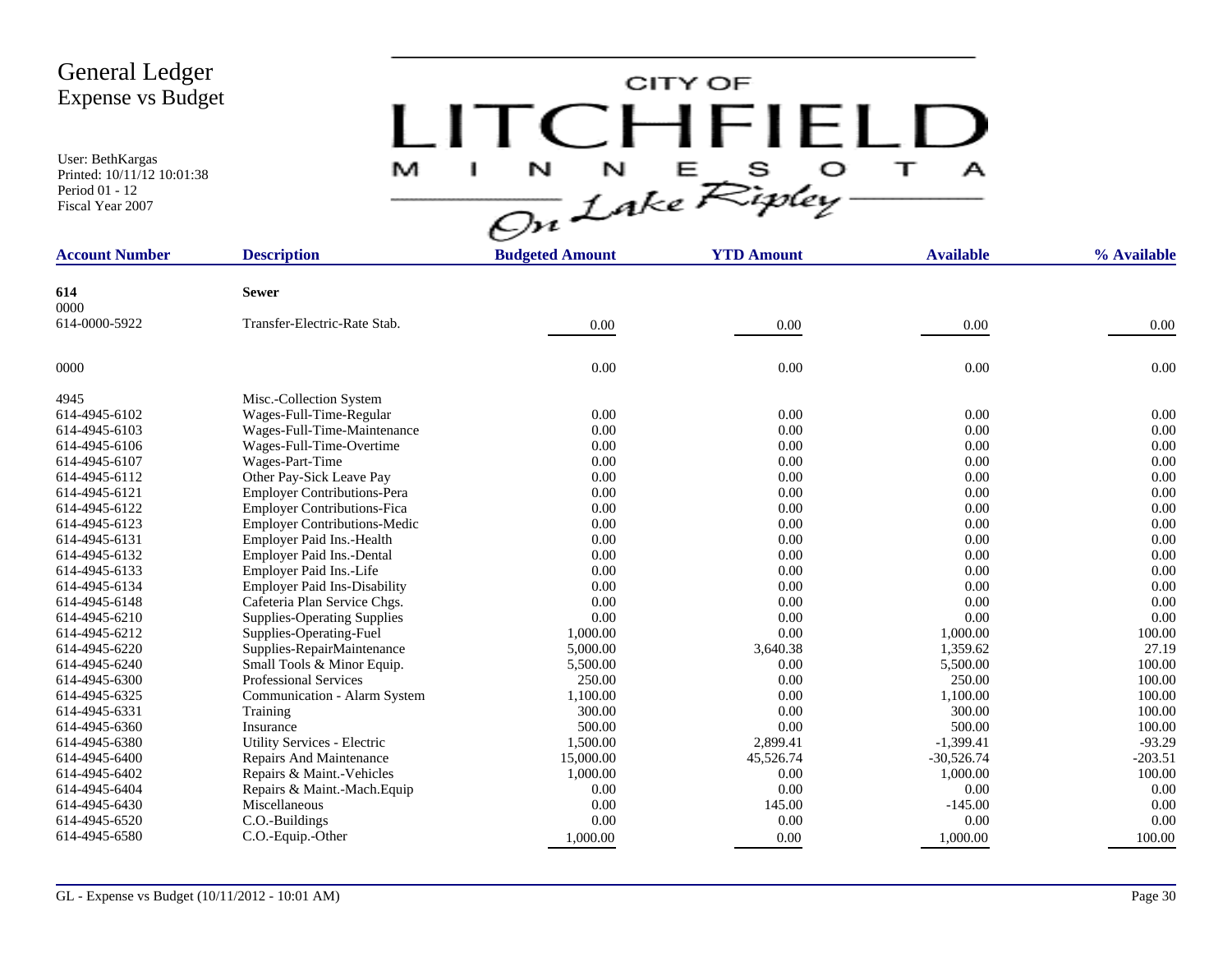| <b>Account Number</b> | <b>Description</b>                  | <b>Budgeted Amount</b> | <b>YTD Amount</b> | <b>Available</b> | % Available |
|-----------------------|-------------------------------------|------------------------|-------------------|------------------|-------------|
| 4945                  | Misc.-Collection System             | 32,150.00              | 52,211.53         | $-20,061.53$     | $-62.40$    |
| 4946                  | Misc.-Lift Stations                 |                        |                   |                  |             |
| 614-4946-6220         | Supplies-RepairMaintenance          | 9,000.00               | 3,040.14          | 5,959.86         | 66.22       |
| 614-4946-6300         | <b>Professional Services</b>        | 0.00                   | 0.00              | 0.00             | 0.00        |
| 614-4946-6403         | Repairs & Maint.-Imp. Other         | 7,000.00               | 13,760.99         | $-6,760.99$      | $-96.59$    |
| 614-4946-6530         | C.O.-Other Imp.                     | 0.00                   | 2,493.43          | $-2,493.43$      | 0.00        |
| 4946                  | Misc.-Lift Stations                 | 16,000.00              | 19,294.56         | $-3,294.56$      | $-20.59$    |
| 4947                  | Misc.-Treatment Plant               |                        |                   |                  |             |
| 614-4947-6101         | Wages-Full-Time-Supervisor          | 62,804.00              | 71,145.00         | $-8,341.00$      | $-13.28$    |
| 614-4947-6102         | Wages-Full-Time-Regular             | 239,132.00             | 262,423.38        | $-23,291.38$     | $-9.74$     |
| 614-4947-6103         | Wages-Full-Time-Maintenance         | 0.00                   | 0.00              | 0.00             | 0.00        |
| 614-4947-6106         | Wages-Full-Time-Overtime            | 15,000.00              | 8,739.03          | 6,260.97         | 41.74       |
| 614-4947-6107         | Wages-Part-Time                     | 5,000.00               | 0.00              | 5,000.00         | 100.00      |
| 614-4947-6108         | Wages-Part-Time-Overtime            | 0.00                   | 0.00              | 0.00             | 0.00        |
| 614-4947-6111         | Other Pay-Severance Pay             | 0.00                   | 0.00              | $0.00\,$         | 0.00        |
| 614-4947-6112         | Other Pay-Sick Leave Pay            | 452.00                 | 1,026.92          | $-574.92$        | $-127.19$   |
| 614-4947-6116         | Pager Allowance                     | 21,141.00              | 21,140.40         | 0.60             | 0.00        |
| 614-4947-6121         | Employer Contributions-Pera         | 18,143.00              | 21,882.78         | $-3,739.78$      | $-20.61$    |
| 614-4947-6122         | <b>Employer Contributions-Fica</b>  | 20,059.00              | 20,341.52         | $-282.52$        | $-1.41$     |
| 614-4947-6123         | <b>Employer Contributions-Medic</b> | 4,691.00               | 4,757.47          | $-66.47$         | $-1.42$     |
| 614-4947-6131         | Employer Paid Ins.-Health           | 65,616.00              | 69,336.43         | $-3,720.43$      | $-5.67$     |
| 614-4947-6132         | Employer Paid Ins.-Dental           | 6,131.00               | 6,422.80          | $-291.80$        | $-4.76$     |
| 614-4947-6133         | Employer Paid Ins.-Life             | 1,008.00               | 1,008.00          | 0.00             | 0.00        |
| 614-4947-6134         | <b>Employer Paid Ins-Disability</b> | 1,449.00               | 1,449.72          | $-0.72$          | $-0.05$     |
| 614-4947-6148         | Cafeteria Plan Service Chgs.        | 300.00                 | 324.00            | $-24.00$         | $-8.00$     |
| 614-4947-6200         | Supplies-Office Supplies            | 1,000.00               | 1,125.02          | $-125.02$        | $-12.50$    |
| 614-4947-6209         | Supplies-Operating-Fuels-Sld        | 1,000.00               | 0.00              | 1,000.00         | 100.00      |
| 614-4947-6210         | <b>Supplies-Operating Supplies</b>  | 0.00                   | 0.00              | 0.00             | 0.00        |
| 614-4947-6212         | Supplies-Operating-Fuel             | 10,000.00              | 16,689.61         | $-6,689.61$      | $-66.90$    |
| 614-4947-6216         | Supplies-Operating-SaltChlo         | 130,000.00             | 114,194.29        | 15,805.71        | 12.16       |
| 614-4947-6218         | Supplies-Operating-Lab              | 9,000.00               | 7,492.02          | 1,507.98         | 16.76       |
| 614-4947-6220         | Supplies-RepairMaintenance          | 60,000.00              | 99,619.13         | $-39,619.13$     | $-66.03$    |
| 614-4947-6240         | Small Tools & Minor Equip.          | 3,000.00               | 531.44            | 2.468.56         | 82.29       |
| 614-4947-6300         | Professional Services               | 30,000.00              | 84,997.01         | $-54,997.01$     | $-183.32$   |
| 614-4947-6321         | Communication - Telephone           | 10,000.00              | 10,034.93         | $-34.93$         | $-0.35$     |
| 614-4947-6322         | Communication - Postage             | 350.00                 | 0.00              | 350.00           | 100.00      |
| 614-4947-6331         | Training                            | 4,000.00               | 2,520.86          | 1,479.14         | 36.98       |
| 614-4947-6333         | Transportation - Freight            | 250.00                 | 225.47            | 24.53            | 9.81        |
| 614-4947-6350         | Printing, Publish, & Record         | 100.00                 | 0.00              | 100.00           | 100.00      |
| 614-4947-6360         | Insurance                           | 38,000.00              | 50,471.00         | $-12,471.00$     | $-32.82$    |
| 614-4947-6380         | Utility Services - Electric         | 115,000.00             | 140,833.89        | $-25,833.89$     | $-22.46$    |
| 614-4947-6383         | <b>Utility Services - Gas</b>       | 30,000.00              | 49,664.27         | $-19,664.27$     | $-65.55$    |
| 614-4947-6400         | <b>Repairs And Maintenance</b>      | 50,000.00              | 26,843.88         | 23,156.12        | 46.31       |
| 614-4947-6402         | Repairs & Maint.-Vehicles           | 1,000.00               | 0.00              | 1,000.00         | 100.00      |
| 614-4947-6405         | Repair & Maintenance-Tank           | 0.00                   | 0.00              | $0.00\,$         | 0.00        |
| 614-4947-6410         | Rentals                             | 1,500.00               | $0.00\,$          | 1,500.00         | 100.00      |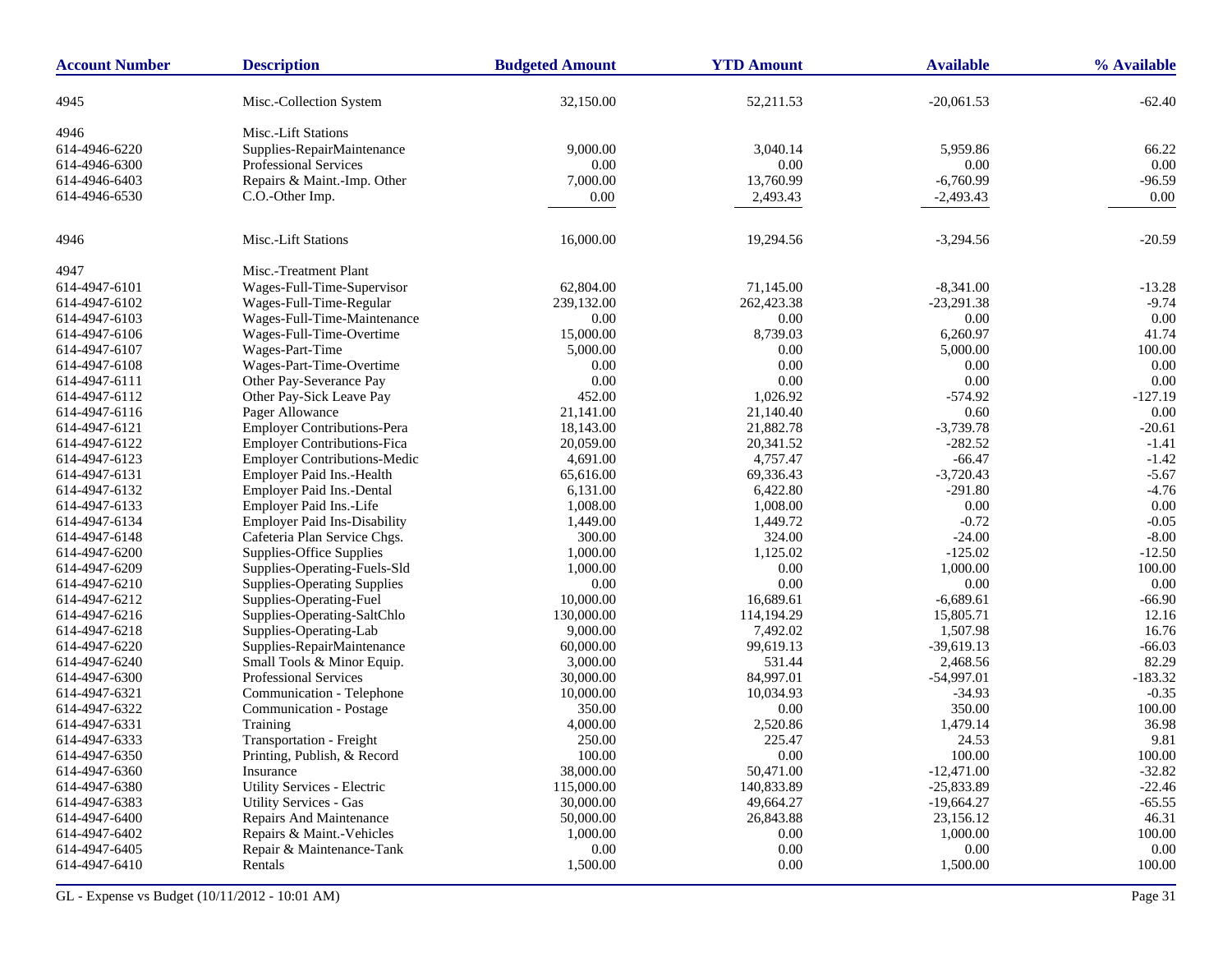| <b>Account Number</b> | <b>Description</b>           | <b>Budgeted Amount</b> | <b>YTD Amount</b> | <b>Available</b> | % Available |
|-----------------------|------------------------------|------------------------|-------------------|------------------|-------------|
| 614-4947-6418         | Rentals-Revolving-2007       | 0.00                   | 0.00              | 0.00             | 0.00        |
| 614-4947-6421         | Rentals-Revolving-2003       | 2,393.00               | 2,393.00          | 0.00             | 0.00        |
| 614-4947-6422         | Rentals-Revolving-2004       | 9,707.00               | 9,707.00          | 0.00             | 0.00        |
| 614-4947-6425         | Rentals-Revolving-2006       | 5,623.00               | 5,623.00          | 0.00             | 0.00        |
| 614-4947-6426         | Rentals - Uniforms           | 6,000.00               | 9,315.82          | $-3,315.82$      | $-55.26$    |
| 614-4947-6427         | Rentals-Revolving-2005       | 6,659.00               | 6,656.00          | 3.00             | 0.05        |
| 614-4947-6428         | Depreciation - Local         | 0.00                   | 0.00              | 0.00             | 0.00        |
| 614-4947-6429         | Depreciation Expense         | 0.00                   | 582,091.21        | $-582,091.21$    | 0.00        |
| 614-4947-6430         | Miscellaneous                | 1,316.00               | 1,109.13          | 206.87           | 15.72       |
| 614-4947-6431         | Miscellaneous - Mpca - Annua | 6,000.00               | 5,900.00          | 100.00           | 1.67        |
| 614-4947-6432         | Misc.-Elected Or Appointed   | 500.00                 | 0.00              | 500.00           | 100.00      |
| 614-4947-6433         | Misc.-Wwtp Engineering Study | 0.00                   | $0.00\,$          | 0.00             | $0.00\,$    |
| 614-4947-6436         | Misc.-Creek Study            | 0.00                   | $0.00\,$          | 0.00             | 0.00        |
| 614-4947-6455         | Misc.-New Employee Costs     | 0.00                   | $0.00\,$          | 0.00             | 0.00        |
| 614-4947-6456         | Misc.-Gopher State One Call  | 500.00                 | 0.00              | 500.00           | 100.00      |
| 614-4947-6476         | Misc.-Vendor Sales Tax       | 0.00                   | 0.00              | 0.00             | 0.00        |
| 614-4947-6477         | Misc.-Vendor Use Tax         | 0.00                   | 0.00              | 0.00             | 0.00        |
| 614-4947-6510         | C.O.-Land                    | 0.00                   | 0.00              | 0.00             | 0.00        |
| 614-4947-6520         | C.O.-Buildings               | 0.00                   | 0.00              | 0.00             | 0.00        |
| 614-4947-6530         | C.O.-Other Imp.              | 0.00                   | 0.00              | 0.00             | 0.00        |
| 614-4947-6544         | C.O.-Heavy Equip.            | 0.00                   | 0.00              | 0.00             | 0.00        |
| 614-4947-6550         | C.O.-Vehicles                | 0.00                   | 0.00              | 0.00             | 0.00        |
| 614-4947-6560         | C.O.-Furniture & Fixtures    | 0.00                   | 1,013.43          | $-1,013.43$      | 0.00        |
| 614-4947-6580         | C.O.-Equip.-Other            | 0.00                   | 0.00              | 0.00             | 0.00        |
|                       |                              |                        |                   |                  |             |
| 4947                  | Misc.-Treatment Plant        | 993,824.00             | 1,719,048.86      | $-725,224.86$    | $-72.97$    |
| 4948                  | Misc.-Admin. & General       |                        |                   |                  |             |
| 614-4948-6300         | Professional Services        | 0.00                   | 11,016.63         | $-11,016.63$     | 0.00        |
| 614-4948-6425         | Rentals-Revolving-2006       | 0.00                   | 0.00              | 0.00             | 0.00        |
| 614-4948-6428         | Depreciation - Local         | 0.00                   | 0.00              | 0.00             | 0.00        |
| 614-4948-6430         | Miscellaneous                | 0.00                   | 0.00              | 0.00             | 0.00        |
| 614-4948-6440         | Misc.-Contingency Funds      | 138,917.00             | 0.00              | 138,917.00       | 100.00      |
| 614-4948-6444         | Misc.-Bookkeeping            | 10,000.00              | 10,000.00         | 0.00             | 0.00        |
| 614-4948-6445         | Misc.-Audit                  | 8,000.00               | 8,000.00          | 0.00             | 0.00        |
| 614-4948-6446         | <b>Interest Expense</b>      | 0.00                   | $-2,950.00$       | 2,950.00         | 0.00        |
| 614-4948-6460         | Misc.-Sewer                  | 0.00                   | 0.00              | 0.00             | 0.00        |
| 614-4948-6530         | C.O.-Locally Fund Construct. | 0.00                   | 0.00              | 0.00             | 0.00        |
| 614-4948-6600         | Debt Ser.-Principal          | 0.00                   | 0.00              | 0.00             | 0.00        |
| 614-4948-6610         | Debt Ser.-Interest           | 0.00                   | 0.00              | 0.00             | 0.00        |
| 614-4948-6620         | Debt Serv.-Agent Fee         | 0.00                   | 0.00              | 0.00             | 0.00        |
| 614-4948-6624         | <b>Bond Discount</b>         | 0.00                   | 4,625.00          | $-4,625.00$      | 0.00        |
| 614-4948-6713         | Rentals Rev. Fund-2003       | 0.00                   | 0.00              | 0.00             | 0.00        |
| 614-4948-6721         | Transfers-Int.-Perm.-General | 0.00                   | $0.00\,$          | 0.00             | 0.00        |
| 614-4948-6724         | Transfer-Receptionist        | 10,000.00              | 10,000.00         | 0.00             | 0.00        |
| 614-4948-6725         | Transfers-Safety             | 5,000.00               | 5,000.00          | 0.00             | 0.00        |
| 614-4948-6726         | Transfer - Technology        | 0.00                   | 0.00              | 0.00             | $0.00\,$    |
| 614-4948-6743         | Transfer-General Fund        | 65,000.00              | 65,000.00         | 0.00             | 0.00        |
| 614-4948-6745         | Transfer-Gov.-Perm-88 Dis.Bd | 0.00                   | 0.00              | 0.00             | 0.00        |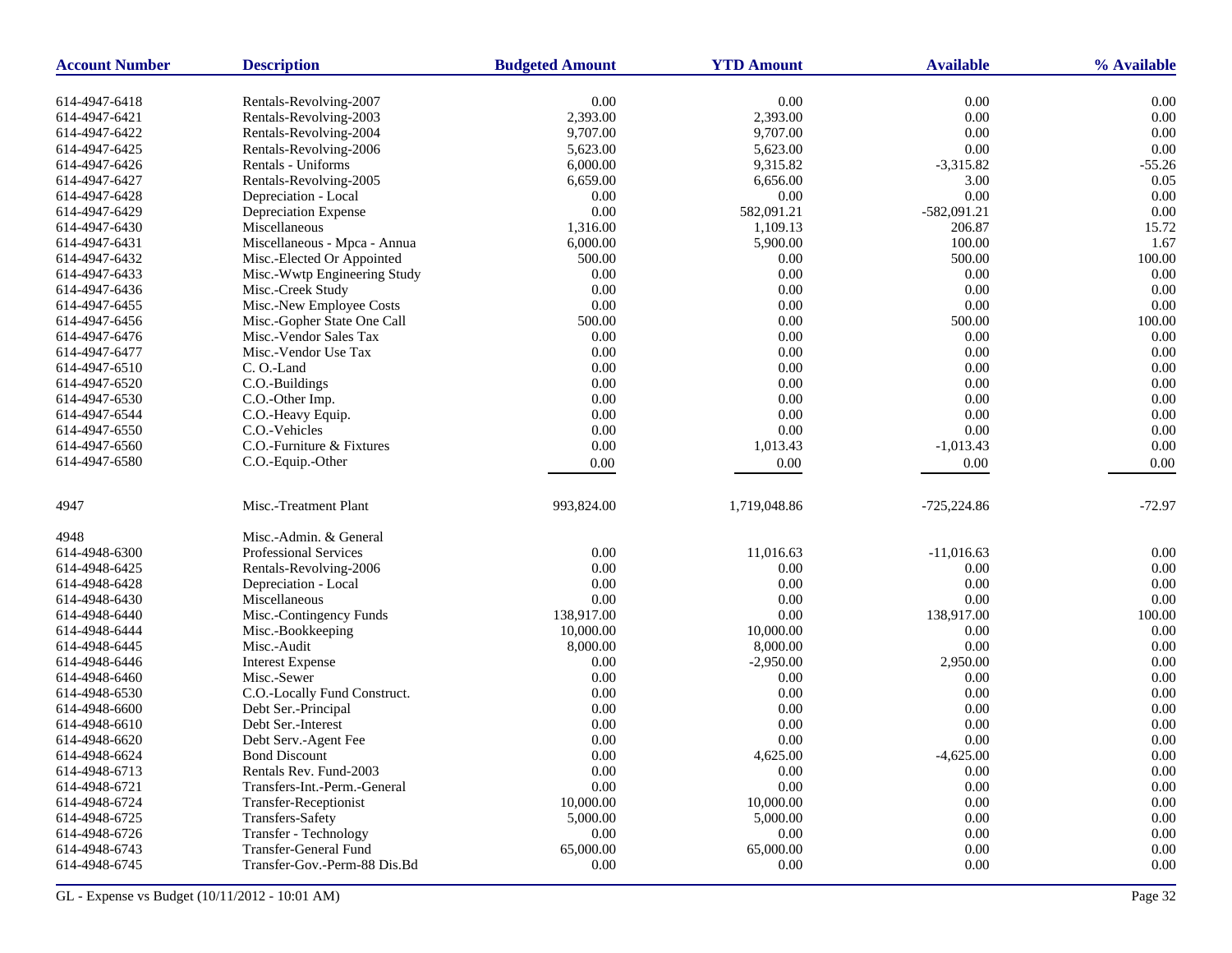| <b>Account Number</b> | <b>Description</b>           | <b>Budgeted Amount</b> | <b>YTD Amount</b> | <b>Available</b> | % Available |
|-----------------------|------------------------------|------------------------|-------------------|------------------|-------------|
| 614-4948-6747         | Transfer - Insurance Rev.    | 0.00                   | 0.00              | 0.00             | $0.00\,$    |
| 614-4948-6749         | Transfer-Capital Imp. Fund   | 0.00                   | 0.00              | 0.00             | 0.00        |
| 614-4948-6753         | Transfer-2002 W.W. Treat. Bd | 378,600.00             | 83,600.00         | 295,000.00       | 77.92       |
| 614-4948-6754         | Transfer-2001 W.W. Treat. Bd | 732,000.00             | 732,000.00        | 0.00             | 0.00        |
| 614-4948-6757         | Transfer-Infrastructure      | 0.00                   | 0.00              | 0.00             | 0.00        |
| 614-4948-6759         | Transfer-93B Ww Fac. Ref.    | 0.00                   | 0.00              | 0.00             | 0.00        |
| 614-4948-6761         | Transfer-Ww Imp. Pfa Loan O1 | 0.00                   | 0.00              | 0.00             | 0.00        |
| 4948                  | Misc.-Admin. & General       | 1,347,517.00           | 926,291.63        | 421,225.37       | 31.26       |
| 614                   | <b>Sewer</b>                 | 2,389,491.00           | 2,716,846.58      | $-327,355.58$    | $-13.70$    |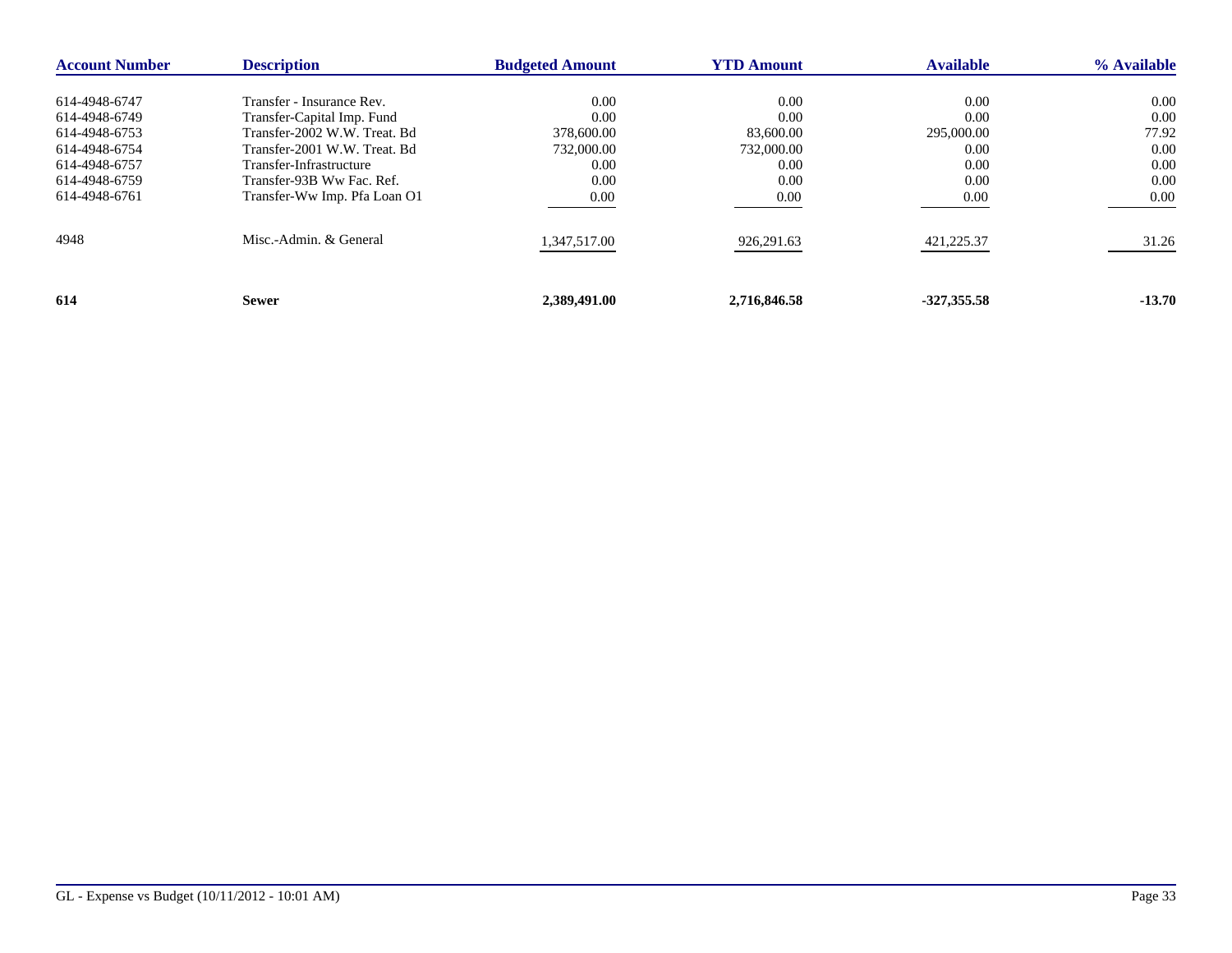User: BethKargas Printed: 10/11/12 10:01:39 Period 01 - 12 Fiscal Year 2007

 $LITCHTFIELD<sub>a</sub>  
\n $\frac{M-T}{\sqrt{2n}}\frac{1}{2abc}\sum_{k}^{N}E_{k}^{S}D_{k}^{S} + \frac{1}{2}$$ 

| <b>Account Number</b> | <b>Description</b>                  | <b>Budgeted Amount</b> | <b>YTD Amount</b> | <b>Available</b> | % Available |
|-----------------------|-------------------------------------|------------------------|-------------------|------------------|-------------|
|                       |                                     |                        |                   |                  |             |
| 620                   | Liquor                              |                        |                   |                  |             |
| 4975                  | Misc.-Purchases-Off-Sale            |                        |                   |                  |             |
| 620-4975-6250         | Merchandise-Resale-Ice              | 0.00                   | 0.00              | 0.00             | 0.00        |
| 620-4975-6251         | Merchandise-Resale-Liquor           | 374,000.00             | 423,061.92        | $-49,061.92$     | $-13.12$    |
| 620-4975-6252         | Merchandise-Resale-Beer             | 665,000.00             | 724,331.77        | $-59,331.77$     | $-8.92$     |
| 620-4975-6253         | Merchandise-Resale-Wine             | 110,000.00             | 141,905.44        | $-31,905.44$     | $-29.00$    |
| 620-4975-6254         | Merchandise-Resale-Taxable          | 16,000.00              | 17,397.93         | $-1,397.93$      | $-8.74$     |
| 620-4975-6255         | Merchandise-Resale-Non-Tax          | 5,500.00               | 11,726.51         | $-6,226.51$      | $-113.21$   |
| 620-4975-6333         | <b>Transportation - Freight</b>     | 7,500.00               | 9,232.71          | $-1,732.71$      | $-23.10$    |
| 620-4975-6452         | Misc.-Beer Cases                    | 2,600.00               | 3,690.24          | $-1,090.24$      | $-41.93$    |
| 620-4975-6742         | Transfer-Gov.-Perm.-Sales Tx        | 110,000.00             | 147.71            | 109,852.29       | 99.87       |
| 4975                  | Misc.-Purchases-Off-Sale            | 1,290,600.00           | 1,331,494.23      | $-40,894.23$     | $-3.17$     |
|                       |                                     |                        |                   |                  |             |
| 4976                  | Misc.-Operate Exp.-Off-Sale         |                        |                   |                  |             |
| 620-4976-6101         | Wages-Full-Time-Supervisor          | 53,669.00              | 53,190.10         | 478.90           | 0.89        |
| 620-4976-6102         | Wages-Full-Time-Regular             | 36,541.00              | 37.131.04         | $-590.04$        | $-1.61$     |
| 620-4976-6103         | Wages-Full-Time-Maintenance         | 0.00                   | 0.00              | 0.00             | 0.00        |
| 620-4976-6106         | Wages-Full-Time-Overtime            | 400.00                 | 328.92            | 71.08            | 17.77       |
| 620-4976-6107         | Wages-Part-Time                     | 35,000.00              | 39,641.03         | $-4,641.03$      | $-13.26$    |
| 620-4976-6108         | Wages-Part-Time-Overtime            | 0.00                   | 0.00              | 0.00             | 0.00        |
| 620-4976-6111         | Other Pay-Severance Pay             | 0.00                   | 0.00              | 0.00             | 0.00        |
| 620-4976-6112         | Other Pay-Sick Leave Pay            | 587.00                 | 298.65            | 288.35           | 49.12       |
| 620-4976-6121         | <b>Employer Contributions-Pera</b>  | 5,948.00               | 6,574.80          | $-626.80$        | $-10.54$    |
| 620-4976-6122         | <b>Employer Contributions-Fica</b>  | 6,129.00               | 7,501.34          | $-1,372.34$      | $-22.39$    |
| 620-4976-6123         | <b>Employer Contributions-Medic</b> | 1,437.00               | 1,754.19          | $-317.19$        | $-22.07$    |
| 620-4976-6131         | Employer Paid Ins.-Health           | 22,539.00              | 22,489.12         | 49.88            | 0.22        |
| 620-4976-6132         | Employer Paid Ins.-Dental           | 2,417.00               | 2,427.90          | $-10.90$         | $-0.45$     |
| 620-4976-6133         | Employer Paid Ins.-Life             | 288.00                 | 288.00            | $0.00\,$         | 0.00        |
| 620-4976-6134         | <b>Employer Paid Ins-Disability</b> | 433.00                 | 433.03            | $-0.03$          | $-0.01$     |
| 620-4976-6148         | Cafeteria Plan Service Chgs.        | 100.00                 | 108.00            | $-8.00$          | $-8.00$     |
| 620-4976-6200         | Supplies-Office Supplies            | 300.00                 | 0.00              | 300.00           | 100.00      |
| 620-4976-6210         | <b>Supplies-Operating Supplies</b>  | 6,200.00               | 6,394.58          | $-194.58$        | $-3.14$     |
| 620-4976-6240         | Small Tools & Minor Equip.          | 50.00                  | 559.13            | $-509.13$        | $-1,018.26$ |
| 620-4976-6300         | <b>Professional Services</b>        | 100.00                 | 0.00              | 100.00           | 100.00      |
| 620-4976-6321         | Communication - Telephone           | 1,700.00               | 2,592.18          | $-892.18$        | $-52.48$    |
| 620-4976-6325         | Communication - Alarm System        | 200.00                 | 414.59            | $-214.59$        | $-107.30$   |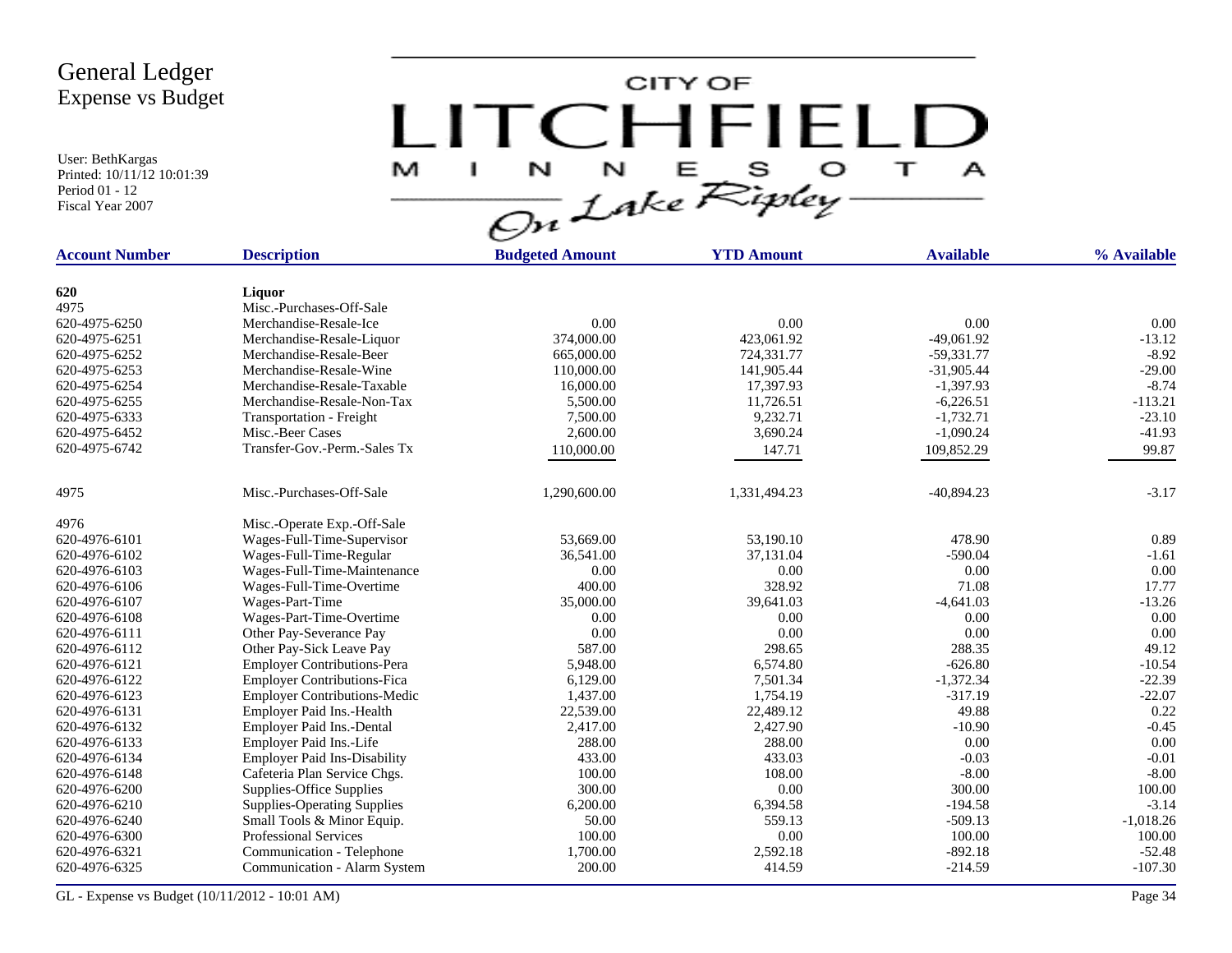| <b>Account Number</b> | <b>Description</b>             | <b>Budgeted Amount</b> | <b>YTD Amount</b> | <b>Available</b> | % Available |
|-----------------------|--------------------------------|------------------------|-------------------|------------------|-------------|
| 620-4976-6331         | Training                       | 1,500.00               | 1,221.38          | 278.62           | 18.57       |
| 620-4976-6340         | Advertising                    | 15,000.00              | 7,217.41          | 7,782.59         | 51.88       |
| 620-4976-6360         | Insurance                      | 4,985.00               | 8,764.71          | $-3,779.71$      | $-75.82$    |
| 620-4976-6400         | Repairs And Maintenance        | 100.00                 | 493.94            | -393.94          | $-393.94$   |
| 620-4976-6428         | Depreciation - Local           | 0.00                   | 0.00              | 0.00             | 0.00        |
| 620-4976-6430         | Miscellaneous                  | 10,051.00              | 4,235.94          | 5,815.06         | 57.86       |
| 620-4976-6431         | Misc.-Charge Card Fees         | 4,000.00               | 16,412.15         | $-12,412.15$     | $-310.30$   |
| 620-4976-6432         | Misc.-Uncollected Checks       | 0.00                   | 334.46            | $-334.46$        | 0.00        |
| 620-4976-6440         | Contingency                    | 0.00                   | $0.00\,$          | $0.00\,$         | 0.00        |
| 620-4976-6444         | Misc.-Bookkeeping              | 10,000.00              | 10,000.00         | 0.00             | 0.00        |
|                       |                                |                        |                   | 0.00             | 0.00        |
| 620-4976-6445         | Misc.-Audit                    | 4,000.00               | 4,000.00          |                  |             |
| 620-4976-6455         | Misc.-New Employee Costs       | 0.00                   | 0.00              | 0.00             | 0.00        |
| 620-4976-6476         | Misc.-Vendor Sales Tax         | 500.00                 | 0.98              | 499.02           | 99.80       |
| 620-4976-6742         | Transfer-Gov.-Perm.-Sales Tx   | $0.00\,$               | 0.00              | 0.00             | 0.00        |
| 4976                  | Misc.-Operate Exp.-Off-Sale    | 224,174.00             | 234,807.57        | $-10,633.57$     | $-4.74$     |
| 4977                  | Misc.-Bldg & Maint-Off-Sale    |                        |                   |                  |             |
| 620-4977-6380         | <b>Utility Services</b>        | 8,200.00               | 11,262.80         | $-3,062.80$      | $-37.35$    |
| 620-4977-6400         | Repairs And Maintenance        | 4,300.00               | 6,017.57          | $-1,717.57$      | $-39.94$    |
| 4977                  | Misc.-Bldg & Maint-Off-Sale    | 12,500.00              | 17,280.37         | $-4,780.37$      | $-38.24$    |
| 4978                  | Misc.-Non-Operate-Off-Sale     |                        |                   |                  |             |
| 620-4978-6429         | Depreciation Expense           | 0.00                   | 7,200.98          | $-7,200.98$      | 0.00        |
| 620-4978-6440         | Misc.-Contingency Funds        | 0.00                   | 0.00              | 0.00             | 0.00        |
| 620-4978-6476         | Misc.-Vendor Sales Tax         | 0.00                   | 0.00              | 0.00             | 0.00        |
| 620-4978-6477         | Misc.-Vendor Use Tax           | 0.00                   | 0.00              | $0.00\,$         | 0.00        |
| 620-4978-6520         | C.O.-Buildings                 | 0.00                   | 0.00              | $0.00\,$         | 0.00        |
| 620-4978-6580         | C.O.-Equip.-Other              | 0.00                   | 1,679.40          | $-1,679.40$      | 0.00        |
| 620-4978-6721         | Transfers-Int.-Perm.           | 0.00                   | 0.00              | 0.00             | 0.00        |
| 620-4978-6722         | Transfers-Int.-Perm.-General   | 0.00                   | 0.00              | 0.00             | 0.00        |
| 620-4978-6723         | Transfers-Int.-Perm-Gen.Side   | 0.00                   | 0.00              | 0.00             | 0.00        |
| 620-4978-6724         | Transfer - Personal Study      | 0.00                   | 0.00              | 0.00             | 0.00        |
| 620-4978-6728         | Transfers-Int.-Perm-Civic A.   | 59,000.00              | 59,000.00         | 0.00             | 0.00        |
| 620-4978-6747         | Transfer - Insurance Rev.      | 0.00                   | $0.00\,$          | 0.00             | 0.00        |
| 620-4978-6757         | Transfer-Infrastructure-Liquor | 0.00                   | 90,000.00         | $-90,000.00$     | 0.00        |
| 4978                  | Misc.-Non-Operate-Off-Sale     | 59,000.00              | 157,880.38        | -98,880.38       | $-167.59$   |
| 620                   | Liquor                         | 1,586,274.00           | 1,741,462.55      | $-155,188.55$    | $-9.78$     |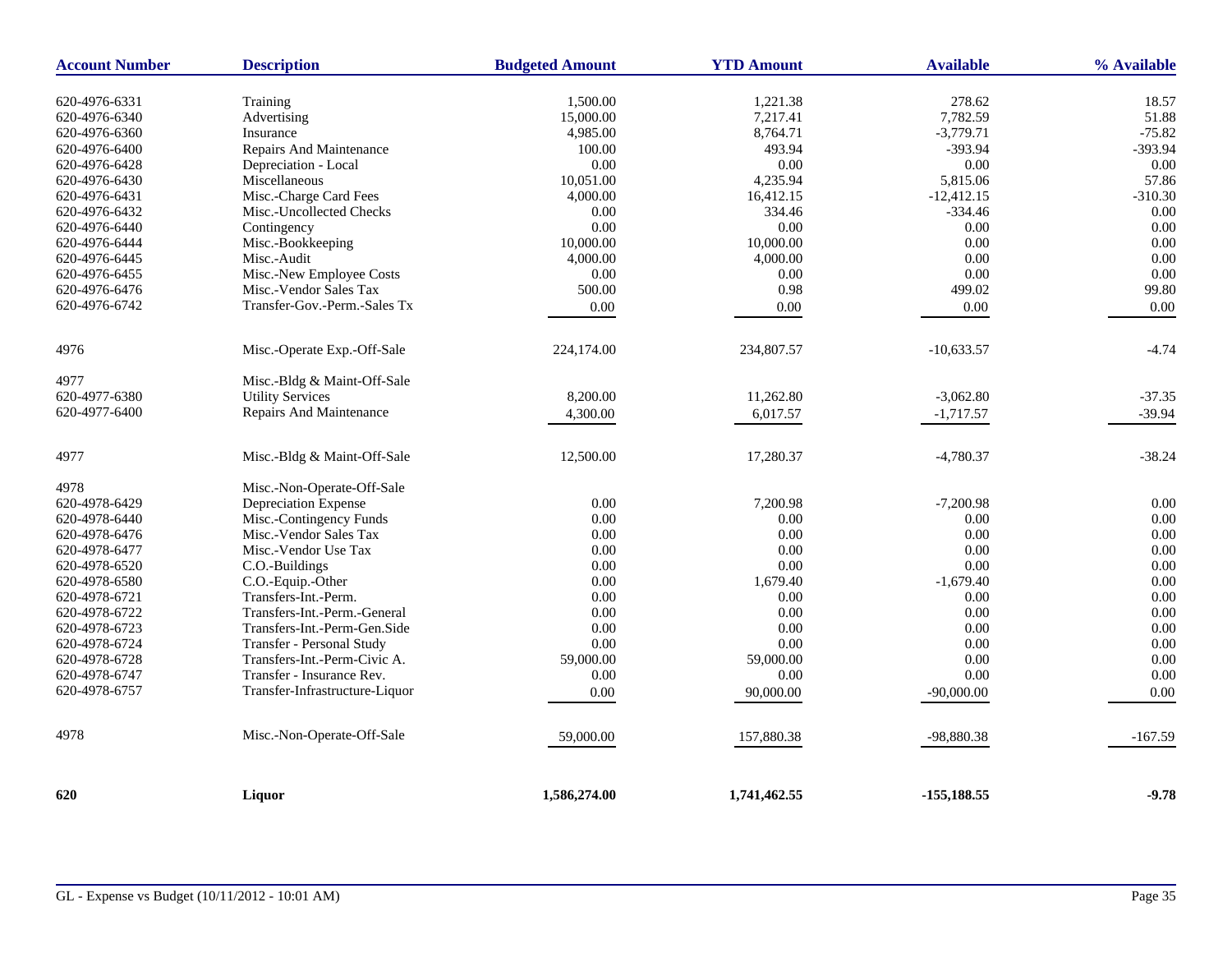User: BethKargas Printed: 10/11/12 10:01:39 Period 01 - 12 Fiscal Year 2007

LITCHFIELD

| 623<br><b>Golf Course</b><br>4983<br>Misc.-Golf Course<br>0.00<br>623-4983-6101<br>Wages-Full-Time-Supervisor<br>0.00<br>0.00<br>0.00<br>0.00<br>623-4983-6103<br>0.00<br>0.00<br>0.00<br>Wages-Full-Time-Maintenance<br>0.00<br>0.00<br>0.00<br>0.00<br>623-4983-6106<br>Wages-Full-Time-Overtime<br>80,000.00<br>$-9.42$<br>623-4983-6107<br>Wages-Part-Time<br>87,535.70<br>$-7,535.70$<br>623-4983-6108<br>Wages-Part-Time-Overtime<br>0.00<br>189.38<br>$-189.38$<br>0.00<br>$-5.32$<br>Wages-Part-Time-Supervisor<br>29,931.00<br>31,523.15<br>623-4983-6109<br>$-1,592.15$<br>$-49.48$<br>623-4983-6121<br><b>Employer Contributions-Pera</b><br>3,600.00<br>5,381.19<br>$-1,781.19$<br>623-4983-6122<br><b>Employer Contributions-Fica</b><br>6,400.00<br>7,386.38<br>$-986.38$<br>$-15.41$<br>$-7.97$<br>623-4983-6123<br><b>Employer Contributions-Medic</b><br>1,600.00<br>1,727.51<br>$-127.51$<br>0.00<br>0.00<br>623-4983-6131<br>Employer Paid Ins.-Health<br>0.00<br>0.00<br>623-4983-6132<br>0.00<br>0.00<br>0.00<br>0.00<br>Employer Paid Ins.-Dental<br>Employer Paid Ins.-Life<br>0.00<br>0.00<br>0.00<br>0.00<br>623-4983-6133<br>0.00<br>0.00<br>623-4983-6134<br><b>Employer Paid Ins-Disability</b><br>0.00<br>0.00<br>0.00<br>0.00<br>0.00<br>0.00<br>623-4983-6210<br><b>Supplies-Operating Supplies</b><br>623-4983-6212<br>11,000.00<br>15,299.81<br>$-4,299.81$<br>$-39.09$<br>Supplies-Operating-Fuel<br>$-9.15$<br>623-4983-6220<br>Supplies-RepairMaintenance<br>30,000.00<br>32,746.46<br>$-2,746.46$<br>500.00<br>531.44<br>$-31.44$<br>$-6.29$<br>623-4983-6240<br>Small Tools & Minor Equip.<br>500.00<br>623-4983-6300<br><b>Professional Services</b><br>0.00<br>500.00<br>100.00<br>6,500.00<br>$-1,339.30$<br>7,839.30<br>120.60<br>623-4983-6309<br>Professional-Computer Hdcap<br>Communication<br>3,000.00<br>3,397.68<br>$-13.26$<br>623-4983-6320<br>$-397.68$<br>623-4983-6331<br>200.00<br>120.00<br>80.00<br>40.00<br>Training<br>0.00<br>227.50<br>$-227.50$<br>0.00<br>623-4983-6340<br>Advertising<br>10,000.00<br>25,009.76<br>$-15,009.76$<br>$-150.10$<br>623-4983-6360<br>Insurance<br>623-4983-6380<br>3,500.00<br>11,329.42<br>$-223.70$<br><b>Utility Services</b><br>$-7,829.42$<br>10,000.00<br>2,130.16<br>7,869.84<br>78.70<br>623-4983-6400<br>Repairs And Maintenance<br>900.00<br>632.06<br>267.94<br>29.77<br>623-4983-6410<br>Rentals<br>0.00<br>0.00<br>623-4983-6411<br>Rentals - Land<br>0.00<br>0.00<br>0.00<br>0.00<br>0.00<br>623-4983-6418<br>Rentals-Revolving-2007<br>0.00<br>0.00<br>0.00<br>0.00<br>0.00<br>623-4983-6423<br>Rentals-Revolving-2003<br>4,640.00<br>0.00<br>0.00<br>623-4983-6425<br>Rentals-Revolving - 2006<br>4,640.00<br>623-4983-6430<br>Miscellaneous<br>8,081.00<br>18,414.95<br>$-10,333.95$<br>$-127.88$<br>0.00<br>623-4983-6432<br>Misc.-Elected Or Appointed<br>0.00<br>0.00<br>0.00<br>623-4983-6441<br>Misc.-Taxes<br>14,000.00<br>$-1.11$<br>14,001.11<br>100.01<br>623-4983-6446<br>Misc.-Interest<br>0.00<br>0.00<br>0.00<br>0.00<br>1,200.00<br>0.00<br>623-4983-6476<br>Misc.-Vendor Sales Tax<br>1,200.00<br>100.00<br>0.00<br>0.00<br>0.00<br>0.00<br>623-4983-6477<br>Misc.-Vendor Use Tax | <b>Account Number</b> | <b>Description</b> | <b>Budgeted Amount</b> | <b>YTD Amount</b> | <b>Available</b> | % Available |
|---------------------------------------------------------------------------------------------------------------------------------------------------------------------------------------------------------------------------------------------------------------------------------------------------------------------------------------------------------------------------------------------------------------------------------------------------------------------------------------------------------------------------------------------------------------------------------------------------------------------------------------------------------------------------------------------------------------------------------------------------------------------------------------------------------------------------------------------------------------------------------------------------------------------------------------------------------------------------------------------------------------------------------------------------------------------------------------------------------------------------------------------------------------------------------------------------------------------------------------------------------------------------------------------------------------------------------------------------------------------------------------------------------------------------------------------------------------------------------------------------------------------------------------------------------------------------------------------------------------------------------------------------------------------------------------------------------------------------------------------------------------------------------------------------------------------------------------------------------------------------------------------------------------------------------------------------------------------------------------------------------------------------------------------------------------------------------------------------------------------------------------------------------------------------------------------------------------------------------------------------------------------------------------------------------------------------------------------------------------------------------------------------------------------------------------------------------------------------------------------------------------------------------------------------------------------------------------------------------------------------------------------------------------------------------------------------------------------------------------------------------------------------------------------------------------------------------------------------------------------------------------------------------------------------------------------------------------------------------------------------------------------------------------------------------------------------------------------------------------------------------------------------------------------------------------------------------------|-----------------------|--------------------|------------------------|-------------------|------------------|-------------|
|                                                                                                                                                                                                                                                                                                                                                                                                                                                                                                                                                                                                                                                                                                                                                                                                                                                                                                                                                                                                                                                                                                                                                                                                                                                                                                                                                                                                                                                                                                                                                                                                                                                                                                                                                                                                                                                                                                                                                                                                                                                                                                                                                                                                                                                                                                                                                                                                                                                                                                                                                                                                                                                                                                                                                                                                                                                                                                                                                                                                                                                                                                                                                                                                               |                       |                    |                        |                   |                  |             |
|                                                                                                                                                                                                                                                                                                                                                                                                                                                                                                                                                                                                                                                                                                                                                                                                                                                                                                                                                                                                                                                                                                                                                                                                                                                                                                                                                                                                                                                                                                                                                                                                                                                                                                                                                                                                                                                                                                                                                                                                                                                                                                                                                                                                                                                                                                                                                                                                                                                                                                                                                                                                                                                                                                                                                                                                                                                                                                                                                                                                                                                                                                                                                                                                               |                       |                    |                        |                   |                  |             |
|                                                                                                                                                                                                                                                                                                                                                                                                                                                                                                                                                                                                                                                                                                                                                                                                                                                                                                                                                                                                                                                                                                                                                                                                                                                                                                                                                                                                                                                                                                                                                                                                                                                                                                                                                                                                                                                                                                                                                                                                                                                                                                                                                                                                                                                                                                                                                                                                                                                                                                                                                                                                                                                                                                                                                                                                                                                                                                                                                                                                                                                                                                                                                                                                               |                       |                    |                        |                   |                  |             |
|                                                                                                                                                                                                                                                                                                                                                                                                                                                                                                                                                                                                                                                                                                                                                                                                                                                                                                                                                                                                                                                                                                                                                                                                                                                                                                                                                                                                                                                                                                                                                                                                                                                                                                                                                                                                                                                                                                                                                                                                                                                                                                                                                                                                                                                                                                                                                                                                                                                                                                                                                                                                                                                                                                                                                                                                                                                                                                                                                                                                                                                                                                                                                                                                               |                       |                    |                        |                   |                  |             |
|                                                                                                                                                                                                                                                                                                                                                                                                                                                                                                                                                                                                                                                                                                                                                                                                                                                                                                                                                                                                                                                                                                                                                                                                                                                                                                                                                                                                                                                                                                                                                                                                                                                                                                                                                                                                                                                                                                                                                                                                                                                                                                                                                                                                                                                                                                                                                                                                                                                                                                                                                                                                                                                                                                                                                                                                                                                                                                                                                                                                                                                                                                                                                                                                               |                       |                    |                        |                   |                  |             |
|                                                                                                                                                                                                                                                                                                                                                                                                                                                                                                                                                                                                                                                                                                                                                                                                                                                                                                                                                                                                                                                                                                                                                                                                                                                                                                                                                                                                                                                                                                                                                                                                                                                                                                                                                                                                                                                                                                                                                                                                                                                                                                                                                                                                                                                                                                                                                                                                                                                                                                                                                                                                                                                                                                                                                                                                                                                                                                                                                                                                                                                                                                                                                                                                               |                       |                    |                        |                   |                  |             |
|                                                                                                                                                                                                                                                                                                                                                                                                                                                                                                                                                                                                                                                                                                                                                                                                                                                                                                                                                                                                                                                                                                                                                                                                                                                                                                                                                                                                                                                                                                                                                                                                                                                                                                                                                                                                                                                                                                                                                                                                                                                                                                                                                                                                                                                                                                                                                                                                                                                                                                                                                                                                                                                                                                                                                                                                                                                                                                                                                                                                                                                                                                                                                                                                               |                       |                    |                        |                   |                  |             |
|                                                                                                                                                                                                                                                                                                                                                                                                                                                                                                                                                                                                                                                                                                                                                                                                                                                                                                                                                                                                                                                                                                                                                                                                                                                                                                                                                                                                                                                                                                                                                                                                                                                                                                                                                                                                                                                                                                                                                                                                                                                                                                                                                                                                                                                                                                                                                                                                                                                                                                                                                                                                                                                                                                                                                                                                                                                                                                                                                                                                                                                                                                                                                                                                               |                       |                    |                        |                   |                  |             |
|                                                                                                                                                                                                                                                                                                                                                                                                                                                                                                                                                                                                                                                                                                                                                                                                                                                                                                                                                                                                                                                                                                                                                                                                                                                                                                                                                                                                                                                                                                                                                                                                                                                                                                                                                                                                                                                                                                                                                                                                                                                                                                                                                                                                                                                                                                                                                                                                                                                                                                                                                                                                                                                                                                                                                                                                                                                                                                                                                                                                                                                                                                                                                                                                               |                       |                    |                        |                   |                  |             |
|                                                                                                                                                                                                                                                                                                                                                                                                                                                                                                                                                                                                                                                                                                                                                                                                                                                                                                                                                                                                                                                                                                                                                                                                                                                                                                                                                                                                                                                                                                                                                                                                                                                                                                                                                                                                                                                                                                                                                                                                                                                                                                                                                                                                                                                                                                                                                                                                                                                                                                                                                                                                                                                                                                                                                                                                                                                                                                                                                                                                                                                                                                                                                                                                               |                       |                    |                        |                   |                  |             |
|                                                                                                                                                                                                                                                                                                                                                                                                                                                                                                                                                                                                                                                                                                                                                                                                                                                                                                                                                                                                                                                                                                                                                                                                                                                                                                                                                                                                                                                                                                                                                                                                                                                                                                                                                                                                                                                                                                                                                                                                                                                                                                                                                                                                                                                                                                                                                                                                                                                                                                                                                                                                                                                                                                                                                                                                                                                                                                                                                                                                                                                                                                                                                                                                               |                       |                    |                        |                   |                  |             |
|                                                                                                                                                                                                                                                                                                                                                                                                                                                                                                                                                                                                                                                                                                                                                                                                                                                                                                                                                                                                                                                                                                                                                                                                                                                                                                                                                                                                                                                                                                                                                                                                                                                                                                                                                                                                                                                                                                                                                                                                                                                                                                                                                                                                                                                                                                                                                                                                                                                                                                                                                                                                                                                                                                                                                                                                                                                                                                                                                                                                                                                                                                                                                                                                               |                       |                    |                        |                   |                  |             |
|                                                                                                                                                                                                                                                                                                                                                                                                                                                                                                                                                                                                                                                                                                                                                                                                                                                                                                                                                                                                                                                                                                                                                                                                                                                                                                                                                                                                                                                                                                                                                                                                                                                                                                                                                                                                                                                                                                                                                                                                                                                                                                                                                                                                                                                                                                                                                                                                                                                                                                                                                                                                                                                                                                                                                                                                                                                                                                                                                                                                                                                                                                                                                                                                               |                       |                    |                        |                   |                  |             |
|                                                                                                                                                                                                                                                                                                                                                                                                                                                                                                                                                                                                                                                                                                                                                                                                                                                                                                                                                                                                                                                                                                                                                                                                                                                                                                                                                                                                                                                                                                                                                                                                                                                                                                                                                                                                                                                                                                                                                                                                                                                                                                                                                                                                                                                                                                                                                                                                                                                                                                                                                                                                                                                                                                                                                                                                                                                                                                                                                                                                                                                                                                                                                                                                               |                       |                    |                        |                   |                  |             |
|                                                                                                                                                                                                                                                                                                                                                                                                                                                                                                                                                                                                                                                                                                                                                                                                                                                                                                                                                                                                                                                                                                                                                                                                                                                                                                                                                                                                                                                                                                                                                                                                                                                                                                                                                                                                                                                                                                                                                                                                                                                                                                                                                                                                                                                                                                                                                                                                                                                                                                                                                                                                                                                                                                                                                                                                                                                                                                                                                                                                                                                                                                                                                                                                               |                       |                    |                        |                   |                  |             |
|                                                                                                                                                                                                                                                                                                                                                                                                                                                                                                                                                                                                                                                                                                                                                                                                                                                                                                                                                                                                                                                                                                                                                                                                                                                                                                                                                                                                                                                                                                                                                                                                                                                                                                                                                                                                                                                                                                                                                                                                                                                                                                                                                                                                                                                                                                                                                                                                                                                                                                                                                                                                                                                                                                                                                                                                                                                                                                                                                                                                                                                                                                                                                                                                               |                       |                    |                        |                   |                  |             |
|                                                                                                                                                                                                                                                                                                                                                                                                                                                                                                                                                                                                                                                                                                                                                                                                                                                                                                                                                                                                                                                                                                                                                                                                                                                                                                                                                                                                                                                                                                                                                                                                                                                                                                                                                                                                                                                                                                                                                                                                                                                                                                                                                                                                                                                                                                                                                                                                                                                                                                                                                                                                                                                                                                                                                                                                                                                                                                                                                                                                                                                                                                                                                                                                               |                       |                    |                        |                   |                  |             |
|                                                                                                                                                                                                                                                                                                                                                                                                                                                                                                                                                                                                                                                                                                                                                                                                                                                                                                                                                                                                                                                                                                                                                                                                                                                                                                                                                                                                                                                                                                                                                                                                                                                                                                                                                                                                                                                                                                                                                                                                                                                                                                                                                                                                                                                                                                                                                                                                                                                                                                                                                                                                                                                                                                                                                                                                                                                                                                                                                                                                                                                                                                                                                                                                               |                       |                    |                        |                   |                  |             |
|                                                                                                                                                                                                                                                                                                                                                                                                                                                                                                                                                                                                                                                                                                                                                                                                                                                                                                                                                                                                                                                                                                                                                                                                                                                                                                                                                                                                                                                                                                                                                                                                                                                                                                                                                                                                                                                                                                                                                                                                                                                                                                                                                                                                                                                                                                                                                                                                                                                                                                                                                                                                                                                                                                                                                                                                                                                                                                                                                                                                                                                                                                                                                                                                               |                       |                    |                        |                   |                  |             |
|                                                                                                                                                                                                                                                                                                                                                                                                                                                                                                                                                                                                                                                                                                                                                                                                                                                                                                                                                                                                                                                                                                                                                                                                                                                                                                                                                                                                                                                                                                                                                                                                                                                                                                                                                                                                                                                                                                                                                                                                                                                                                                                                                                                                                                                                                                                                                                                                                                                                                                                                                                                                                                                                                                                                                                                                                                                                                                                                                                                                                                                                                                                                                                                                               |                       |                    |                        |                   |                  |             |
|                                                                                                                                                                                                                                                                                                                                                                                                                                                                                                                                                                                                                                                                                                                                                                                                                                                                                                                                                                                                                                                                                                                                                                                                                                                                                                                                                                                                                                                                                                                                                                                                                                                                                                                                                                                                                                                                                                                                                                                                                                                                                                                                                                                                                                                                                                                                                                                                                                                                                                                                                                                                                                                                                                                                                                                                                                                                                                                                                                                                                                                                                                                                                                                                               |                       |                    |                        |                   |                  |             |
|                                                                                                                                                                                                                                                                                                                                                                                                                                                                                                                                                                                                                                                                                                                                                                                                                                                                                                                                                                                                                                                                                                                                                                                                                                                                                                                                                                                                                                                                                                                                                                                                                                                                                                                                                                                                                                                                                                                                                                                                                                                                                                                                                                                                                                                                                                                                                                                                                                                                                                                                                                                                                                                                                                                                                                                                                                                                                                                                                                                                                                                                                                                                                                                                               |                       |                    |                        |                   |                  |             |
|                                                                                                                                                                                                                                                                                                                                                                                                                                                                                                                                                                                                                                                                                                                                                                                                                                                                                                                                                                                                                                                                                                                                                                                                                                                                                                                                                                                                                                                                                                                                                                                                                                                                                                                                                                                                                                                                                                                                                                                                                                                                                                                                                                                                                                                                                                                                                                                                                                                                                                                                                                                                                                                                                                                                                                                                                                                                                                                                                                                                                                                                                                                                                                                                               |                       |                    |                        |                   |                  |             |
|                                                                                                                                                                                                                                                                                                                                                                                                                                                                                                                                                                                                                                                                                                                                                                                                                                                                                                                                                                                                                                                                                                                                                                                                                                                                                                                                                                                                                                                                                                                                                                                                                                                                                                                                                                                                                                                                                                                                                                                                                                                                                                                                                                                                                                                                                                                                                                                                                                                                                                                                                                                                                                                                                                                                                                                                                                                                                                                                                                                                                                                                                                                                                                                                               |                       |                    |                        |                   |                  |             |
|                                                                                                                                                                                                                                                                                                                                                                                                                                                                                                                                                                                                                                                                                                                                                                                                                                                                                                                                                                                                                                                                                                                                                                                                                                                                                                                                                                                                                                                                                                                                                                                                                                                                                                                                                                                                                                                                                                                                                                                                                                                                                                                                                                                                                                                                                                                                                                                                                                                                                                                                                                                                                                                                                                                                                                                                                                                                                                                                                                                                                                                                                                                                                                                                               |                       |                    |                        |                   |                  |             |
|                                                                                                                                                                                                                                                                                                                                                                                                                                                                                                                                                                                                                                                                                                                                                                                                                                                                                                                                                                                                                                                                                                                                                                                                                                                                                                                                                                                                                                                                                                                                                                                                                                                                                                                                                                                                                                                                                                                                                                                                                                                                                                                                                                                                                                                                                                                                                                                                                                                                                                                                                                                                                                                                                                                                                                                                                                                                                                                                                                                                                                                                                                                                                                                                               |                       |                    |                        |                   |                  |             |
|                                                                                                                                                                                                                                                                                                                                                                                                                                                                                                                                                                                                                                                                                                                                                                                                                                                                                                                                                                                                                                                                                                                                                                                                                                                                                                                                                                                                                                                                                                                                                                                                                                                                                                                                                                                                                                                                                                                                                                                                                                                                                                                                                                                                                                                                                                                                                                                                                                                                                                                                                                                                                                                                                                                                                                                                                                                                                                                                                                                                                                                                                                                                                                                                               |                       |                    |                        |                   |                  |             |
|                                                                                                                                                                                                                                                                                                                                                                                                                                                                                                                                                                                                                                                                                                                                                                                                                                                                                                                                                                                                                                                                                                                                                                                                                                                                                                                                                                                                                                                                                                                                                                                                                                                                                                                                                                                                                                                                                                                                                                                                                                                                                                                                                                                                                                                                                                                                                                                                                                                                                                                                                                                                                                                                                                                                                                                                                                                                                                                                                                                                                                                                                                                                                                                                               |                       |                    |                        |                   |                  |             |
|                                                                                                                                                                                                                                                                                                                                                                                                                                                                                                                                                                                                                                                                                                                                                                                                                                                                                                                                                                                                                                                                                                                                                                                                                                                                                                                                                                                                                                                                                                                                                                                                                                                                                                                                                                                                                                                                                                                                                                                                                                                                                                                                                                                                                                                                                                                                                                                                                                                                                                                                                                                                                                                                                                                                                                                                                                                                                                                                                                                                                                                                                                                                                                                                               |                       |                    |                        |                   |                  |             |
|                                                                                                                                                                                                                                                                                                                                                                                                                                                                                                                                                                                                                                                                                                                                                                                                                                                                                                                                                                                                                                                                                                                                                                                                                                                                                                                                                                                                                                                                                                                                                                                                                                                                                                                                                                                                                                                                                                                                                                                                                                                                                                                                                                                                                                                                                                                                                                                                                                                                                                                                                                                                                                                                                                                                                                                                                                                                                                                                                                                                                                                                                                                                                                                                               |                       |                    |                        |                   |                  |             |
|                                                                                                                                                                                                                                                                                                                                                                                                                                                                                                                                                                                                                                                                                                                                                                                                                                                                                                                                                                                                                                                                                                                                                                                                                                                                                                                                                                                                                                                                                                                                                                                                                                                                                                                                                                                                                                                                                                                                                                                                                                                                                                                                                                                                                                                                                                                                                                                                                                                                                                                                                                                                                                                                                                                                                                                                                                                                                                                                                                                                                                                                                                                                                                                                               |                       |                    |                        |                   |                  |             |
|                                                                                                                                                                                                                                                                                                                                                                                                                                                                                                                                                                                                                                                                                                                                                                                                                                                                                                                                                                                                                                                                                                                                                                                                                                                                                                                                                                                                                                                                                                                                                                                                                                                                                                                                                                                                                                                                                                                                                                                                                                                                                                                                                                                                                                                                                                                                                                                                                                                                                                                                                                                                                                                                                                                                                                                                                                                                                                                                                                                                                                                                                                                                                                                                               |                       |                    |                        |                   |                  |             |
|                                                                                                                                                                                                                                                                                                                                                                                                                                                                                                                                                                                                                                                                                                                                                                                                                                                                                                                                                                                                                                                                                                                                                                                                                                                                                                                                                                                                                                                                                                                                                                                                                                                                                                                                                                                                                                                                                                                                                                                                                                                                                                                                                                                                                                                                                                                                                                                                                                                                                                                                                                                                                                                                                                                                                                                                                                                                                                                                                                                                                                                                                                                                                                                                               |                       |                    |                        |                   |                  |             |
|                                                                                                                                                                                                                                                                                                                                                                                                                                                                                                                                                                                                                                                                                                                                                                                                                                                                                                                                                                                                                                                                                                                                                                                                                                                                                                                                                                                                                                                                                                                                                                                                                                                                                                                                                                                                                                                                                                                                                                                                                                                                                                                                                                                                                                                                                                                                                                                                                                                                                                                                                                                                                                                                                                                                                                                                                                                                                                                                                                                                                                                                                                                                                                                                               |                       |                    |                        |                   |                  |             |
|                                                                                                                                                                                                                                                                                                                                                                                                                                                                                                                                                                                                                                                                                                                                                                                                                                                                                                                                                                                                                                                                                                                                                                                                                                                                                                                                                                                                                                                                                                                                                                                                                                                                                                                                                                                                                                                                                                                                                                                                                                                                                                                                                                                                                                                                                                                                                                                                                                                                                                                                                                                                                                                                                                                                                                                                                                                                                                                                                                                                                                                                                                                                                                                                               |                       |                    |                        |                   |                  |             |
|                                                                                                                                                                                                                                                                                                                                                                                                                                                                                                                                                                                                                                                                                                                                                                                                                                                                                                                                                                                                                                                                                                                                                                                                                                                                                                                                                                                                                                                                                                                                                                                                                                                                                                                                                                                                                                                                                                                                                                                                                                                                                                                                                                                                                                                                                                                                                                                                                                                                                                                                                                                                                                                                                                                                                                                                                                                                                                                                                                                                                                                                                                                                                                                                               |                       |                    |                        |                   |                  |             |
|                                                                                                                                                                                                                                                                                                                                                                                                                                                                                                                                                                                                                                                                                                                                                                                                                                                                                                                                                                                                                                                                                                                                                                                                                                                                                                                                                                                                                                                                                                                                                                                                                                                                                                                                                                                                                                                                                                                                                                                                                                                                                                                                                                                                                                                                                                                                                                                                                                                                                                                                                                                                                                                                                                                                                                                                                                                                                                                                                                                                                                                                                                                                                                                                               |                       |                    |                        |                   |                  |             |
|                                                                                                                                                                                                                                                                                                                                                                                                                                                                                                                                                                                                                                                                                                                                                                                                                                                                                                                                                                                                                                                                                                                                                                                                                                                                                                                                                                                                                                                                                                                                                                                                                                                                                                                                                                                                                                                                                                                                                                                                                                                                                                                                                                                                                                                                                                                                                                                                                                                                                                                                                                                                                                                                                                                                                                                                                                                                                                                                                                                                                                                                                                                                                                                                               |                       |                    |                        |                   |                  |             |
|                                                                                                                                                                                                                                                                                                                                                                                                                                                                                                                                                                                                                                                                                                                                                                                                                                                                                                                                                                                                                                                                                                                                                                                                                                                                                                                                                                                                                                                                                                                                                                                                                                                                                                                                                                                                                                                                                                                                                                                                                                                                                                                                                                                                                                                                                                                                                                                                                                                                                                                                                                                                                                                                                                                                                                                                                                                                                                                                                                                                                                                                                                                                                                                                               |                       |                    |                        |                   |                  |             |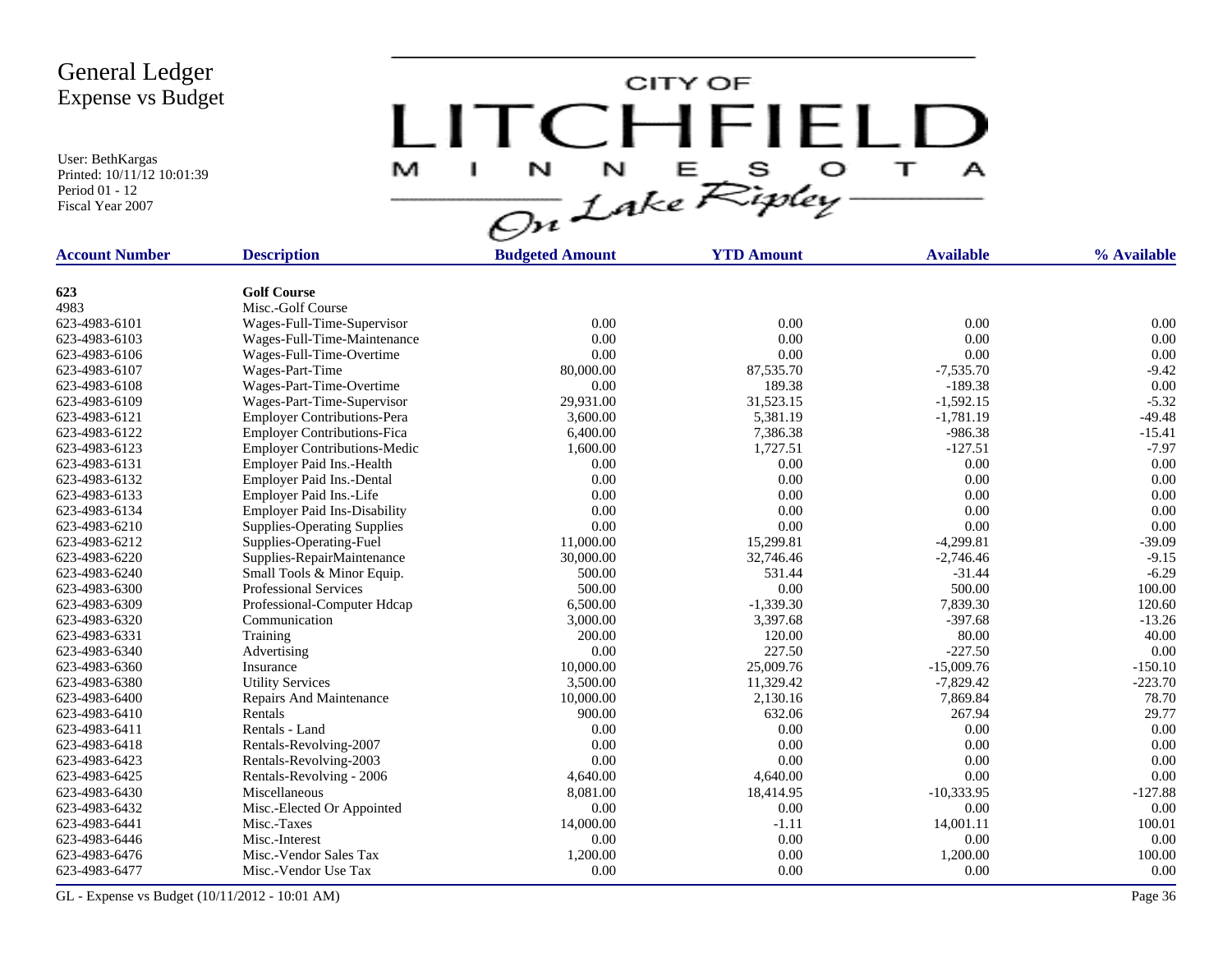| <b>Account Number</b> | <b>Description</b>        | <b>Budgeted Amount</b> | <b>YTD Amount</b> | <b>Available</b> | % Available |
|-----------------------|---------------------------|------------------------|-------------------|------------------|-------------|
|                       |                           |                        |                   |                  |             |
| 623-4983-6510         | C.O.-Land                 | 0.00                   | 0.00              | 0.00             | 0.00        |
| 623-4983-6520         | C.O.-Buildings            | 150.00                 | 0.00              | 150.00           | 100.00      |
| 623-4983-6530         | C.O.-Other Imp.           | 0.00                   | 0.00              | 0.00             | 0.00        |
| 623-4983-6580         | C.O.-Equip.-Other         | 5,485.00               | 0.00              | 5,485.00         | 100.00      |
| 623-4983-6600         | Debt Ser.-Principal       | 0.00                   | 0.00              | 0.00             | 0.00        |
| 623-4983-6610         | Debt Ser.-Interest        | 0.00                   | 0.00              | 0.00             | 0.00        |
| 623-4983-6721         | Transfers-G.O.Imp-2007A   | 0.00                   | 0.00              | 0.00             | 0.00        |
| 623-4983-6747         | Transfer - Insurance Rev. | 0.00                   | 0.00              | 0.00             | 0.00        |
| 623-4983-6749         | Misc. - Contingency       | 41,757.00              | 0.00              | 41,757.00        | 100.00      |
| 623-4983-6772         | Transfer-Golf Course Imp. | 0.00                   | 0.00              | 0.00             | $0.00\,$    |
|                       |                           |                        |                   |                  |             |
| 4983                  | Misc.-Golf Course         | 272,944.00             | 246,882.14        | 26,061.86        | 9.55        |
|                       |                           |                        |                   |                  |             |
| 623                   | <b>Golf Course</b>        | 272,944.00             | 246,882.14        | 26,061.86        | 9.55        |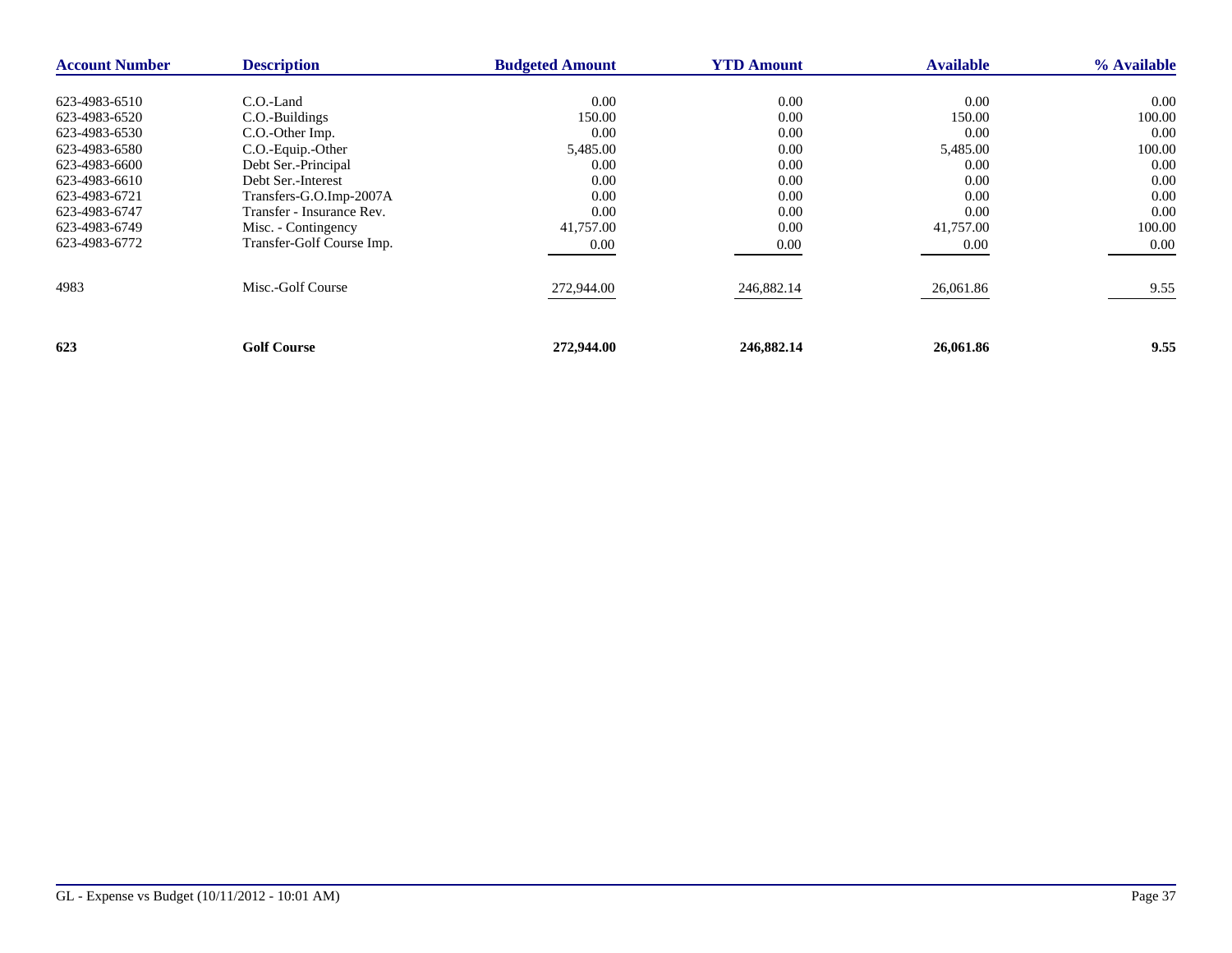User: BethKargas Printed: 10/11/12 10:01:39 Period 01 - 12 Fiscal Year 2007

LITCHFIELD

| <b>Account Number</b> | <b>Description</b>                  | <b>Budgeted Amount</b> | <b>YTD Amount</b> | <b>Available</b> | % Available |
|-----------------------|-------------------------------------|------------------------|-------------------|------------------|-------------|
| 626                   | <b>Airport</b>                      |                        |                   |                  |             |
| 4953                  | Misc.-Airport                       |                        |                   |                  |             |
| 626-4953-6103         | Wages-Full-Time-Maintenance         | 0.00                   | 0.00              | 0.00             | 0.00        |
| 626-4953-6106         | Wages-Full-Time-Overtime            | 0.00                   | 0.00              | 0.00             | 0.00        |
| 626-4953-6107         | Wages-Part-Time                     | 300.00                 | 300.00            | 0.00             | 0.00        |
| 626-4953-6108         | Wages-Part-Time-Overtime            | 0.00                   | 0.00              | 0.00             | 0.00        |
| 626-4953-6121         | <b>Employer Contributions-Pera</b>  | 0.00                   | 0.00              | 0.00             | 0.00        |
| 626-4953-6122         | <b>Employer Contributions-Fica</b>  | 0.00                   | 18.60             | $-18.60$         | 0.00        |
| 626-4953-6123         | <b>Employer Contributions-Medic</b> | 0.00                   | 4.32              | $-4.32$          | 0.00        |
| 626-4953-6131         | Employer Paid Ins.-Health           | 0.00                   | 0.00              | 0.00             | 0.00        |
| 626-4953-6132         | Employer Paid Ins.-Dental           | 0.00                   | 0.00              | 0.00             | 0.00        |
| 626-4953-6133         | Employer Paid Ins.-Life             | 0.00                   | 0.00              | 0.00             | 0.00        |
| 626-4953-6134         | <b>Employer Paid Ins-Disability</b> | 0.00                   | 0.00              | 0.00             | 0.00        |
| 626-4953-6210         | <b>Supplies-Operating Supplies</b>  | 0.00                   | 0.00              | 0.00             | 0.00        |
| 626-4953-6212         | Supplies-Operating-Fuel             | 70,000.00              | 124,160.60        | $-54,160.60$     | $-77.37$    |
| 626-4953-6220         | Supplies-RepairMaintenance          | 4,500.00               | 10,399.30         | $-5,899.30$      | $-131.10$   |
| 626-4953-6300         | <b>Professional Services</b>        | 0.00                   | 0.00              | 0.00             | 0.00        |
| 626-4953-6320         | Communication                       | 2,100.00               | 1,813.96          | 286.04           | 13.62       |
| 626-4953-6331         | Training                            | 400.00                 | 401.22            | $-1.22$          | $-0.31$     |
| 626-4953-6360         | Insurance                           | 15,000.00              | 17,609.73         | $-2,609.73$      | $-17.40$    |
| 626-4953-6380         | Utility Services - Electric         | 6,000.00               | 5,700.95          | 299.05           | 4.98        |
| 626-4953-6383         | Utility Services - Gas              | 0.00                   | 710.66            | $-710.66$        | 0.00        |
| 626-4953-6400         | <b>Repairs And Maintenance</b>      | 5,300.00               | 4,264.30          | 1,035.70         | 19.54       |
| 626-4953-6415         | Repay-Sinking-1988                  | 0.00                   | 0.00              | 0.00             | 0.00        |
| 626-4953-6417         | Repay-Sinking-1990                  | 0.00                   | 0.00              | 0.00             | 0.00        |
| 626-4953-6430         | Miscellaneous                       | 10,200.00              | 4,045.44          | 6,154.56         | 60.34       |
| 626-4953-6432         | Misc.-Elected Or Appointed          | 0.00                   | 0.00              | 0.00             | 0.00        |
| 626-4953-6441         | Misc.-Taxes                         | 1,500.00               | 1,712.00          | $-212.00$        | $-14.13$    |
| 626-4953-6446         | Misc.-Interest                      | 0.00                   | 0.00              | 0.00             | 0.00        |
| 626-4953-6476         | Misc.-Vendor Sales Tax              | 0.00                   | 0.00              | 0.00             | 0.00        |
| 626-4953-6477         | Misc.-Vendor Use Tax                | 0.00                   | 0.00              | 0.00             | 0.00        |
| 626-4953-6520         | C.O.-Buildings                      | 0.00                   | 0.00              | 0.00             | 0.00        |
| 626-4953-6530         | C.O.-Other Imp.                     | 0.00                   | 4,424.51          | $-4,424.51$      | 0.00        |
| 626-4953-6625         | Hangar Loan-Principal-Only          | 0.00                   | 0.00              | 0.00             | 0.00        |
| 626-4953-6721         | Transfers-Airport                   | 0.00                   | 0.00              | 0.00             | 0.00        |
| 626-4953-6747         | Transfer - Insurance Rev.           | 0.00                   | 0.00              | 0.00             | 0.00        |
| 626-4953-6749         | Transfer-Capital Imp. Fund          | 0.00                   | 0.00              | 0.00             | 0.00        |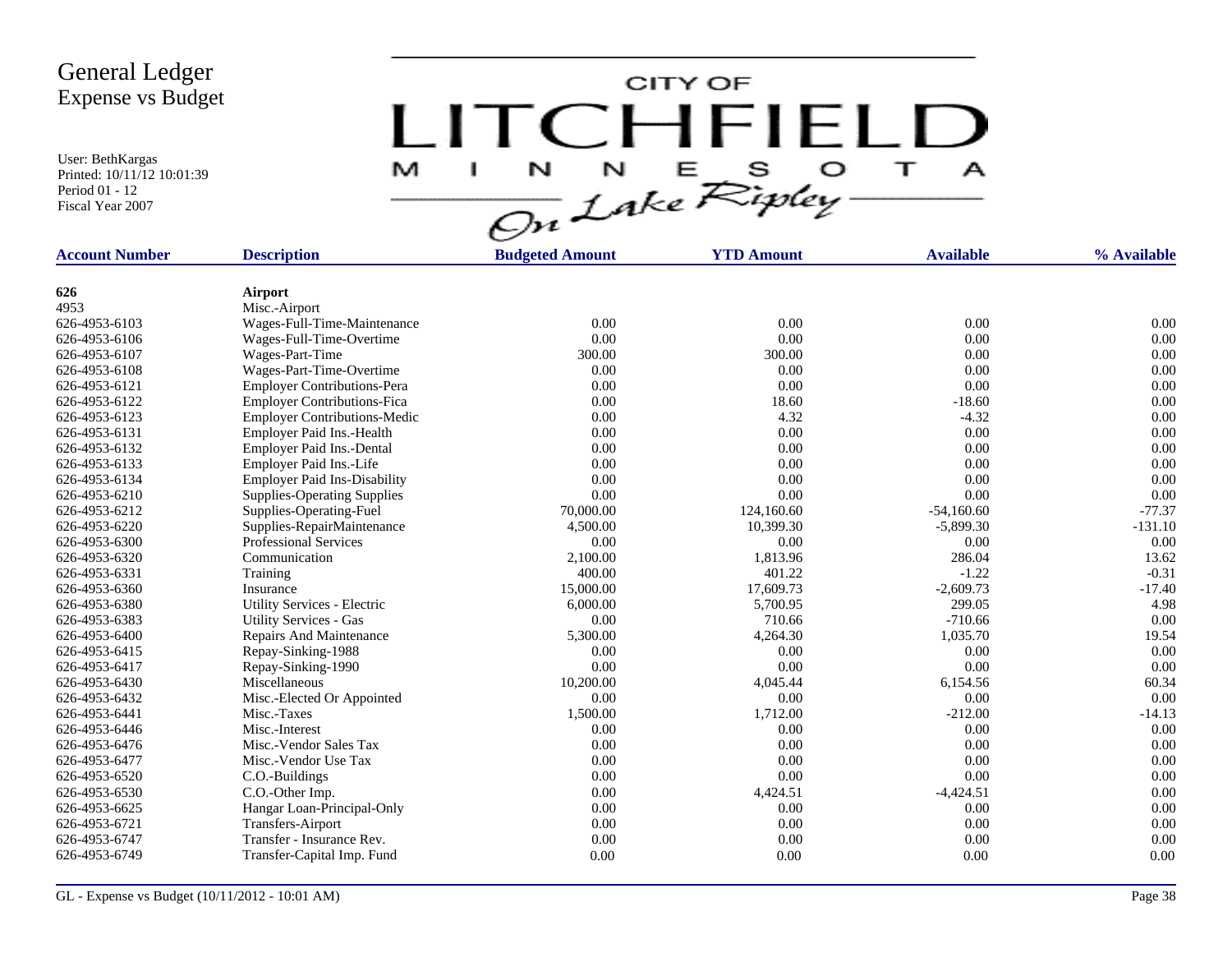| <b>Account Number</b> | <b>Description</b> | <b>Budgeted Amount</b> | <b>YTD Amount</b> | <b>Available</b> | % Available                                           |
|-----------------------|--------------------|------------------------|-------------------|------------------|-------------------------------------------------------|
|                       |                    |                        |                   |                  |                                                       |
| 4953                  | Misc.-Airport      | 115,300.00             | 175,565.59        | $-60,265.59$     | $-52.27$<br>$\sim$ $\sim$ $\sim$ $\sim$ $\sim$ $\sim$ |
| 626                   | Airport            | 115,300.00             | 175,565.59        | $-60,265.59$     | $-52.27$                                              |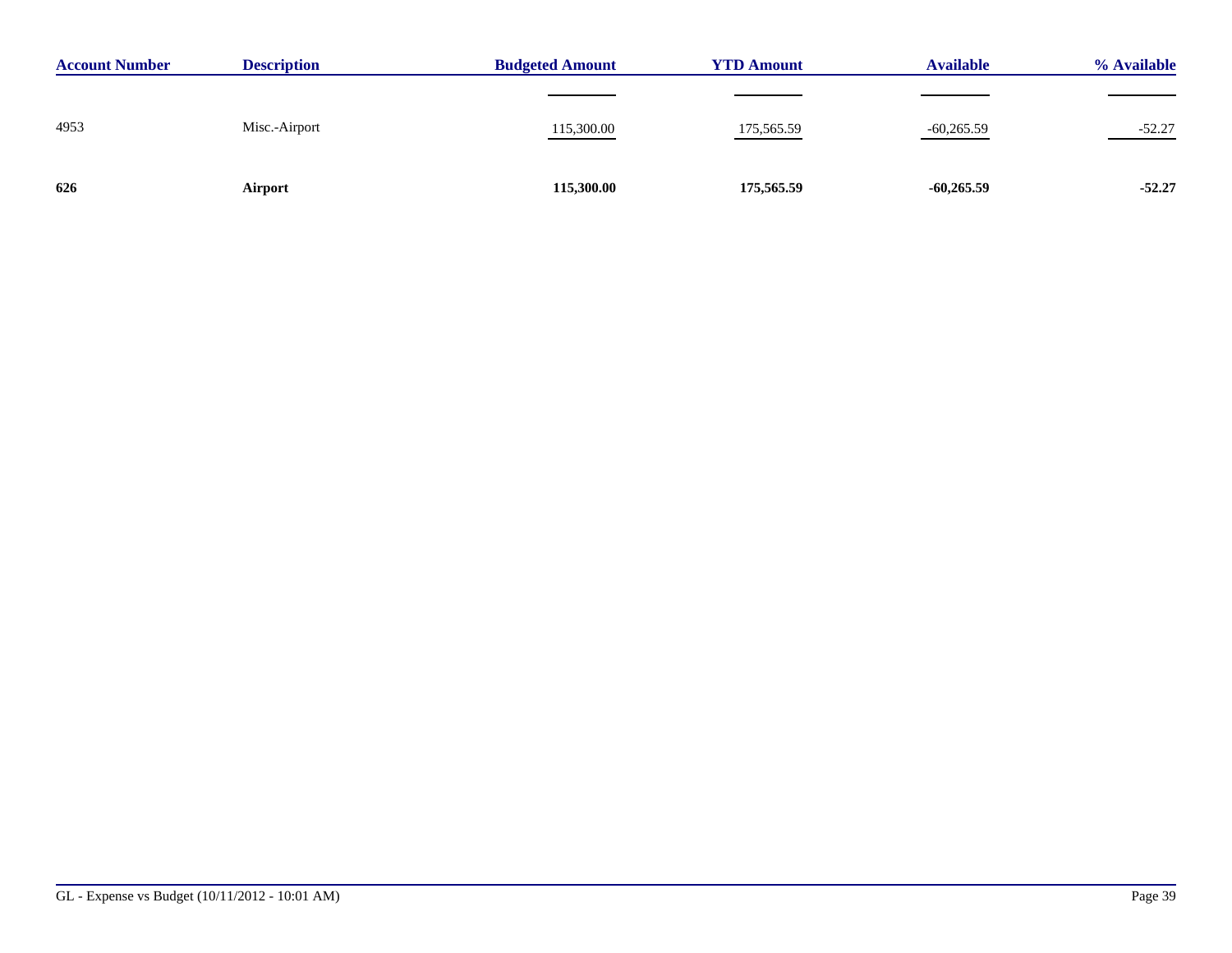User: BethKargas Printed: 10/11/12 10:01:39 Period 01 - 12 Fiscal Year 2007

LITCHFIELD

| <b>Account Number</b> | <b>Description</b>                  | <b>Budgeted Amount</b> | <b>YTD Amount</b> | <b>Available</b> | % Available |
|-----------------------|-------------------------------------|------------------------|-------------------|------------------|-------------|
|                       |                                     |                        |                   |                  |             |
| 629                   | <b>Cemetery</b>                     |                        |                   |                  |             |
| 4956                  | Misc.-Cemetery                      |                        |                   |                  |             |
| 629-4956-6101         | Wages-Full-Time-Supervisor          | 0.00                   | 0.00              | 0.00             | 0.00        |
| 629-4956-6102         | Wages-Full-Time-Regular             | 0.00                   | 0.00              | 0.00             | 0.00        |
| 629-4956-6103         | Wages-Full-Time-Maintenance         | 0.00                   | 0.00              | 0.00             | 0.00        |
| 629-4956-6106         | Wages-Full-Time-Overtime            | 0.00                   | 0.00              | 0.00             | 0.00        |
| 629-4956-6107         | Wages-Part-Time                     | 4,000.00               | 6,081.29          | $-2,081.29$      | $-52.03$    |
| 629-4956-6108         | Wages-Part-Time-Overtime            | 0.00                   | 0.00              | 0.00             | 0.00        |
| 629-4956-6109         | Wages-Part-Time-Supervisor          | 0.00                   | 0.00              | 0.00             | 0.00        |
| 629-4956-6112         | Other Pay-Sick Leave Pay            | 0.00                   | 0.00              | 0.00             | 0.00        |
| 629-4956-6121         | <b>Employer Contributions-Pera</b>  | 0.00                   | 0.00              | 0.00             | 0.00        |
| 629-4956-6122         | <b>Employer Contributions-Fica</b>  | 200.00                 | 377.03            | $-177.03$        | $-88.52$    |
| 629-4956-6123         | <b>Employer Contributions-Medic</b> | 100.00                 | 88.19             | 11.81            | 11.81       |
| 629-4956-6131         | Employer Paid Ins.-Health           | 0.00                   | 0.00              | 0.00             | 0.00        |
| 629-4956-6132         | <b>Employer Paid Ins.-Dental</b>    | 0.00                   | 0.00              | 0.00             | 0.00        |
| 629-4956-6133         | Employer Paid Ins.-Life             | 0.00                   | 0.00              | 0.00             | 0.00        |
| 629-4956-6134         | <b>Employer Paid Ins-Disability</b> | 0.00                   | 0.00              | 0.00             | 0.00        |
| 629-4956-6212         | Supplies-Operating-Fuel             | 3,000.00               | 4,978.30          | $-1,978.30$      | $-65.94$    |
| 629-4956-6220         | Supplies-RepairMaintenance          | 600.00                 | 8,628.90          | $-8,028.90$      | $-1,338.15$ |
| 629-4956-6240         | Small Tools & Minor Equip.          | 0.00                   | 0.00              | 0.00             | 0.00        |
| 629-4956-6300         | <b>Professional Services</b>        | 8,500.00               | 34,630.40         | $-26,130.40$     | $-307.42$   |
| 629-4956-6360         | Insurance                           | 0.00                   | 952.69            | $-952.69$        | 0.00        |
| 629-4956-6380         | Utility Services - Electric         | 6,500.00               | 7,213.67          | $-713.67$        | $-10.98$    |
| 629-4956-6400         | Repairs And Maintenance             | 12,207.00              | 2,665.17          | 9,541.83         | 78.17       |
| 629-4956-6410         | Rentals                             | 0.00                   | 609.88            | $-609.88$        | 0.00        |
| 629-4956-6418         | Rentals-Revolving-2007              | 0.00                   | 0.00              | 0.00             | 0.00        |
| 629-4956-6421         | Rentals-Revolving-2003              | 2,393.00               | 2,393.00          | 0.00             | 0.00        |
| 629-4956-6424         | Rentals-Revolving-1995              | 0.00                   | 0.00              | 0.00             | 0.00        |
| 629-4956-6430         | Miscellaneous                       | 4,500.00               | 0.00              | 4,500.00         | 100.00      |
| 629-4956-6440         | Contingency                         | 0.00                   | 0.00              | 0.00             | 0.00        |
| 629-4956-6446         | Misc.-Interest                      | 0.00                   | 0.00              | 0.00             | 0.00        |
| 629-4956-6476         | Misc.-Vendor Sales Tax              | 0.00                   | 0.00              | 0.00             | 0.00        |
| 629-4956-6477         | Misc.-Vendor Use Tax                | 0.00                   | 0.00              | 0.00             | 0.00        |
| 629-4956-6530         | C.O.-Other Imp.                     | 0.00                   | 0.00              | 0.00             | 0.00        |
| 629-4956-6539         | C.O. Imp.-Project A                 | 0.00                   | 121,911.49        | $-121,911.49$    | 0.00        |
| 629-4956-6722         | Transfer - General                  | 0.00                   | 0.00              | 0.00             | 0.00        |
| 629-4956-6747         | Transfer - Insurance Rev.           | 0.00                   | 0.00              | 0.00             | 0.00        |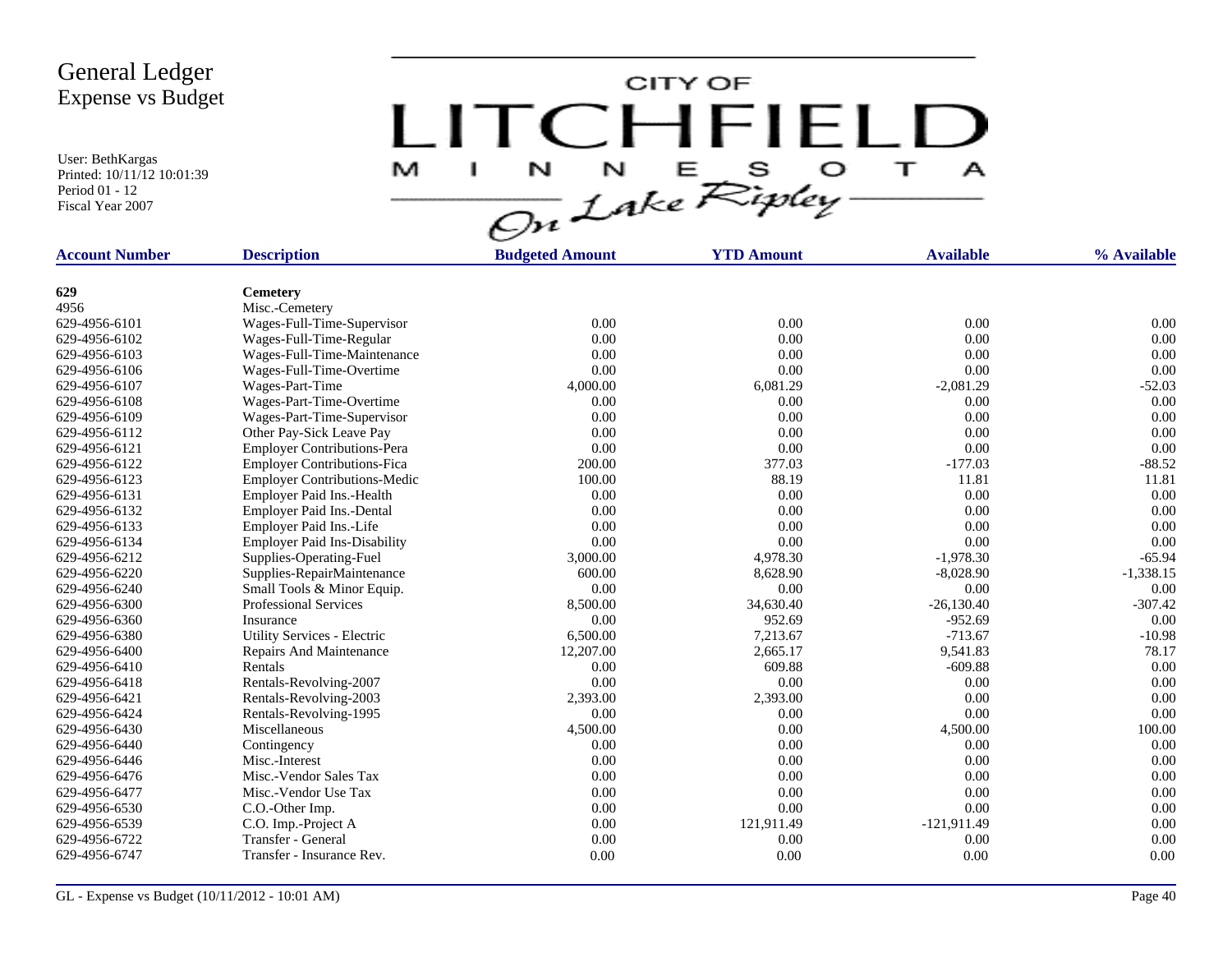| <b>Account Number</b> | <b>Description</b> | <b>Budgeted Amount</b> | <b>YTD Amount</b> | <b>Available</b> | % Available |
|-----------------------|--------------------|------------------------|-------------------|------------------|-------------|
|                       |                    |                        |                   |                  |             |
| 4956                  | Misc.-Cemetery     | 42,000.00              | 190,530.01        | $-148,530.01$    | $-353.64$   |
| 629                   | Cemetery           | 42,000.00              | 190,530.01        | $-148,530.01$    | $-353.64$   |